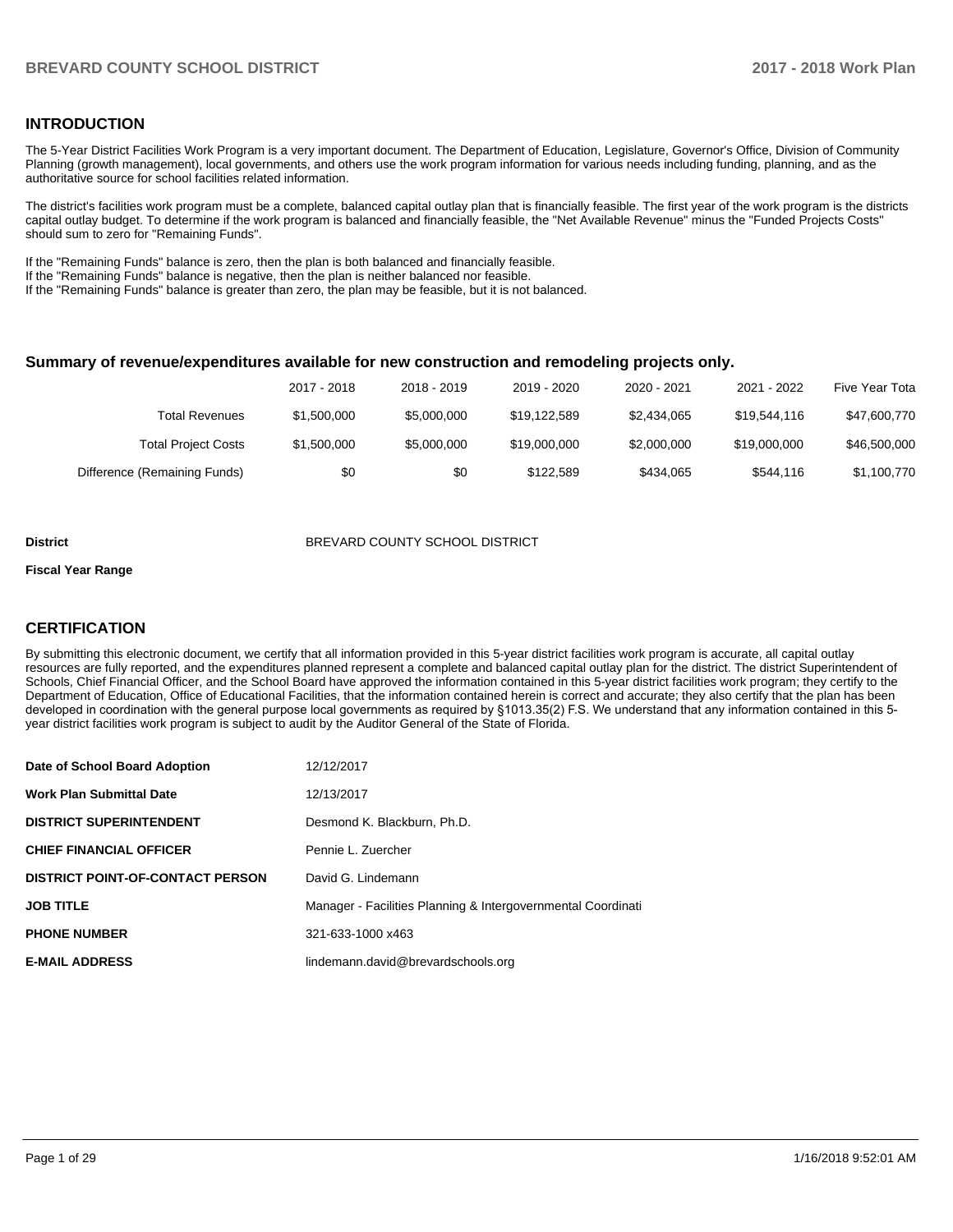# **Expenditures**

#### **Expenditure for Maintenance, Repair and Renovation from 1.50-Mills and PECO**

Annually, prior to the adoption of the district school budget, each school board must prepare a tentative district facilities work program that includes a schedule of major repair and renovation projects necessary to maintain the educational and ancillary facilities of the district.

|                | Item                                                                                                                                                                                                                                                                                                                                                                                                                                                                                                                                                                                                                                                                                                                                                                                                                                                                                                                                                                                                                                                                                                                                                                                                                                                                                                                                                                                                                                                                                                                                                                                                                                                                                                                                                                                                                                                                                                                                                                                                                                                                                                                                                                                                                                                                                                                                                                                                                                                                       | 2017 - 2018<br><b>Actual Budget</b> | 2018 - 2019<br>Projected | 2019 - 2020<br>Projected | $2020 - 2021$<br>Projected | 2021 - 2022<br>Projected | Total     |
|----------------|----------------------------------------------------------------------------------------------------------------------------------------------------------------------------------------------------------------------------------------------------------------------------------------------------------------------------------------------------------------------------------------------------------------------------------------------------------------------------------------------------------------------------------------------------------------------------------------------------------------------------------------------------------------------------------------------------------------------------------------------------------------------------------------------------------------------------------------------------------------------------------------------------------------------------------------------------------------------------------------------------------------------------------------------------------------------------------------------------------------------------------------------------------------------------------------------------------------------------------------------------------------------------------------------------------------------------------------------------------------------------------------------------------------------------------------------------------------------------------------------------------------------------------------------------------------------------------------------------------------------------------------------------------------------------------------------------------------------------------------------------------------------------------------------------------------------------------------------------------------------------------------------------------------------------------------------------------------------------------------------------------------------------------------------------------------------------------------------------------------------------------------------------------------------------------------------------------------------------------------------------------------------------------------------------------------------------------------------------------------------------------------------------------------------------------------------------------------------------|-------------------------------------|--------------------------|--------------------------|----------------------------|--------------------------|-----------|
| <b>HVAC</b>    |                                                                                                                                                                                                                                                                                                                                                                                                                                                                                                                                                                                                                                                                                                                                                                                                                                                                                                                                                                                                                                                                                                                                                                                                                                                                                                                                                                                                                                                                                                                                                                                                                                                                                                                                                                                                                                                                                                                                                                                                                                                                                                                                                                                                                                                                                                                                                                                                                                                                            | \$0                                 | \$0                      | \$0                      | \$0                        | \$0                      | \$0       |
| Locations:     | No Locations for this expenditure.                                                                                                                                                                                                                                                                                                                                                                                                                                                                                                                                                                                                                                                                                                                                                                                                                                                                                                                                                                                                                                                                                                                                                                                                                                                                                                                                                                                                                                                                                                                                                                                                                                                                                                                                                                                                                                                                                                                                                                                                                                                                                                                                                                                                                                                                                                                                                                                                                                         |                                     |                          |                          |                            |                          |           |
| Flooring       |                                                                                                                                                                                                                                                                                                                                                                                                                                                                                                                                                                                                                                                                                                                                                                                                                                                                                                                                                                                                                                                                                                                                                                                                                                                                                                                                                                                                                                                                                                                                                                                                                                                                                                                                                                                                                                                                                                                                                                                                                                                                                                                                                                                                                                                                                                                                                                                                                                                                            | \$0                                 | \$0                      | \$0                      | \$0                        | \$0                      | \$0       |
| Locations:     | No Locations for this expenditure.                                                                                                                                                                                                                                                                                                                                                                                                                                                                                                                                                                                                                                                                                                                                                                                                                                                                                                                                                                                                                                                                                                                                                                                                                                                                                                                                                                                                                                                                                                                                                                                                                                                                                                                                                                                                                                                                                                                                                                                                                                                                                                                                                                                                                                                                                                                                                                                                                                         |                                     |                          |                          |                            |                          |           |
| Roofing        |                                                                                                                                                                                                                                                                                                                                                                                                                                                                                                                                                                                                                                                                                                                                                                                                                                                                                                                                                                                                                                                                                                                                                                                                                                                                                                                                                                                                                                                                                                                                                                                                                                                                                                                                                                                                                                                                                                                                                                                                                                                                                                                                                                                                                                                                                                                                                                                                                                                                            | \$0                                 | \$0                      | \$0                      | \$0                        | \$0                      | \$0       |
|                | Locations: No Locations for this expenditure.                                                                                                                                                                                                                                                                                                                                                                                                                                                                                                                                                                                                                                                                                                                                                                                                                                                                                                                                                                                                                                                                                                                                                                                                                                                                                                                                                                                                                                                                                                                                                                                                                                                                                                                                                                                                                                                                                                                                                                                                                                                                                                                                                                                                                                                                                                                                                                                                                              |                                     |                          |                          |                            |                          |           |
| Safety to Life |                                                                                                                                                                                                                                                                                                                                                                                                                                                                                                                                                                                                                                                                                                                                                                                                                                                                                                                                                                                                                                                                                                                                                                                                                                                                                                                                                                                                                                                                                                                                                                                                                                                                                                                                                                                                                                                                                                                                                                                                                                                                                                                                                                                                                                                                                                                                                                                                                                                                            | \$173,986                           | \$173,986                | \$173,986                | \$173,986                  | \$173,986                | \$869,930 |
|                | ELEMENTARY, CENTRAL MIDDLE, CHALLENGER 7 ELEMENTARY, CHRISTA MCAULIFFE ELEMENTARY, CLEARLAKE EDUCATION<br>CENTER, COCOA BEACH JR/SR HIGH, COCOA JR/SR HIGH, COLUMBIA ELEMENTARY, COQUINA ELEMENTARY, CROTON<br>ELEMENTARY, CUYLER SCHOOL, DELAURA MIDDLE, DISCOVERY ELEMENTARY, DR W J CREEL ELEMENTARY, EAU GALLIE SENIOF<br>HIGH, EDGEWOOD JR/SR HIGH, EDUCATIONAL SERVICES FACILITY, ENDEAVOUR ELEMENTARY MAGNET, ENTERPRISE<br>ELEMENTARY, FAIRGLEN ELEMENTARY, FREEDOM 7 ELEMENTARY SCHOOL OF INTERNATIONAL STUDIES, GARDENDALE<br>EDUCATION CENTER, GEMINI ELEMENTARY, GIBSON PARK, GOLFVIEW ELEMENTARY MAGNET, HANS CHRISTIAN ANDERSEN<br>ELEMENTARY, HARBOR CITY ELEMENTARY, HERBERT C HOOVER MIDDLE, HERITAGE HIGH, IMPERIAL ESTATES ELEMENTARY,<br>INDIALANTIC ELEMENTARY, JAMES MADISON MIDDLE, JOHN F KENNEDY MIDDLE, JOHN F TURNER SR ELEMENTARY, JUPITER<br>ELEMENTARY, LEWIS CARROLL ELEMENTARY, LOCKMAR ELEMENTARY, LONGLEAF ELEMENTARY, LYNDON B JOHNSON MIDDLE,<br>MANATEE BUS COMPOUND, MANATEE ELEMENTARY, MCLARTY STADIUM, MEADOWLANE INTERMEDIATE ELEMENTARY,<br>MEADOWLANE PRIMARY ELEMENTARY, MELBOURNE BUS COMPOUND, MELBOURNE SENIOR HIGH, MERRITT ISLAND SENIOR<br>HIGH, MID-SOUTH AREA SUPPORT SERVICES, MILA ELEMENTARY, MIMS ELEMENTARY, NORTH AREA TRANSPORTATION SERVICE<br>OAK PARK ELEMENTARY, OCEAN BREEZE ELEMENTARY, OLD CREEL BUS COMPOUND, PALM BAY ELEMENTARY, PALM BAY<br>MAGNET SENIOR HIGH, PINEWOOD ELEMENTARY, PLANT OPERATIONS AND MAINTENANCE, PORT MALABAR ELEMENTARY,<br>QUEST ELEMENTARY, RALPH M WILLIAMS JR ELEMENTARY, RIVERVIEW SCHOOL, RIVIERA ELEMENTARY, ROBERT LOUIS<br>STEVENSON ELEMENTARY SCHOOL OF THE ARTS, ROCKLEDGE SENIOR HIGH, RONALD MCNAIR MIDDLE , ROY ALLEN<br>ELEMENTARY, SABAL ELEMENTARY, SATELLITE BUS COMPOUND, SATELLITE SENIOR HIGH, SATURN ELEMENTARY, SEA PARK<br>ELEMENTARY, SHERWOOD ELEMENTARY, SOUTH AREA HEAD START, SOUTH LAKE EDUCATION CENTER, SOUTH PINE GROVE<br>SCHOOL, SOUTHWEST MIDDLE, SPACE COAST JR/ SR HIGH, SPESSARD L HOLLAND ELEMENTARY, STONE MAGNET MIDDLE,<br>SUNRISE ELEMENTARY, SUNTREE ELEMENTARY, SURFSIDE ELEMENTARY, THEODORE ROOSEVELT ELEMENTARY, THOMAS<br>JEFFERSON MIDDLE, TITUSVILLE HIGH, TROPICAL ELEMENTARY, UNIVERSITY PARK ELEMENTARY , VIERA HIGH SCHOOL, WEST<br>MELBOURNE ELEMENTARY SCHOOL FOR SCIENCE, WEST MELBOURNE MAINT COMPOUND, WEST SHORE JR/SR HIGH, WESTSIDE<br>BUS COMPOUND, WESTSIDE ELEMENTARY, WHISPERING HILLS EDUCATION CENTER |                                     |                          |                          |                            |                          |           |
| Fencing        |                                                                                                                                                                                                                                                                                                                                                                                                                                                                                                                                                                                                                                                                                                                                                                                                                                                                                                                                                                                                                                                                                                                                                                                                                                                                                                                                                                                                                                                                                                                                                                                                                                                                                                                                                                                                                                                                                                                                                                                                                                                                                                                                                                                                                                                                                                                                                                                                                                                                            | \$0                                 | \$0                      | \$0                      | \$0                        | \$0                      | \$0       |
| Locations:     | No Locations for this expenditure.                                                                                                                                                                                                                                                                                                                                                                                                                                                                                                                                                                                                                                                                                                                                                                                                                                                                                                                                                                                                                                                                                                                                                                                                                                                                                                                                                                                                                                                                                                                                                                                                                                                                                                                                                                                                                                                                                                                                                                                                                                                                                                                                                                                                                                                                                                                                                                                                                                         |                                     |                          |                          |                            |                          |           |
| Parking        |                                                                                                                                                                                                                                                                                                                                                                                                                                                                                                                                                                                                                                                                                                                                                                                                                                                                                                                                                                                                                                                                                                                                                                                                                                                                                                                                                                                                                                                                                                                                                                                                                                                                                                                                                                                                                                                                                                                                                                                                                                                                                                                                                                                                                                                                                                                                                                                                                                                                            | \$0                                 | \$0                      | \$0                      | \$0                        | \$0                      | \$0       |
| Locations:     | No Locations for this expenditure.                                                                                                                                                                                                                                                                                                                                                                                                                                                                                                                                                                                                                                                                                                                                                                                                                                                                                                                                                                                                                                                                                                                                                                                                                                                                                                                                                                                                                                                                                                                                                                                                                                                                                                                                                                                                                                                                                                                                                                                                                                                                                                                                                                                                                                                                                                                                                                                                                                         |                                     |                          |                          |                            |                          |           |
| Electrical     |                                                                                                                                                                                                                                                                                                                                                                                                                                                                                                                                                                                                                                                                                                                                                                                                                                                                                                                                                                                                                                                                                                                                                                                                                                                                                                                                                                                                                                                                                                                                                                                                                                                                                                                                                                                                                                                                                                                                                                                                                                                                                                                                                                                                                                                                                                                                                                                                                                                                            | \$0                                 | \$0                      | \$0                      | \$0                        | \$0                      | \$0       |
| Locations:     | No Locations for this expenditure.                                                                                                                                                                                                                                                                                                                                                                                                                                                                                                                                                                                                                                                                                                                                                                                                                                                                                                                                                                                                                                                                                                                                                                                                                                                                                                                                                                                                                                                                                                                                                                                                                                                                                                                                                                                                                                                                                                                                                                                                                                                                                                                                                                                                                                                                                                                                                                                                                                         |                                     |                          |                          |                            |                          |           |
| Fire Alarm     |                                                                                                                                                                                                                                                                                                                                                                                                                                                                                                                                                                                                                                                                                                                                                                                                                                                                                                                                                                                                                                                                                                                                                                                                                                                                                                                                                                                                                                                                                                                                                                                                                                                                                                                                                                                                                                                                                                                                                                                                                                                                                                                                                                                                                                                                                                                                                                                                                                                                            | \$0                                 | \$0                      | \$0                      | \$0                        | \$0                      | \$0       |
|                | Locations: No Locations for this expenditure.                                                                                                                                                                                                                                                                                                                                                                                                                                                                                                                                                                                                                                                                                                                                                                                                                                                                                                                                                                                                                                                                                                                                                                                                                                                                                                                                                                                                                                                                                                                                                                                                                                                                                                                                                                                                                                                                                                                                                                                                                                                                                                                                                                                                                                                                                                                                                                                                                              |                                     |                          |                          |                            |                          |           |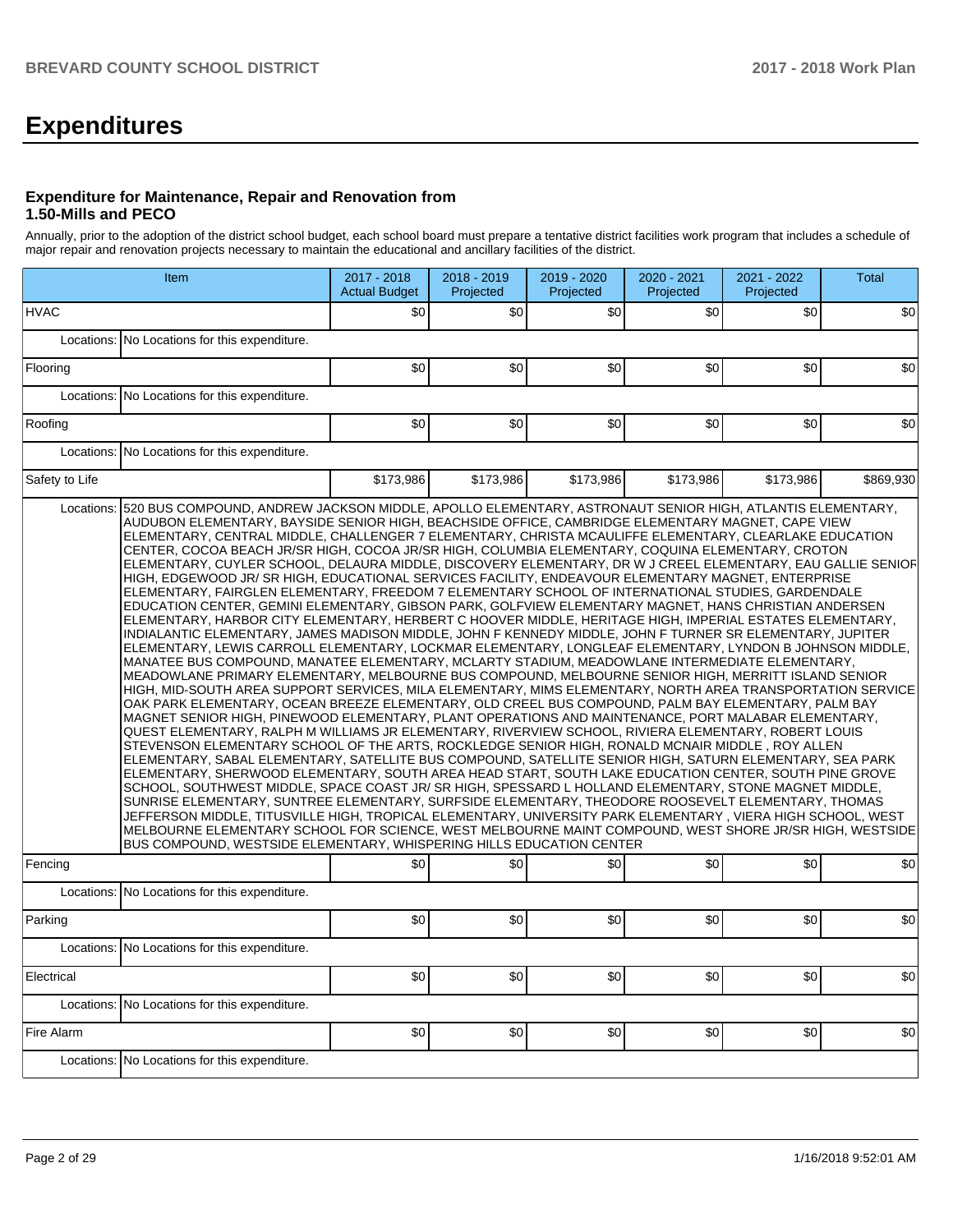| Locations: No Locations for this expenditure.<br>\$0<br>\$0<br>\$0<br>\$0<br>\$0<br>\$0<br>Locations: No Locations for this expenditure.<br>\$250,000<br>\$250,000<br>\$250,000<br>\$250,000<br>\$250,000<br>\$1,250,000<br>Locations: 520 BUS COMPOUND, ANDREW JACKSON MIDDLE, APOLLO ELEMENTARY, ASTRONAUT SENIOR HIGH, ATLANTIS ELEMENTARY,<br>AUDUBON ELEMENTARY, BAYSIDE SENIOR HIGH, BEACHSIDE OFFICE, CAMBRIDGE ELEMENTARY MAGNET, CAPE VIEW<br>ELEMENTARY, CENTRAL MIDDLE, CHALLENGER 7 ELEMENTARY, CHRISTA MCAULIFFE ELEMENTARY, CLEARLAKE EDUCATION<br>CENTER, COCOA BEACH JR/SR HIGH, COCOA JR/SR HIGH, COLUMBIA ELEMENTARY, COQUINA ELEMENTARY, CROTON<br>ELEMENTARY, CUYLER SCHOOL, DELAURA MIDDLE, DISCOVERY ELEMENTARY, DR W J CREEL ELEMENTARY, EAU GALLIE SENIOF<br>HIGH, EDGEWOOD JR/ SR HIGH, EDUCATIONAL SERVICES FACILITY, ENDEAVOUR ELEMENTARY MAGNET, ENTERPRISE<br>ELEMENTARY, FAIRGLEN ELEMENTARY, FREEDOM 7 ELEMENTARY SCHOOL OF INTERNATIONAL STUDIES, GARDENDALE<br>EDUCATION CENTER, GEMINI ELEMENTARY, GIBSON PARK, GOLFVIEW ELEMENTARY MAGNET, HANS CHRISTIAN ANDERSEN<br>ELEMENTARY, HARBOR CITY ELEMENTARY, HERBERT C HOOVER MIDDLE, HERITAGE HIGH, IMPERIAL ESTATES ELEMENTARY,<br>INDIALANTIC ELEMENTARY, JAMES MADISON MIDDLE, JOHN F KENNEDY MIDDLE, JOHN F TURNER SR ELEMENTARY, JUPITER<br>ELEMENTARY, LEWIS CARROLL ELEMENTARY, LOCKMAR ELEMENTARY, LONGLEAF ELEMENTARY, LYNDON B JOHNSON MIDDLE,<br>MANATEE BUS COMPOUND, MANATEE ELEMENTARY, MCLARTY STADIUM, MEADOWLANE INTERMEDIATE ELEMENTARY,<br>MEADOWLANE PRIMARY ELEMENTARY, MELBOURNE BUS COMPOUND, MELBOURNE SENIOR HIGH, MERRITT ISLAND SENIOR<br>HIGH, MID-SOUTH AREA SUPPORT SERVICES, MILA ELEMENTARY, MIMS ELEMENTARY, NORTH AREA TRANSPORTATION SERVICE<br>OAK PARK ELEMENTARY, OCEAN BREEZE ELEMENTARY, OLD CREEL BUS COMPOUND, PALM BAY ELEMENTARY, PALM BAY<br>MAGNET SENIOR HIGH, PINEWOOD ELEMENTARY, PLANT OPERATIONS AND MAINTENANCE, PORT MALABAR ELEMENTARY,<br>QUEST ELEMENTARY, RALPH M WILLIAMS JR ELEMENTARY, RIVERVIEW SCHOOL, RIVIERA ELEMENTARY, ROBERT LOUIS<br>STEVENSON ELEMENTARY SCHOOL OF THE ARTS, ROCKLEDGE SENIOR HIGH, RONALD MCNAIR MIDDLE, ROY ALLEN<br>ELEMENTARY, SABAL ELEMENTARY, SATELLITE BUS COMPOUND, SATELLITE SENIOR HIGH, SATURN ELEMENTARY, SEA PARK<br>ELEMENTARY, SHERWOOD ELEMENTARY, SOUTH AREA HEAD START, SOUTH LAKE EDUCATION CENTER, SOUTH PINE GROVE<br>SCHOOL, SOUTHWEST MIDDLE, SPACE COAST JR/ SR HIGH, SPESSARD L HOLLAND ELEMENTARY, STONE MAGNET MIDDLE,<br>SUNRISE ELEMENTARY, SUNTREE ELEMENTARY, SURFSIDE ELEMENTARY, THEODORE ROOSEVELT ELEMENTARY, THOMAS<br>JEFFERSON MIDDLE, TITUSVILLE HIGH, TROPICAL ELEMENTARY, UNIVERSITY PARK ELEMENTARY , VIERA HIGH SCHOOL, WEST<br>MELBOURNE ELEMENTARY SCHOOL FOR SCIENCE, WEST MELBOURNE MAINT COMPOUND, WEST SHORE JR/SR HIGH, WESTSIDE<br>BUS COMPOUND, WESTSIDE ELEMENTARY, WHISPERING HILLS EDUCATION CENTER<br>\$1,315,870<br>\$1,315,870<br>\$1,315,870<br>\$1,315,870<br>\$1,315,870<br>\$6,579,350<br>Locations: 520 BUS COMPOUND, ANDREW JACKSON MIDDLE, APOLLO ELEMENTARY, ASTRONAUT SENIOR HIGH, ATLANTIS ELEMENTARY,<br>AUDUBON ELEMENTARY, BAYSIDE SENIOR HIGH, BEACHSIDE OFFICE, CAMBRIDGE ELEMENTARY MAGNET, CAPE VIEW<br>ELEMENTARY, CENTRAL MIDDLE, CHALLENGER 7 ELEMENTARY, CHRISTA MCAULIFFE ELEMENTARY, CLEARLAKE EDUCATION<br>CENTER, COCOA BEACH JR/SR HIGH, COCOA JR/SR HIGH, COLUMBIA ELEMENTARY, COQUINA ELEMENTARY, CROTON<br>ELEMENTARY, CUYLER SCHOOL, DELAURA MIDDLE, DISCOVERY ELEMENTARY, DR W J CREEL ELEMENTARY, EAU GALLIE SENIOF<br>HIGH, EDGEWOOD JR/ SR HIGH, EDUCATIONAL SERVICES FACILITY, ENDEAVOUR ELEMENTARY MAGNET, ENTERPRISE<br>ELEMENTARY, FAIRGLEN ELEMENTARY, FREEDOM 7 ELEMENTARY SCHOOL OF INTERNATIONAL STUDIES, GARDENDALE<br>EDUCATION CENTER, GEMINI ELEMENTARY, GIBSON PARK, GOLFVIEW ELEMENTARY MAGNET, HANS CHRISTIAN ANDERSEN<br>ELEMENTARY, HARBOR CITY ELEMENTARY, HERBERT C HOOVER MIDDLE, HERITAGE HIGH, IMPERIAL ESTATES ELEMENTARY,<br>INDIALANTIC ELEMENTARY, JAMES MADISON MIDDLE, JOHN F KENNEDY MIDDLE, JOHN F TURNER SR ELEMENTARY, JUPITER<br>ELEMENTARY, LEWIS CARROLL ELEMENTARY, LOCKMAR ELEMENTARY, LONGLEAF ELEMENTARY, LYNDON B JOHNSON MIDDLE,<br>MANATEE BUS COMPOUND, MANATEE ELEMENTARY, MCLARTY STADIUM, MEADOWLANE INTERMEDIATE ELEMENTARY,<br>MEADOWLANE PRIMARY ELEMENTARY, MELBOURNE BUS COMPOUND, MELBOURNE SENIOR HIGH, MERRITT ISLAND SENIOR<br>HIGH, MID-SOUTH AREA SUPPORT SERVICES, MILA ELEMENTARY, MIMS ELEMENTARY, NORTH AREA TRANSPORTATION SERVICE<br>OAK PARK ELEMENTARY, OCEAN BREEZE ELEMENTARY, OLD CREEL BUS COMPOUND, PALM BAY ELEMENTARY, PALM BAY<br>MAGNET SENIOR HIGH, PINEWOOD ELEMENTARY, PLANT OPERATIONS AND MAINTENANCE, PORT MALABAR ELEMENTARY,<br>QUEST ELEMENTARY, RALPH M WILLIAMS JR ELEMENTARY, RIVERVIEW SCHOOL, RIVIERA ELEMENTARY, ROBERT LOUIS<br>STEVENSON ELEMENTARY SCHOOL OF THE ARTS, ROCKLEDGE SENIOR HIGH, RONALD MCNAIR MIDDLE, ROY ALLEN<br>ELEMENTARY, SABAL ELEMENTARY, SATELLITE BUS COMPOUND, SATELLITE SENIOR HIGH, SATURN ELEMENTARY, SEA PARK<br>ELEMENTARY, SHERWOOD ELEMENTARY, SOUTH AREA HEAD START, SOUTH LAKE EDUCATION CENTER, SOUTH PINE GROVE<br>SCHOOL, SOUTHWEST MIDDLE, SPACE COAST JR/ SR HIGH, SPESSARD L HOLLAND ELEMENTARY, STONE MAGNET MIDDLE,<br>SUNRISE ELEMENTARY, SUNTREE ELEMENTARY, SURFSIDE ELEMENTARY, THEODORE ROOSEVELT ELEMENTARY, THOMAS<br>JEFFERSON MIDDLE, TITUSVILLE HIGH, TROPICAL ELEMENTARY, UNIVERSITY PARK ELEMENTARY, VIERA HIGH SCHOOL, WEST<br>MELBOURNE ELEMENTARY SCHOOL FOR SCIENCE, WEST MELBOURNE MAINT COMPOUND, WEST SHORE JR/SR HIGH, WESTSIDE<br>BUS COMPOUND, WESTSIDE ELEMENTARY, WHISPERING HILLS EDUCATION CENTER | Telephone/Intercom System |            | \$0         | \$0         | \$0         | \$0         | \$0         | \$0         |
|-------------------------------------------------------------------------------------------------------------------------------------------------------------------------------------------------------------------------------------------------------------------------------------------------------------------------------------------------------------------------------------------------------------------------------------------------------------------------------------------------------------------------------------------------------------------------------------------------------------------------------------------------------------------------------------------------------------------------------------------------------------------------------------------------------------------------------------------------------------------------------------------------------------------------------------------------------------------------------------------------------------------------------------------------------------------------------------------------------------------------------------------------------------------------------------------------------------------------------------------------------------------------------------------------------------------------------------------------------------------------------------------------------------------------------------------------------------------------------------------------------------------------------------------------------------------------------------------------------------------------------------------------------------------------------------------------------------------------------------------------------------------------------------------------------------------------------------------------------------------------------------------------------------------------------------------------------------------------------------------------------------------------------------------------------------------------------------------------------------------------------------------------------------------------------------------------------------------------------------------------------------------------------------------------------------------------------------------------------------------------------------------------------------------------------------------------------------------------------------------------------------------------------------------------------------------------------------------------------------------------------------------------------------------------------------------------------------------------------------------------------------------------------------------------------------------------------------------------------------------------------------------------------------------------------------------------------------------------------------------------------------------------------------------------------------------------------------------------------------------------------------------------------------------------------------------------------------------------------------------------------------------------------------------------------------------------------------------------------------------------------------------------------------------------------------------------------------------------------------------------------------------------------------------------------------------------------------------------------------------------------------------------------------------------------------------------------------------------------------------------------------------------------------------------------------------------------------------------------------------------------------------------------------------------------------------------------------------------------------------------------------------------------------------------------------------------------------------------------------------------------------------------------------------------------------------------------------------------------------------------------------------------------------------------------------------------------------------------------------------------------------------------------------------------------------------------------------------------------------------------------------------------------------------------------------------------------------------------------------------------------------------------------------------------------------------------------------------------------------------------------------------------------------------------------------------------------------------------------------------------------------------------------------------------------------------------------------------------------------------------------------------------------------------------------------------------------------------------------------------------------------------------------------------------------------------------------------------------------------------------------------------------------------------------------------------------------------------------------------------------------------------------------------------------------------------------------------------------------------------------------------------------------------------------------------------------------------------------------------------------------------------------------------------------------------------------------------------------------------|---------------------------|------------|-------------|-------------|-------------|-------------|-------------|-------------|
| <b>Closed Circuit Television</b><br>Paint<br>Maintenance/Repair                                                                                                                                                                                                                                                                                                                                                                                                                                                                                                                                                                                                                                                                                                                                                                                                                                                                                                                                                                                                                                                                                                                                                                                                                                                                                                                                                                                                                                                                                                                                                                                                                                                                                                                                                                                                                                                                                                                                                                                                                                                                                                                                                                                                                                                                                                                                                                                                                                                                                                                                                                                                                                                                                                                                                                                                                                                                                                                                                                                                                                                                                                                                                                                                                                                                                                                                                                                                                                                                                                                                                                                                                                                                                                                                                                                                                                                                                                                                                                                                                                                                                                                                                                                                                                                                                                                                                                                                                                                                                                                                                                                                                                                                                                                                                                                                                                                                                                                                                                                                                                                                                                                                                                                                                                                                                                                                                                                                                                                                                                                                                                                                                                                                     |                           |            |             |             |             |             |             |             |
|                                                                                                                                                                                                                                                                                                                                                                                                                                                                                                                                                                                                                                                                                                                                                                                                                                                                                                                                                                                                                                                                                                                                                                                                                                                                                                                                                                                                                                                                                                                                                                                                                                                                                                                                                                                                                                                                                                                                                                                                                                                                                                                                                                                                                                                                                                                                                                                                                                                                                                                                                                                                                                                                                                                                                                                                                                                                                                                                                                                                                                                                                                                                                                                                                                                                                                                                                                                                                                                                                                                                                                                                                                                                                                                                                                                                                                                                                                                                                                                                                                                                                                                                                                                                                                                                                                                                                                                                                                                                                                                                                                                                                                                                                                                                                                                                                                                                                                                                                                                                                                                                                                                                                                                                                                                                                                                                                                                                                                                                                                                                                                                                                                                                                                                                     |                           |            |             |             |             |             |             |             |
|                                                                                                                                                                                                                                                                                                                                                                                                                                                                                                                                                                                                                                                                                                                                                                                                                                                                                                                                                                                                                                                                                                                                                                                                                                                                                                                                                                                                                                                                                                                                                                                                                                                                                                                                                                                                                                                                                                                                                                                                                                                                                                                                                                                                                                                                                                                                                                                                                                                                                                                                                                                                                                                                                                                                                                                                                                                                                                                                                                                                                                                                                                                                                                                                                                                                                                                                                                                                                                                                                                                                                                                                                                                                                                                                                                                                                                                                                                                                                                                                                                                                                                                                                                                                                                                                                                                                                                                                                                                                                                                                                                                                                                                                                                                                                                                                                                                                                                                                                                                                                                                                                                                                                                                                                                                                                                                                                                                                                                                                                                                                                                                                                                                                                                                                     |                           |            |             |             |             |             |             |             |
|                                                                                                                                                                                                                                                                                                                                                                                                                                                                                                                                                                                                                                                                                                                                                                                                                                                                                                                                                                                                                                                                                                                                                                                                                                                                                                                                                                                                                                                                                                                                                                                                                                                                                                                                                                                                                                                                                                                                                                                                                                                                                                                                                                                                                                                                                                                                                                                                                                                                                                                                                                                                                                                                                                                                                                                                                                                                                                                                                                                                                                                                                                                                                                                                                                                                                                                                                                                                                                                                                                                                                                                                                                                                                                                                                                                                                                                                                                                                                                                                                                                                                                                                                                                                                                                                                                                                                                                                                                                                                                                                                                                                                                                                                                                                                                                                                                                                                                                                                                                                                                                                                                                                                                                                                                                                                                                                                                                                                                                                                                                                                                                                                                                                                                                                     |                           |            |             |             |             |             |             |             |
|                                                                                                                                                                                                                                                                                                                                                                                                                                                                                                                                                                                                                                                                                                                                                                                                                                                                                                                                                                                                                                                                                                                                                                                                                                                                                                                                                                                                                                                                                                                                                                                                                                                                                                                                                                                                                                                                                                                                                                                                                                                                                                                                                                                                                                                                                                                                                                                                                                                                                                                                                                                                                                                                                                                                                                                                                                                                                                                                                                                                                                                                                                                                                                                                                                                                                                                                                                                                                                                                                                                                                                                                                                                                                                                                                                                                                                                                                                                                                                                                                                                                                                                                                                                                                                                                                                                                                                                                                                                                                                                                                                                                                                                                                                                                                                                                                                                                                                                                                                                                                                                                                                                                                                                                                                                                                                                                                                                                                                                                                                                                                                                                                                                                                                                                     |                           |            |             |             |             |             |             |             |
|                                                                                                                                                                                                                                                                                                                                                                                                                                                                                                                                                                                                                                                                                                                                                                                                                                                                                                                                                                                                                                                                                                                                                                                                                                                                                                                                                                                                                                                                                                                                                                                                                                                                                                                                                                                                                                                                                                                                                                                                                                                                                                                                                                                                                                                                                                                                                                                                                                                                                                                                                                                                                                                                                                                                                                                                                                                                                                                                                                                                                                                                                                                                                                                                                                                                                                                                                                                                                                                                                                                                                                                                                                                                                                                                                                                                                                                                                                                                                                                                                                                                                                                                                                                                                                                                                                                                                                                                                                                                                                                                                                                                                                                                                                                                                                                                                                                                                                                                                                                                                                                                                                                                                                                                                                                                                                                                                                                                                                                                                                                                                                                                                                                                                                                                     |                           | Sub Total: | \$1,739,856 | \$1,739,856 | \$1,739,856 | \$1,739,856 | \$1,739,856 | \$8,699,280 |

| <b>PECO Maintenance Expenditures</b> | \$1.739.856  | \$1.739.856  | \$1.739.856  | \$1.739.856  | \$1.739.856  | \$8,699,280   |
|--------------------------------------|--------------|--------------|--------------|--------------|--------------|---------------|
| I.50 Mill Sub Total: I               | \$72,537,123 | \$72.886.123 | \$63.925.123 | \$50,380,123 | \$40.013.123 | \$299.741.615 |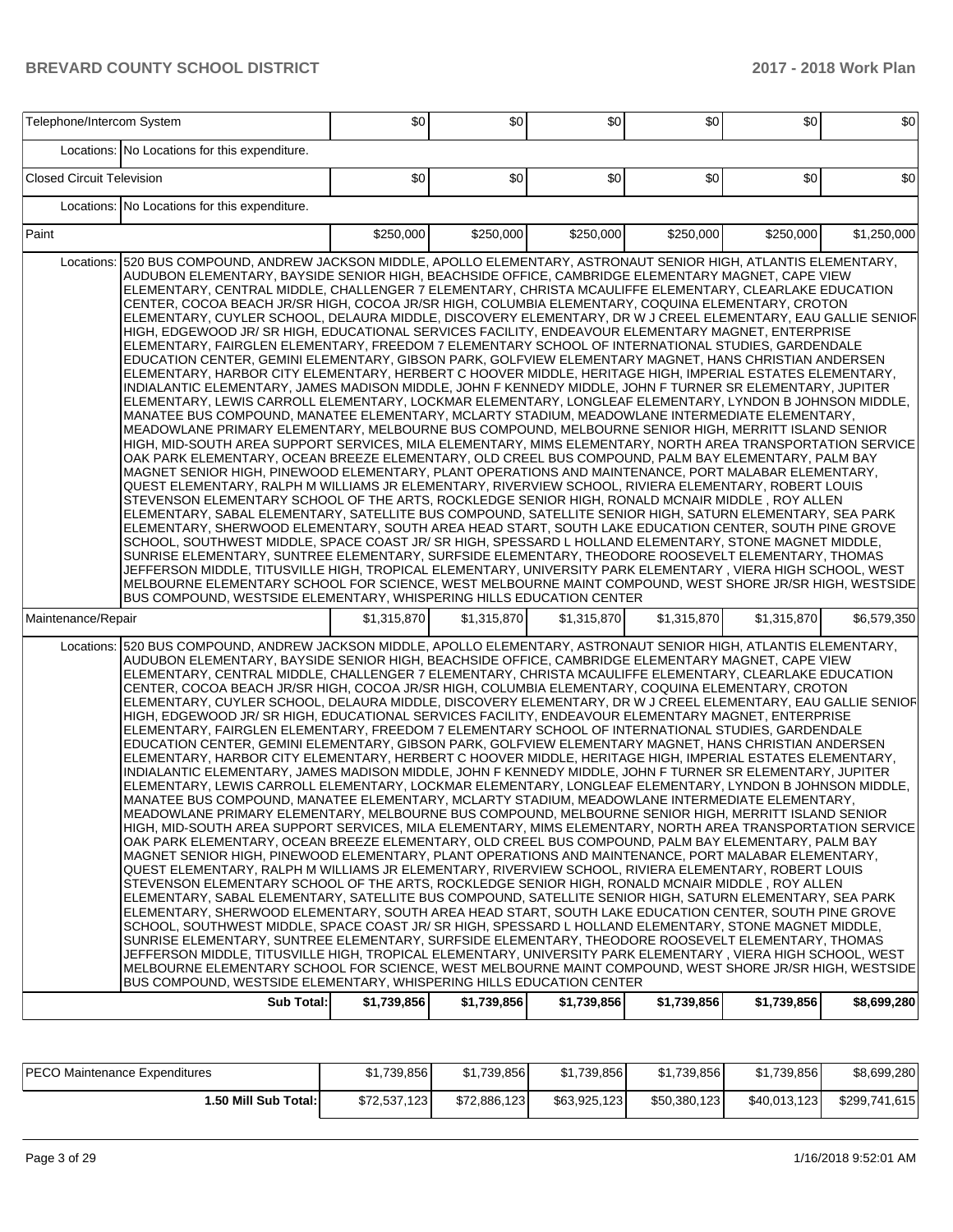| <b>Other Items</b>                                                                                                                                                                                                                                                                                                                                                                                                                                                                                                                                                                                                                                                                                                                                                                                                                                                                                                                                                                                                                                                                                                                                                                                                                                                                                                                                                                                                                                                                                                                                                                                                                                                                                                                                                                                                                                                                                                                                                                                                                                                                                                                                                                                                                                                                                                                                                                                                                                                                                                                                                                                                                                                                                   | 2017 - 2018<br><b>Actual Budget</b> | 2018 - 2019<br>Projected | 2019 - 2020<br>Projected | 2020 - 2021<br>Projected | 2021 - 2022<br>Projected | <b>Total</b> |  |  |  |
|------------------------------------------------------------------------------------------------------------------------------------------------------------------------------------------------------------------------------------------------------------------------------------------------------------------------------------------------------------------------------------------------------------------------------------------------------------------------------------------------------------------------------------------------------------------------------------------------------------------------------------------------------------------------------------------------------------------------------------------------------------------------------------------------------------------------------------------------------------------------------------------------------------------------------------------------------------------------------------------------------------------------------------------------------------------------------------------------------------------------------------------------------------------------------------------------------------------------------------------------------------------------------------------------------------------------------------------------------------------------------------------------------------------------------------------------------------------------------------------------------------------------------------------------------------------------------------------------------------------------------------------------------------------------------------------------------------------------------------------------------------------------------------------------------------------------------------------------------------------------------------------------------------------------------------------------------------------------------------------------------------------------------------------------------------------------------------------------------------------------------------------------------------------------------------------------------------------------------------------------------------------------------------------------------------------------------------------------------------------------------------------------------------------------------------------------------------------------------------------------------------------------------------------------------------------------------------------------------------------------------------------------------------------------------------------------------|-------------------------------------|--------------------------|--------------------------|--------------------------|--------------------------|--------------|--|--|--|
| Program Related Facility Needs                                                                                                                                                                                                                                                                                                                                                                                                                                                                                                                                                                                                                                                                                                                                                                                                                                                                                                                                                                                                                                                                                                                                                                                                                                                                                                                                                                                                                                                                                                                                                                                                                                                                                                                                                                                                                                                                                                                                                                                                                                                                                                                                                                                                                                                                                                                                                                                                                                                                                                                                                                                                                                                                       | \$363,000                           | \$2,250,000              | \$2,500,000              | \$2,500,000              | \$2,500,000              | \$10,113,000 |  |  |  |
| ANDREW JACKSON MIDDLE, APOLLO ELEMENTARY, ASTRONAUT SENIOR HIGH, ATLANTIS ELEMENTARY, AUDUBON<br>Locations<br>ELEMENTARY, BAYSIDE SENIOR HIGH, CAMBRIDGE ELEMENTARY MAGNET, CAPE VIEW ELEMENTARY, CENTRAL MIDDLE,<br>CHALLENGER 7 ELEMENTARY, CHRISTA MCAULIFFE ELEMENTARY, CLEARLAKE EDUCATION CENTER, COCOA BEACH JR/SR<br>HIGH, COCOA JR/SR HIGH, COLUMBIA ELEMENTARY, COQUINA ELEMENTARY, CROTON ELEMENTARY, DELAURA MIDDLE,<br>DISCOVERY ELEMENTARY, DR W J CREEL ELEMENTARY, EAU GALLIE SENIOR HIGH, EDGEWOOD JR/ SR HIGH, ENDEAVOUR<br>ELEMENTARY MAGNET, ENTERPRISE ELEMENTARY, FAIRGLEN ELEMENTARY, FREEDOM 7 ELEMENTARY SCHOOL OF<br>INTERNATIONAL STUDIES, GEMINI ELEMENTARY, GOLFVIEW ELEMENTARY MAGNET, HANS CHRISTIAN ANDERSEN<br>ELEMENTARY, HARBOR CITY ELEMENTARY, HERBERT C HOOVER MIDDLE, HERITAGE HIGH, IMPERIAL ESTATES ELEMENTARY,<br>INDIALANTIC ELEMENTARY, JAMES MADISON MIDDLE, JOHN F KENNEDY MIDDLE, JOHN F TURNER SR ELEMENTARY, JUPITER<br>ELEMENTARY, LEWIS CARROLL ELEMENTARY, LOCKMAR ELEMENTARY, LONGLEAF ELEMENTARY, LYNDON B JOHNSON MIDDLI<br>MANATEE ELEMENTARY, MEADOWLANE INTERMEDIATE ELEMENTARY, MEADOWLANE PRIMARY ELEMENTARY, MELBOURNE<br>SENIOR HIGH, MERRITT ISLAND SENIOR HIGH, MILA ELEMENTARY, MIMS ELEMENTARY, OAK PARK ELEMENTARY, OCEAN<br>BREEZE ELEMENTARY, OLD CREEL BUS COMPOUND, PALM BAY ELEMENTARY, PALM BAY MAGNET SENIOR HIGH, PINEWOOD<br>ELEMENTARY, PORT MALABAR ELEMENTARY, QUEST ELEMENTARY, RALPH M WILLIAMS JR ELEMENTARY, RIVERVIEW SCHOOL<br>RIVIERA ELEMENTARY, ROBERT LOUIS STEVENSON ELEMENTARY SCHOOL OF THE ARTS, ROCKLEDGE SENIOR HIGH, RONALD<br>MCNAIR MIDDLE , ROY ALLEN ELEMENTARY, SABAL ELEMENTARY, SATELLITE SENIOR HIGH, SATURN ELEMENTARY, SEA PARK<br>ELEMENTARY, SHERWOOD ELEMENTARY, SOUTH AREA HEAD START, SOUTH LAKE EDUCATION CENTER, SOUTH PINE GROVE<br>SCHOOL, SOUTHWEST MIDDLE, SPACE COAST JR/ SR HIGH, SPESSARD L HOLLAND ELEMENTARY, STONE MAGNET MIDDLE,<br>SUNRISE ELEMENTARY, SUNTREE ELEMENTARY, SURFSIDE ELEMENTARY, THEODORE ROOSEVELT ELEMENTARY, THOMAS<br>JEFFERSON MIDDLE, TITUSVILLE HIGH, TROPICAL ELEMENTARY, UNIVERSITY PARK ELEMENTARY , VIERA HIGH SCHOOL, WES'I<br>MELBOURNE ELEMENTARY SCHOOL FOR SCIENCE, WEST SHORE JR/SR HIGH, WESTSIDE ELEMENTARY                                                                                                                                                                                                                                                                                                                                                                                                                           |                                     |                          |                          |                          |                          |              |  |  |  |
| FF&E                                                                                                                                                                                                                                                                                                                                                                                                                                                                                                                                                                                                                                                                                                                                                                                                                                                                                                                                                                                                                                                                                                                                                                                                                                                                                                                                                                                                                                                                                                                                                                                                                                                                                                                                                                                                                                                                                                                                                                                                                                                                                                                                                                                                                                                                                                                                                                                                                                                                                                                                                                                                                                                                                                 | \$700,000                           | \$0                      | \$0                      | \$0                      | \$0                      | \$700,000    |  |  |  |
| Locations 520 BUS COMPOUND, ANDREW JACKSON MIDDLE, APOLLO ELEMENTARY, ASTRONAUT SENIOR HIGH, ATLANTIS ELEMENTARY,<br>AUDUBON ELEMENTARY, BAYSIDE SENIOR HIGH, BEACHSIDE OFFICE, CAMBRIDGE ELEMENTARY MAGNET, CAPE VIEW<br>ELEMENTARY, CENTRAL MIDDLE, CHALLENGER 7 ELEMENTARY, CHRISTA MCAULIFFE ELEMENTARY, CLEARLAKE EDUCATION<br>CENTER, COCOA BEACH JR/SR HIGH, COCOA JR/SR HIGH, COLUMBIA ELEMENTARY, COQUINA ELEMENTARY, CROTON<br>ELEMENTARY, CUYLER SCHOOL, DELAURA MIDDLE, DISCOVERY ELEMENTARY, DR W J CREEL ELEMENTARY, EAU GALLIE<br>SENIOR HIGH, EDGEWOOD JR/ SR HIGH, EDUCATIONAL SERVICES FACILITY, ENDEAVOUR ELEMENTARY MAGNET, ENTERPRISE<br>ELEMENTARY, FAIRGLEN ELEMENTARY, FREEDOM 7 ELEMENTARY SCHOOL OF INTERNATIONAL STUDIES, GARDENDALE<br>EDUCATION CENTER, GEMINI ELEMENTARY, GIBSON PARK, GOLFVIEW ELEMENTARY MAGNET, HANS CHRISTIAN ANDERSEN<br>ELEMENTARY, HARBOR CITY ELEMENTARY, HERBERT C HOOVER MIDDLE, HERITAGE HIGH, IMPERIAL ESTATES ELEMENTARY,<br>INDIALANTIC ELEMENTARY, JAMES MADISON MIDDLE, JOHN F KENNEDY MIDDLE, JOHN F TURNER SR ELEMENTARY, JUPITER<br>ELEMENTARY, LEWIS CARROLL ELEMENTARY, LOCKMAR ELEMENTARY, LONGLEAF ELEMENTARY, LYNDON B JOHNSON MIDDLI<br>MANATEE BUS COMPOUND, MANATEE ELEMENTARY, MCLARTY STADIUM, MEADOWLANE INTERMEDIATE ELEMENTARY,<br>MEADOWLANE PRIMARY ELEMENTARY, MELBOURNE BUS COMPOUND, MELBOURNE SENIOR HIGH, MERRITT ISLAND SENIOR<br>HIGH, MID-SOUTH AREA SUPPORT SERVICES, MILA ELEMENTARY, MIMS ELEMENTARY, NORTH AREA TRANSPORTATION<br>SERVICES, OAK PARK ELEMENTARY, OCEAN BREEZE ELEMENTARY, OLD CREEL BUS COMPOUND, PALM BAY ELEMENTARY,<br>PALM BAY MAGNET SENIOR HIGH, PINEWOOD ELEMENTARY, PLANT OPERATIONS AND MAINTENANCE, PORT MALABAR<br>ELEMENTARY, QUEST ELEMENTARY, RALPH M WILLIAMS JR ELEMENTARY, RIVERVIEW SCHOOL, RIVIERA ELEMENTARY,<br>ROBERT LOUIS STEVENSON ELEMENTARY SCHOOL OF THE ARTS, ROCKLEDGE SENIOR HIGH, RONALD MCNAIR MIDDLE, ROY<br>ALLEN ELEMENTARY, SABAL ELEMENTARY, SATELLITE BUS COMPOUND, SATELLITE SENIOR HIGH, SATURN ELEMENTARY, SEA<br>PARK ELEMENTARY, SHERWOOD ELEMENTARY, SOUTH AREA HEAD START, SOUTH LAKE EDUCATION CENTER, SOUTH PINE<br>GROVE SCHOOL, SOUTHWEST MIDDLE, SPACE COAST JR/ SR HIGH, SPESSARD L HOLLAND ELEMENTARY, STONE MAGNET<br>MIDDLE, SUNRISE ELEMENTARY, SUNTREE ELEMENTARY, SURFSIDE ELEMENTARY, THEODORE ROOSEVELT ELEMENTARY,<br>THOMAS JEFFERSON MIDDLE, TITUSVILLE HIGH, TROPICAL ELEMENTARY, UNIVERSITY PARK ELEMENTARY, VIERA HIGH<br>SCHOOL, WEST MELBOURNE ELEMENTARY SCHOOL FOR SCIENCE, WEST MELBOURNE MAINT COMPOUND, WEST SHORE<br>JR/SR HIGH, WESTSIDE BUS COMPOUND, WESTSIDE ELEMENTARY, WHISPERING HILLS EDUCATION CENTER |                                     |                          |                          |                          |                          |              |  |  |  |
| Maintenance Capital Supplement                                                                                                                                                                                                                                                                                                                                                                                                                                                                                                                                                                                                                                                                                                                                                                                                                                                                                                                                                                                                                                                                                                                                                                                                                                                                                                                                                                                                                                                                                                                                                                                                                                                                                                                                                                                                                                                                                                                                                                                                                                                                                                                                                                                                                                                                                                                                                                                                                                                                                                                                                                                                                                                                       | \$3,350,000                         | \$3,350,000              | \$3,850,000              | \$4,600,000              | \$4,600,000              | \$19,750,000 |  |  |  |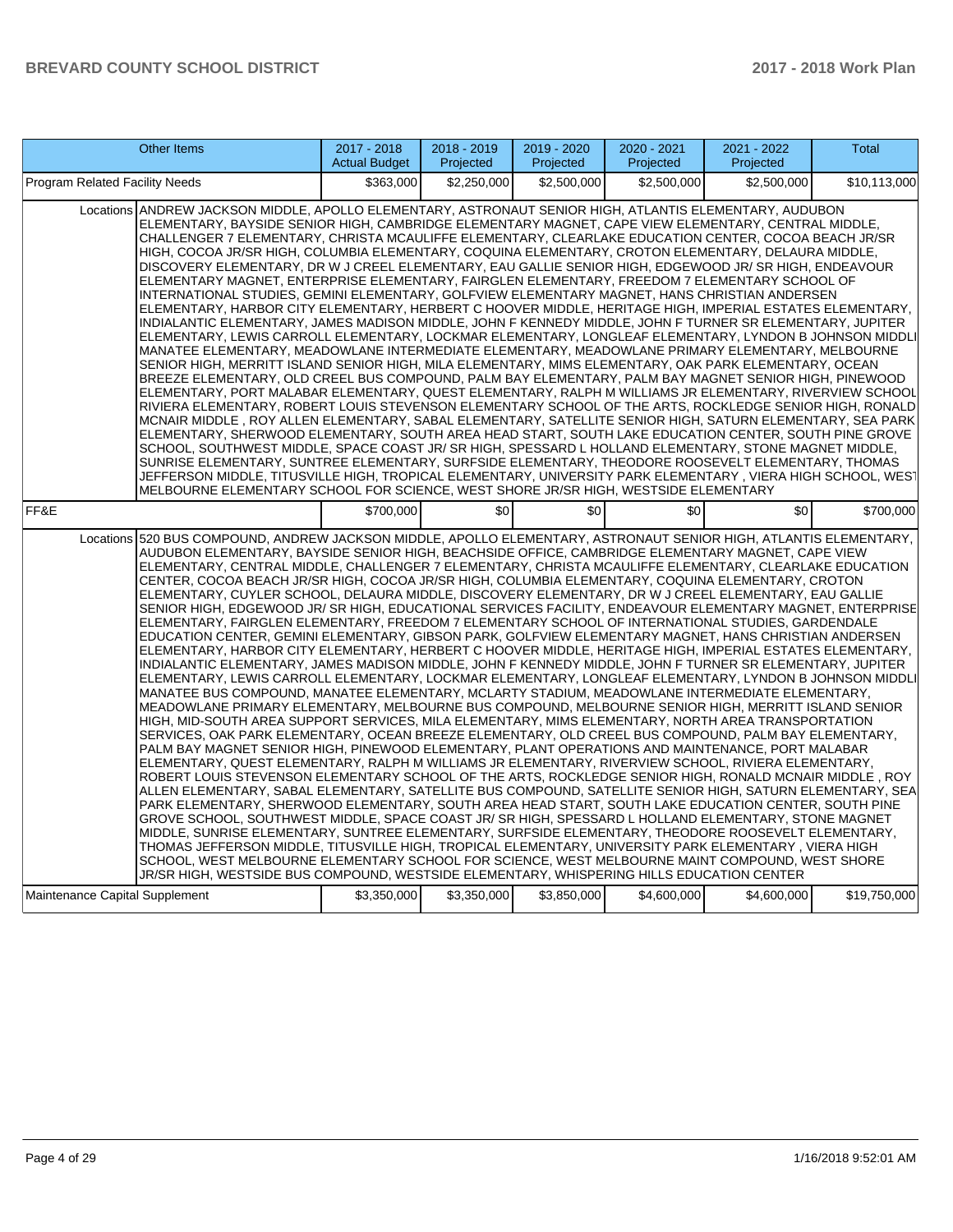|                             | Locations 520 BUS COMPOUND, ANDREW JACKSON MIDDLE, APOLLO ELEMENTARY, ASTRONAUT SENIOR HIGH, ATLANTIS ELEMENTARY,<br>AUDUBON ELEMENTARY, BAYSIDE SENIOR HIGH, BEACHSIDE OFFICE, CAMBRIDGE ELEMENTARY MAGNET, CAPE VIEW<br>ELEMENTARY, CENTRAL MIDDLE, CHALLENGER 7 ELEMENTARY, CHRISTA MCAULIFFE ELEMENTARY, CLEARLAKE EDUCATION<br>ICENTER. COCOA BEACH JR/SR HIGH. COCOA JR/SR HIGH. COLUMBIA ELEMENTARY. COQUINA ELEMENTARY. CROTON<br>ELEMENTARY, CUYLER SCHOOL, DELAURA MIDDLE, DISCOVERY ELEMENTARY, DR W J CREEL ELEMENTARY, EAU GALLIE<br>SENIOR HIGH, EDGEWOOD JR/ SR HIGH, EDUCATIONAL SERVICES FACILITY, ENDEAVOUR ELEMENTARY MAGNET, ENTERPRISE<br>ELEMENTARY, FAIRGLEN ELEMENTARY, FREEDOM 7 ELEMENTARY SCHOOL OF INTERNATIONAL STUDIES, GARDENDALE<br>EDUCATION CENTER, GEMINI ELEMENTARY, GIBSON PARK, GOLFVIEW ELEMENTARY MAGNET, HANS CHRISTIAN ANDERSEN<br>IELEMENTARY. HARBOR CITY ELEMENTARY. HERBERT C HOOVER MIDDLE. HERITAGE HIGH. IMPERIAL ESTATES ELEMENTARY.<br>INDIALANTIC ELEMENTARY, JAMES MADISON MIDDLE, JOHN F KENNEDY MIDDLE, JOHN F TURNER SR ELEMENTARY, JUPITER<br>ELEMENTARY, LEWIS CARROLL ELEMENTARY, LOCKMAR ELEMENTARY, LONGLEAF ELEMENTARY, LYNDON B JOHNSON MIDDLI<br>MANATEE BUS COMPOUND, MANATEE ELEMENTARY, MCLARTY STADIUM, MEADOWLANE INTERMEDIATE ELEMENTARY,<br>MEADOWLANE PRIMARY ELEMENTARY, MELBOURNE BUS COMPOUND, MELBOURNE SENIOR HIGH, MERRITT ISLAND SENIOR<br>HIGH. MID-SOUTH AREA SUPPORT SERVICES. MILA ELEMENTARY. MIMS ELEMENTARY. NORTH AREA TRANSPORTATION<br>SERVICES, OAK PARK ELEMENTARY, OCEAN BREEZE ELEMENTARY, OLD CREEL BUS COMPOUND, PALM BAY ELEMENTARY,<br>PALM BAY MAGNET SENIOR HIGH, PINEWOOD ELEMENTARY, PLANT OPERATIONS AND MAINTENANCE, PORT MALABAR<br>ELEMENTARY, QUEST ELEMENTARY, RALPH M WILLIAMS JR ELEMENTARY, RIVERVIEW SCHOOL, RIVIERA ELEMENTARY,<br>ROBERT LOUIS STEVENSON ELEMENTARY SCHOOL OF THE ARTS, ROCKLEDGE SENIOR HIGH, RONALD MCNAIR MIDDLE , ROY<br>ALLEN ELEMENTARY, SABAL ELEMENTARY, SATELLITE BUS COMPOUND, SATELLITE SENIOR HIGH, SATURN ELEMENTARY, SEA<br>PARK ELEMENTARY, SHERWOOD ELEMENTARY, SOUTH AREA HEAD START, SOUTH LAKE EDUCATION CENTER, SOUTH PINE<br>GROVE SCHOOL, SOUTHWEST MIDDLE, SPACE COAST JR/ SR HIGH, SPESSARD L HOLLAND ELEMENTARY, STONE MAGNET<br>MIDDLE, SUNRISE ELEMENTARY, SUNTREE ELEMENTARY, SURFSIDE ELEMENTARY, THEODORE ROOSEVELT ELEMENTARY,<br>THOMAS JEFFERSON MIDDLE, TITUSVILLE HIGH, TROPICAL ELEMENTARY, UNIVERSITY PARK ELEMENTARY, VIERA HIGH<br>SCHOOL, WEST MELBOURNE ELEMENTARY SCHOOL FOR SCIENCE, WEST MELBOURNE MAINT COMPOUND, WEST SHORE<br>JR/SR HIGH, WESTSIDE BUS COMPOUND, WESTSIDE ELEMENTARY, WHISPERING HILLS EDUCATION CENTER |              |              |              |              |              |               |
|-----------------------------|---------------------------------------------------------------------------------------------------------------------------------------------------------------------------------------------------------------------------------------------------------------------------------------------------------------------------------------------------------------------------------------------------------------------------------------------------------------------------------------------------------------------------------------------------------------------------------------------------------------------------------------------------------------------------------------------------------------------------------------------------------------------------------------------------------------------------------------------------------------------------------------------------------------------------------------------------------------------------------------------------------------------------------------------------------------------------------------------------------------------------------------------------------------------------------------------------------------------------------------------------------------------------------------------------------------------------------------------------------------------------------------------------------------------------------------------------------------------------------------------------------------------------------------------------------------------------------------------------------------------------------------------------------------------------------------------------------------------------------------------------------------------------------------------------------------------------------------------------------------------------------------------------------------------------------------------------------------------------------------------------------------------------------------------------------------------------------------------------------------------------------------------------------------------------------------------------------------------------------------------------------------------------------------------------------------------------------------------------------------------------------------------------------------------------------------------------------------------------------------------------------------------------------------------------------------------------------------------------------------------------------------------------------------------------------------------------------|--------------|--------------|--------------|--------------|--------------|---------------|
| Impact Fee Reserve          |                                                                                                                                                                                                                                                                                                                                                                                                                                                                                                                                                                                                                                                                                                                                                                                                                                                                                                                                                                                                                                                                                                                                                                                                                                                                                                                                                                                                                                                                                                                                                                                                                                                                                                                                                                                                                                                                                                                                                                                                                                                                                                                                                                                                                                                                                                                                                                                                                                                                                                                                                                                                                                                                                                         | \$27.414.000 | \$29.914.000 | \$18,414,000 | \$23,914,000 | \$12.414.000 | \$112,070,000 |
|                             | Locations 520 BUS COMPOUND, ANDREW JACKSON MIDDLE, APOLLO ELEMENTARY, ASTRONAUT SENIOR HIGH, ATLANTIS ELEMENTARY,<br>AUDUBON ELEMENTARY, BAYSIDE SENIOR HIGH, BEACHSIDE OFFICE, CAMBRIDGE ELEMENTARY MAGNET, CAPE VIEW<br>ELEMENTARY, CENTRAL MIDDLE, CHALLENGER 7 ELEMENTARY, CHRISTA MCAULIFFE ELEMENTARY, CLEARLAKE EDUCATION <br>CENTER, COCOA BEACH JR/SR HIGH, COCOA JR/SR HIGH, COLUMBIA ELEMENTARY, COQUINA ELEMENTARY, CROTON<br>ELEMENTARY, CUYLER SCHOOL, DELAURA MIDDLE, DISCOVERY ELEMENTARY, DR W J CREEL ELEMENTARY, EAU GALLIE<br>SENIOR HIGH, EDGEWOOD JR/ SR HIGH, EDUCATIONAL SERVICES FACILITY, ENDEAVOUR ELEMENTARY MAGNET, ENTERPRISE<br>ELEMENTARY, FAIRGLEN ELEMENTARY, FREEDOM 7 ELEMENTARY SCHOOL OF INTERNATIONAL STUDIES, GARDENDALE<br>EDUCATION CENTER, GEMINI ELEMENTARY, GIBSON PARK, GOLFVIEW ELEMENTARY MAGNET, HANS CHRISTIAN ANDERSEN<br>ELEMENTARY, HARBOR CITY ELEMENTARY, HERBERT C HOOVER MIDDLE, HERITAGE HIGH, IMPERIAL ESTATES ELEMENTARY,<br>INDIALANTIC ELEMENTARY, JAMES MADISON MIDDLE, JOHN F KENNEDY MIDDLE, JOHN F TURNER SR ELEMENTARY, JUPITER<br>ELEMENTARY, LEWIS CARROLL ELEMENTARY, LOCKMAR ELEMENTARY, LONGLEAF ELEMENTARY, LYNDON B JOHNSON MIDDLI<br>MANATEE BUS COMPOUND, MANATEE ELEMENTARY, MCLARTY STADIUM, MEADOWLANE INTERMEDIATE ELEMENTARY,<br>MEADOWLANE PRIMARY ELEMENTARY, MELBOURNE BUS COMPOUND, MELBOURNE SENIOR HIGH, MERRITT ISLAND SENIOR<br>HIGH, MID-SOUTH AREA SUPPORT SERVICES, MILA ELEMENTARY, MIMS ELEMENTARY, NORTH AREA TRANSPORTATION<br>SERVICES, OAK PARK ELEMENTARY, OCEAN BREEZE ELEMENTARY, OLD CREEL BUS COMPOUND, PALM BAY ELEMENTARY,<br>PALM BAY MAGNET SENIOR HIGH, PINEWOOD ELEMENTARY, PLANT OPERATIONS AND MAINTENANCE, PORT MALABAR<br>ELEMENTARY, QUEST ELEMENTARY, RALPH M WILLIAMS JR ELEMENTARY, RIVERVIEW SCHOOL, RIVIERA ELEMENTARY,<br>ROBERT LOUIS STEVENSON ELEMENTARY SCHOOL OF THE ARTS, ROCKLEDGE SENIOR HIGH, RONALD MCNAIR MIDDLE , ROY<br>ALLEN ELEMENTARY, SABAL ELEMENTARY, SATELLITE BUS COMPOUND, SATELLITE SENIOR HIGH, SATURN ELEMENTARY, SEA<br>PARK ELEMENTARY, SHERWOOD ELEMENTARY, SOUTH AREA HEAD START, SOUTH LAKE EDUCATION CENTER, SOUTH PINE<br>GROVE SCHOOL, SOUTHWEST MIDDLE, SPACE COAST JR/ SR HIGH, SPESSARD L HOLLAND ELEMENTARY, STONE MAGNET<br>MIDDLE, SUNRISE ELEMENTARY, SUNTREE ELEMENTARY, SURFSIDE ELEMENTARY, THEODORE ROOSEVELT ELEMENTARY,<br>THOMAS JEFFERSON MIDDLE, TITUSVILLE HIGH, TROPICAL ELEMENTARY, UNIVERSITY PARK ELEMENTARY , VIERA HIGH<br>SCHOOL, WEST MELBOURNE ELEMENTARY SCHOOL FOR SCIENCE, WEST MELBOURNE MAINT COMPOUND, WEST SHORE<br>JR/SR HIGH, WESTSIDE BUS COMPOUND, WESTSIDE ELEMENTARY, WHISPERING HILLS EDUCATION CENTER |              |              |              |              |              |               |
| <b>Sales Surtax Reserve</b> |                                                                                                                                                                                                                                                                                                                                                                                                                                                                                                                                                                                                                                                                                                                                                                                                                                                                                                                                                                                                                                                                                                                                                                                                                                                                                                                                                                                                                                                                                                                                                                                                                                                                                                                                                                                                                                                                                                                                                                                                                                                                                                                                                                                                                                                                                                                                                                                                                                                                                                                                                                                                                                                                                                         | \$22,830,000 | \$22,830,000 | \$22,830,000 | \$0          | \$0          | \$68,490,000  |
|                             |                                                                                                                                                                                                                                                                                                                                                                                                                                                                                                                                                                                                                                                                                                                                                                                                                                                                                                                                                                                                                                                                                                                                                                                                                                                                                                                                                                                                                                                                                                                                                                                                                                                                                                                                                                                                                                                                                                                                                                                                                                                                                                                                                                                                                                                                                                                                                                                                                                                                                                                                                                                                                                                                                                         |              |              |              |              |              |               |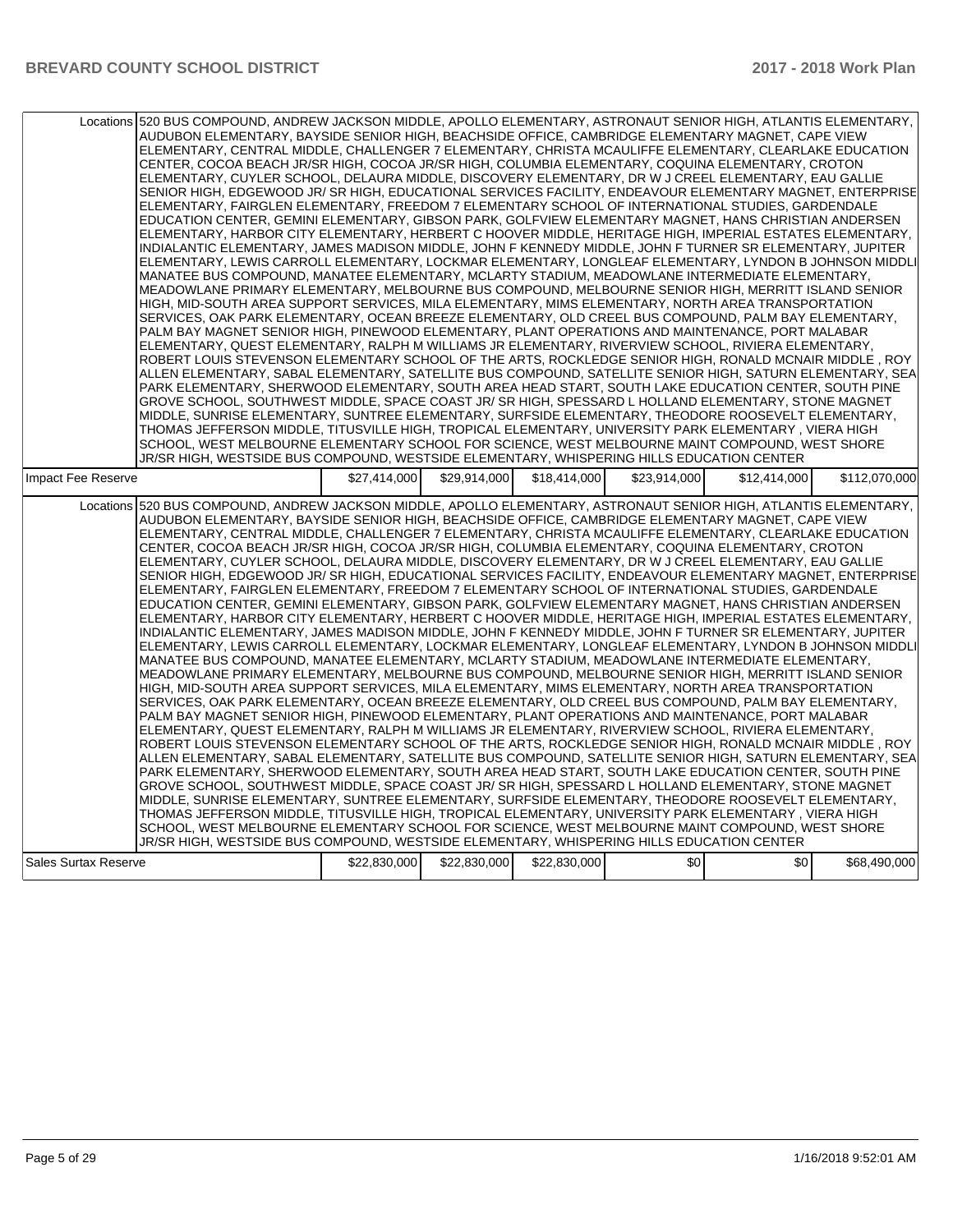| Locations 520 BUS COMPOUND, ANDREW JACKSON MIDDLE, APOLLO ELEMENTARY, ASTRONAUT SENIOR HIGH, ATLANTIS ELEMENTARY,<br>AUDUBON ELEMENTARY, BAYSIDE SENIOR HIGH, BEACHSIDE OFFICE, CAMBRIDGE ELEMENTARY MAGNET, CAPE VIEW<br>ELEMENTARY, CENTRAL MIDDLE, CHALLENGER 7 ELEMENTARY, CHRISTA MCAULIFFE ELEMENTARY, CLEARLAKE EDUCATION<br>CENTER, COCOA BEACH JR/SR HIGH, COCOA JR/SR HIGH, COLUMBIA ELEMENTARY, COQUINA ELEMENTARY, CROTON<br>ELEMENTARY, CUYLER SCHOOL, DELAURA MIDDLE, DISCOVERY ELEMENTARY, DR W J CREEL ELEMENTARY, EAU GALLIE<br>SENIOR HIGH, EDGEWOOD JR/ SR HIGH, EDUCATIONAL SERVICES FACILITY, ENDEAVOUR ELEMENTARY MAGNET, ENTERPRISE<br>ELEMENTARY, FAIRGLEN ELEMENTARY, FREEDOM 7 ELEMENTARY SCHOOL OF INTERNATIONAL STUDIES, GARDENDALE<br>EDUCATION CENTER, GEMINI ELEMENTARY, GIBSON PARK, GOLFVIEW ELEMENTARY MAGNET, HANS CHRISTIAN ANDERSEN<br>ELEMENTARY, HARBOR CITY ELEMENTARY, HERBERT C HOOVER MIDDLE, HERITAGE HIGH, IMPERIAL ESTATES ELEMENTARY,<br>INDIALANTIC ELEMENTARY, JAMES MADISON MIDDLE, JOHN F KENNEDY MIDDLE, JOHN F TURNER SR ELEMENTARY, JUPITER<br>ELEMENTARY, LEWIS CARROLL ELEMENTARY, LOCKMAR ELEMENTARY, LONGLEAF ELEMENTARY, LYNDON B JOHNSON MIDDLI<br>MANATEE BUS COMPOUND, MANATEE ELEMENTARY, MCLARTY STADIUM, MEADOWLANE INTERMEDIATE ELEMENTARY,<br>MEADOWLANE PRIMARY ELEMENTARY, MELBOURNE BUS COMPOUND, MELBOURNE SENIOR HIGH, MERRITT ISLAND SENIOR <br>HIGH, MID-SOUTH AREA SUPPORT SERVICES, MILA ELEMENTARY, MIMS ELEMENTARY, NORTH AREA TRANSPORTATION<br>SERVICES, OAK PARK ELEMENTARY, OCEAN BREEZE ELEMENTARY, OLD CREEL BUS COMPOUND, PALM BAY ELEMENTARY,<br>PALM BAY MAGNET SENIOR HIGH, PINEWOOD ELEMENTARY, PLANT OPERATIONS AND MAINTENANCE, PORT MALABAR<br>ELEMENTARY, QUEST ELEMENTARY, RALPH M WILLIAMS JR ELEMENTARY, RIVERVIEW SCHOOL, RIVIERA ELEMENTARY,<br>ROBERT LOUIS STEVENSON ELEMENTARY SCHOOL OF THE ARTS, ROCKLEDGE SENIOR HIGH, RONALD MCNAIR MIDDLE , ROY<br>ALLEN ELEMENTARY, SABAL ELEMENTARY, SATELLITE BUS COMPOUND, SATELLITE SENIOR HIGH, SATURN ELEMENTARY, SEA<br>PARK ELEMENTARY, SHERWOOD ELEMENTARY, SOUTH AREA HEAD START, SOUTH LAKE EDUCATION CENTER, SOUTH PINE<br>GROVE SCHOOL, SOUTHWEST MIDDLE, SPACE COAST JR/ SR HIGH, SPESSARD L HOLLAND ELEMENTARY, STONE MAGNET<br>MIDDLE, SUNRISE ELEMENTARY, SUNTREE ELEMENTARY, SURFSIDE ELEMENTARY, THEODORE ROOSEVELT ELEMENTARY,<br>THOMAS JEFFERSON MIDDLE, TITUSVILLE HIGH, TROPICAL ELEMENTARY, UNIVERSITY PARK ELEMENTARY, VIERA HIGH<br>SCHOOL, WEST MELBOURNE ELEMENTARY SCHOOL FOR SCIENCE, WEST MELBOURNE MAINT COMPOUND, WEST SHORE<br>JR/SR HIGH, WESTSIDE BUS COMPOUND, WESTSIDE ELEMENTARY, WHISPERING HILLS EDUCATION CENTER<br><b>Other Capital Reserve</b><br>\$4.891.000<br>\$4,559,000<br>\$4,678,000<br>\$5,133,000<br>\$5,216,000<br>\$24,477,000<br>Locations 520 BUS COMPOUND, ANDREW JACKSON MIDDLE, APOLLO ELEMENTARY, ASTRONAUT SENIOR HIGH, ATLANTIS ELEMENTARY,<br>AUDUBON ELEMENTARY. BAYSIDE SENIOR HIGH. BEACHSIDE OFFICE. CAMBRIDGE ELEMENTARY MAGNET. CAPE VIEW<br>ELEMENTARY, CENTRAL MIDDLE, CHALLENGER 7 ELEMENTARY, CHRISTA MCAULIFFE ELEMENTARY, CLEARLAKE EDUCATION <br>CENTER, COCOA BEACH JR/SR HIGH, COCOA JR/SR HIGH, COLUMBIA ELEMENTARY, COQUINA ELEMENTARY, CROTON<br>ELEMENTARY, CUYLER SCHOOL, DELAURA MIDDLE, DISCOVERY ELEMENTARY, DR W J CREEL ELEMENTARY, EAU GALLIE<br>SENIOR HIGH, EDGEWOOD JR/ SR HIGH, EDUCATIONAL SERVICES FACILITY, ENDEAVOUR ELEMENTARY MAGNET, ENTERPRISE<br>ELEMENTARY, FAIRGLEN ELEMENTARY, FREEDOM 7 ELEMENTARY SCHOOL OF INTERNATIONAL STUDIES, GARDENDALE<br>EDUCATION CENTER, GEMINI ELEMENTARY, GIBSON PARK, GOLFVIEW ELEMENTARY MAGNET, HANS CHRISTIAN ANDERSEN<br>ELEMENTARY, HARBOR CITY ELEMENTARY, HERBERT C HOOVER MIDDLE, HERITAGE HIGH, IMPERIAL ESTATES ELEMENTARY,<br>INDIALANTIC ELEMENTARY, JAMES MADISON MIDDLE, JOHN F KENNEDY MIDDLE, JOHN F TURNER SR ELEMENTARY, JUPITER<br>ELEMENTARY, LEWIS CARROLL ELEMENTARY, LOCKMAR ELEMENTARY, LONGLEAF ELEMENTARY, LYNDON B JOHNSON MIDDLI<br>MANATEE BUS COMPOUND. MANATEE ELEMENTARY. MCLARTY STADIUM. MEADOWLANE INTERMEDIATE ELEMENTARY.<br>MEADOWLANE PRIMARY ELEMENTARY, MELBOURNE BUS COMPOUND, MELBOURNE SENIOR HIGH, MERRITT ISLAND SENIOR<br>HIGH, MID-SOUTH AREA SUPPORT SERVICES, MILA ELEMENTARY, MIMS ELEMENTARY, NORTH AREA TRANSPORTATION<br>SERVICES, OAK PARK ELEMENTARY, OCEAN BREEZE ELEMENTARY, OLD CREEL BUS COMPOUND, PALM BAY ELEMENTARY,<br>PALM BAY MAGNET SENIOR HIGH, PINEWOOD ELEMENTARY, PLANT OPERATIONS AND MAINTENANCE, PORT MALABAR<br>ELEMENTARY, QUEST ELEMENTARY, RALPH M WILLIAMS JR ELEMENTARY, RIVERVIEW SCHOOL, RIVIERA ELEMENTARY,<br>ROBERT LOUIS STEVENSON ELEMENTARY SCHOOL OF THE ARTS, ROCKLEDGE SENIOR HIGH, RONALD MCNAIR MIDDLE , ROY<br>ALLEN ELEMENTARY, SABAL ELEMENTARY, SATELLITE BUS COMPOUND, SATELLITE SENIOR HIGH, SATURN ELEMENTARY, SEA<br>PARK ELEMENTARY, SHERWOOD ELEMENTARY, SOUTH AREA HEAD START, SOUTH LAKE EDUCATION CENTER, SOUTH PINE<br>GROVE SCHOOL, SOUTHWEST MIDDLE, SPACE COAST JR/ SR HIGH, SPESSARD L HOLLAND ELEMENTARY, STONE MAGNET<br>MIDDLE, SUNRISE ELEMENTARY, SUNTREE ELEMENTARY, SURFSIDE ELEMENTARY, THEODORE ROOSEVELT ELEMENTARY,<br>THOMAS JEFFERSON MIDDLE, TITUSVILLE HIGH, TROPICAL ELEMENTARY, UNIVERSITY PARK ELEMENTARY, VIERA HIGH<br>SCHOOL, WEST MELBOURNE ELEMENTARY SCHOOL FOR SCIENCE, WEST MELBOURNE MAINT COMPOUND, WEST SHORE<br>JR/SR HIGH, WESTSIDE BUS COMPOUND, WESTSIDE ELEMENTARY, WHISPERING HILLS EDUCATION CENTER<br>\$8,906,000<br>\$7,500,000<br>\$9,000,000<br>\$11,000,000<br>\$13,000,000<br>\$49,406,000<br><b>Capital Renewal</b> |  |  |  |  |
|--------------------------------------------------------------------------------------------------------------------------------------------------------------------------------------------------------------------------------------------------------------------------------------------------------------------------------------------------------------------------------------------------------------------------------------------------------------------------------------------------------------------------------------------------------------------------------------------------------------------------------------------------------------------------------------------------------------------------------------------------------------------------------------------------------------------------------------------------------------------------------------------------------------------------------------------------------------------------------------------------------------------------------------------------------------------------------------------------------------------------------------------------------------------------------------------------------------------------------------------------------------------------------------------------------------------------------------------------------------------------------------------------------------------------------------------------------------------------------------------------------------------------------------------------------------------------------------------------------------------------------------------------------------------------------------------------------------------------------------------------------------------------------------------------------------------------------------------------------------------------------------------------------------------------------------------------------------------------------------------------------------------------------------------------------------------------------------------------------------------------------------------------------------------------------------------------------------------------------------------------------------------------------------------------------------------------------------------------------------------------------------------------------------------------------------------------------------------------------------------------------------------------------------------------------------------------------------------------------------------------------------------------------------------------------------------------------------------------------------------------------------------------------------------------------------------------------------------------------------------------------------------------------------------------------------------------------------------------------------------------------------------------------------------------------------------------------------------------------------------------------------------------------------------------------------------------------------------------------------------------------------------------------------------------------------------------------------------------------------------------------------------------------------------------------------------------------------------------------------------------------------------------------------------------------------------------------------------------------------------------------------------------------------------------------------------------------------------------------------------------------------------------------------------------------------------------------------------------------------------------------------------------------------------------------------------------------------------------------------------------------------------------------------------------------------------------------------------------------------------------------------------------------------------------------------------------------------------------------------------------------------------------------------------------------------------------------------------------------------------------------------------------------------------------------------------------------------------------------------------------------------------------------------------------------------------------------------------------------------------------------------------------------------------------------------------------------------------------------------------------------------------------------------------------------------------------------------------------------------------------------------------------------------------------------------------------------------------------------------------------------------------------------------------------------------------------------------------------------------------------------------------------------------------------------------------------------------------------------------------------------------------------------------------------------------------------------------------------------------------------------------------------------------------------------------------------------------------------------------------------------------------------------------------------------------------------------------------------------------------------------------------------------------------|--|--|--|--|
|                                                                                                                                                                                                                                                                                                                                                                                                                                                                                                                                                                                                                                                                                                                                                                                                                                                                                                                                                                                                                                                                                                                                                                                                                                                                                                                                                                                                                                                                                                                                                                                                                                                                                                                                                                                                                                                                                                                                                                                                                                                                                                                                                                                                                                                                                                                                                                                                                                                                                                                                                                                                                                                                                                                                                                                                                                                                                                                                                                                                                                                                                                                                                                                                                                                                                                                                                                                                                                                                                                                                                                                                                                                                                                                                                                                                                                                                                                                                                                                                                                                                                                                                                                                                                                                                                                                                                                                                                                                                                                                                                                                                                                                                                                                                                                                                                                                                                                                                                                                                                                                                                                                                                                                                                                                                                                                                                                                                                                                                                                                                                                                                                                                                    |  |  |  |  |
|                                                                                                                                                                                                                                                                                                                                                                                                                                                                                                                                                                                                                                                                                                                                                                                                                                                                                                                                                                                                                                                                                                                                                                                                                                                                                                                                                                                                                                                                                                                                                                                                                                                                                                                                                                                                                                                                                                                                                                                                                                                                                                                                                                                                                                                                                                                                                                                                                                                                                                                                                                                                                                                                                                                                                                                                                                                                                                                                                                                                                                                                                                                                                                                                                                                                                                                                                                                                                                                                                                                                                                                                                                                                                                                                                                                                                                                                                                                                                                                                                                                                                                                                                                                                                                                                                                                                                                                                                                                                                                                                                                                                                                                                                                                                                                                                                                                                                                                                                                                                                                                                                                                                                                                                                                                                                                                                                                                                                                                                                                                                                                                                                                                                    |  |  |  |  |
|                                                                                                                                                                                                                                                                                                                                                                                                                                                                                                                                                                                                                                                                                                                                                                                                                                                                                                                                                                                                                                                                                                                                                                                                                                                                                                                                                                                                                                                                                                                                                                                                                                                                                                                                                                                                                                                                                                                                                                                                                                                                                                                                                                                                                                                                                                                                                                                                                                                                                                                                                                                                                                                                                                                                                                                                                                                                                                                                                                                                                                                                                                                                                                                                                                                                                                                                                                                                                                                                                                                                                                                                                                                                                                                                                                                                                                                                                                                                                                                                                                                                                                                                                                                                                                                                                                                                                                                                                                                                                                                                                                                                                                                                                                                                                                                                                                                                                                                                                                                                                                                                                                                                                                                                                                                                                                                                                                                                                                                                                                                                                                                                                                                                    |  |  |  |  |
|                                                                                                                                                                                                                                                                                                                                                                                                                                                                                                                                                                                                                                                                                                                                                                                                                                                                                                                                                                                                                                                                                                                                                                                                                                                                                                                                                                                                                                                                                                                                                                                                                                                                                                                                                                                                                                                                                                                                                                                                                                                                                                                                                                                                                                                                                                                                                                                                                                                                                                                                                                                                                                                                                                                                                                                                                                                                                                                                                                                                                                                                                                                                                                                                                                                                                                                                                                                                                                                                                                                                                                                                                                                                                                                                                                                                                                                                                                                                                                                                                                                                                                                                                                                                                                                                                                                                                                                                                                                                                                                                                                                                                                                                                                                                                                                                                                                                                                                                                                                                                                                                                                                                                                                                                                                                                                                                                                                                                                                                                                                                                                                                                                                                    |  |  |  |  |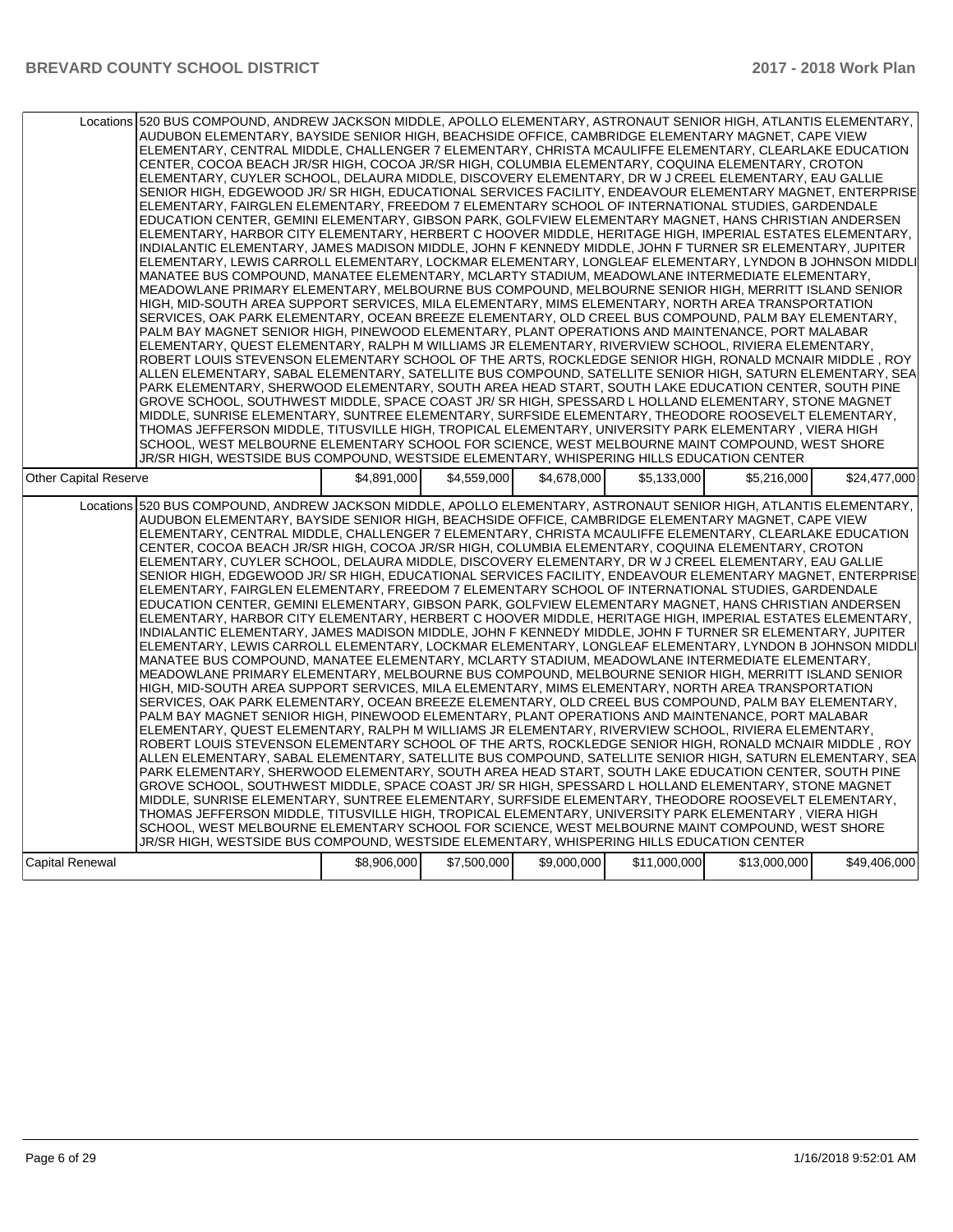|                       | Locations 520 BUS COMPOUND, ANDREW JACKSON MIDDLE, APOLLO ELEMENTARY, ASTRONAUT SENIOR HIGH, ATLANTIS ELEMENTARY,<br>AUDUBON ELEMENTARY, BAYSIDE SENIOR HIGH, BEACHSIDE OFFICE, CAMBRIDGE ELEMENTARY MAGNET, CAPE VIEW<br>ELEMENTARY, CENTRAL MIDDLE, CHALLENGER 7 ELEMENTARY, CHRISTA MCAULIFFE ELEMENTARY, CLEARLAKE EDUCATION<br>CENTER, COCOA BEACH JR/SR HIGH, COCOA JR/SR HIGH, COLUMBIA ELEMENTARY, COQUINA ELEMENTARY, CROTON<br>ELEMENTARY, CUYLER SCHOOL, DELAURA MIDDLE, DISCOVERY ELEMENTARY, DR W J CREEL ELEMENTARY, EAU GALLIE<br>SENIOR HIGH, EDGEWOOD JR/ SR HIGH, EDUCATIONAL SERVICES FACILITY, ENDEAVOUR ELEMENTARY MAGNET, ENTERPRISE<br>ELEMENTARY, FAIRGLEN ELEMENTARY, FREEDOM 7 ELEMENTARY SCHOOL OF INTERNATIONAL STUDIES, GARDENDALE<br>EDUCATION CENTER, GEMINI ELEMENTARY, GIBSON PARK, GOLFVIEW ELEMENTARY MAGNET, HANS CHRISTIAN ANDERSEN<br>ELEMENTARY, HARBOR CITY ELEMENTARY, HERBERT C HOOVER MIDDLE, HERITAGE HIGH, IMPERIAL ESTATES ELEMENTARY,<br>INDIALANTIC ELEMENTARY, JAMES MADISON MIDDLE, JOHN F KENNEDY MIDDLE, JOHN F TURNER SR ELEMENTARY, JUPITER<br>ELEMENTARY, LEWIS CARROLL ELEMENTARY, LOCKMAR ELEMENTARY, LONGLEAF ELEMENTARY, LYNDON B JOHNSON MIDDLI<br>MANATEE BUS COMPOUND, MANATEE ELEMENTARY, MCLARTY STADIUM, MEADOWLANE INTERMEDIATE ELEMENTARY,<br>MEADOWLANE PRIMARY ELEMENTARY. MELBOURNE BUS COMPOUND. MELBOURNE SENIOR HIGH. MERRITT ISLAND SENIOR<br>HIGH, MID-SOUTH AREA SUPPORT SERVICES, MILA ELEMENTARY, MIMS ELEMENTARY, NORTH AREA TRANSPORTATION<br>SERVICES, OAK PARK ELEMENTARY, OCEAN BREEZE ELEMENTARY, OLD CREEL BUS COMPOUND, PALM BAY ELEMENTARY,<br>PALM BAY MAGNET SENIOR HIGH, PINEWOOD ELEMENTARY, PLANT OPERATIONS AND MAINTENANCE, PORT MALABAR<br>ELEMENTARY, QUEST ELEMENTARY, RALPH M WILLIAMS JR ELEMENTARY, RIVERVIEW SCHOOL, RIVIERA ELEMENTARY,<br>ROBERT LOUIS STEVENSON ELEMENTARY SCHOOL OF THE ARTS, ROCKLEDGE SENIOR HIGH, RONALD MCNAIR MIDDLE, ROY<br>ALLEN ELEMENTARY. SABAL ELEMENTARY. SATELLITE BUS COMPOUND. SATELLITE SENIOR HIGH. SATURN ELEMENTARY. SEA<br>PARK ELEMENTARY, SHERWOOD ELEMENTARY, SOUTH AREA HEAD START, SOUTH LAKE EDUCATION CENTER, SOUTH PINE<br>GROVE SCHOOL. SOUTHWEST MIDDLE. SPACE COAST JR/ SR HIGH. SPESSARD L HOLLAND ELEMENTARY. STONE MAGNET<br>MIDDLE, SUNRISE ELEMENTARY, SUNTREE ELEMENTARY, SURFSIDE ELEMENTARY, THEODORE ROOSEVELT ELEMENTARY,<br>THOMAS JEFFERSON MIDDLE, TITUSVILLE HIGH, TROPICAL ELEMENTARY, UNIVERSITY PARK ELEMENTARY , VIERA HIGH<br>SCHOOL, WEST MELBOURNE ELEMENTARY SCHOOL FOR SCIENCE, WEST MELBOURNE MAINT COMPOUND, WEST SHORE<br>JR/SR HIGH, WESTSIDE BUS COMPOUND, WESTSIDE ELEMENTARY, WHISPERING HILLS EDUCATION CENTER |             |           |           |             |           |             |
|-----------------------|-------------------------------------------------------------------------------------------------------------------------------------------------------------------------------------------------------------------------------------------------------------------------------------------------------------------------------------------------------------------------------------------------------------------------------------------------------------------------------------------------------------------------------------------------------------------------------------------------------------------------------------------------------------------------------------------------------------------------------------------------------------------------------------------------------------------------------------------------------------------------------------------------------------------------------------------------------------------------------------------------------------------------------------------------------------------------------------------------------------------------------------------------------------------------------------------------------------------------------------------------------------------------------------------------------------------------------------------------------------------------------------------------------------------------------------------------------------------------------------------------------------------------------------------------------------------------------------------------------------------------------------------------------------------------------------------------------------------------------------------------------------------------------------------------------------------------------------------------------------------------------------------------------------------------------------------------------------------------------------------------------------------------------------------------------------------------------------------------------------------------------------------------------------------------------------------------------------------------------------------------------------------------------------------------------------------------------------------------------------------------------------------------------------------------------------------------------------------------------------------------------------------------------------------------------------------------------------------------------------------------------------------------------------------------------------------------------|-------------|-----------|-----------|-------------|-----------|-------------|
| Relocate Relocatables |                                                                                                                                                                                                                                                                                                                                                                                                                                                                                                                                                                                                                                                                                                                                                                                                                                                                                                                                                                                                                                                                                                                                                                                                                                                                                                                                                                                                                                                                                                                                                                                                                                                                                                                                                                                                                                                                                                                                                                                                                                                                                                                                                                                                                                                                                                                                                                                                                                                                                                                                                                                                                                                                                                       | \$1.300,000 | \$450,000 | \$620,000 | \$1,200,000 | \$250,000 | \$3,820,000 |
|                       |                                                                                                                                                                                                                                                                                                                                                                                                                                                                                                                                                                                                                                                                                                                                                                                                                                                                                                                                                                                                                                                                                                                                                                                                                                                                                                                                                                                                                                                                                                                                                                                                                                                                                                                                                                                                                                                                                                                                                                                                                                                                                                                                                                                                                                                                                                                                                                                                                                                                                                                                                                                                                                                                                                       |             |           |           |             |           |             |
|                       | Locations ANDREW JACKSON MIDDLE, APOLLO ELEMENTARY, ASTRONAUT SENIOR HIGH, ATLANTIS ELEMENTARY, AUDUBON<br>ELEMENTARY, BAYSIDE SENIOR HIGH, CAMBRIDGE ELEMENTARY MAGNET, CAPE VIEW ELEMENTARY, CENTRAL MIDDLE,<br>CHALLENGER 7 ELEMENTARY, CHRISTA MCAULIFFE ELEMENTARY, COCOA BEACH JR/SR HIGH, COCOA JR/SR HIGH, COLUMBIA                                                                                                                                                                                                                                                                                                                                                                                                                                                                                                                                                                                                                                                                                                                                                                                                                                                                                                                                                                                                                                                                                                                                                                                                                                                                                                                                                                                                                                                                                                                                                                                                                                                                                                                                                                                                                                                                                                                                                                                                                                                                                                                                                                                                                                                                                                                                                                           |             |           |           |             |           |             |
|                       | ELEMENTARY, COQUINA ELEMENTARY, CROTON ELEMENTARY, DELAURA MIDDLE, DISCOVERY ELEMENTARY, DR W J CREEL<br>ELEMENTARY, EAU GALLIE SENIOR HIGH, EDGEWOOD JR/ SR HIGH, ENDEAVOUR ELEMENTARY MAGNET, ENTERPRISE<br>ELEMENTARY, FAIRGLEN ELEMENTARY, FREEDOM 7 ELEMENTARY SCHOOL OF INTERNATIONAL STUDIES, GEMINI ELEMENTAR<br>GOLFVIEW ELEMENTARY MAGNET, HANS CHRISTIAN ANDERSEN ELEMENTARY, HARBOR CITY ELEMENTARY, HERBERT C<br>HOOVER MIDDLE, HERITAGE HIGH, IMPERIAL ESTATES ELEMENTARY, INDIALANTIC ELEMENTARY, JAMES MADISON MIDDLE,<br>JOHN F KENNEDY MIDDLE, JOHN F TURNER SR ELEMENTARY, JUPITER ELEMENTARY, LEWIS CARROLL ELEMENTARY,<br>LOCKMAR ELEMENTARY, LONGLEAF ELEMENTARY, LYNDON B JOHNSON MIDDLE, MANATEE ELEMENTARY, MEADOWLANE<br>INTERMEDIATE ELEMENTARY, MEADOWLANE PRIMARY ELEMENTARY, MELBOURNE SENIOR HIGH, MERRITT ISLAND SENIOR<br>HIGH, MILA ELEMENTARY, MIMS ELEMENTARY, OAK PARK ELEMENTARY, OCEAN BREEZE ELEMENTARY, PALM BAY ELEMENTAF<br>PALM BAY MAGNET SENIOR HIGH, PINEWOOD ELEMENTARY, PORT MALABAR ELEMENTARY, QUEST ELEMENTARY, RALPH M<br>WILLIAMS JR ELEMENTARY, RIVIERA ELEMENTARY, ROBERT LOUIS STEVENSON ELEMENTARY SCHOOL OF THE ARTS,<br>ROCKLEDGE SENIOR HIGH, RONALD MCNAIR MIDDLE, ROY ALLEN ELEMENTARY, SABAL ELEMENTARY, SATELLITE SENIOR<br>HIGH, SATURN ELEMENTARY, SEA PARK ELEMENTARY, SHERWOOD ELEMENTARY, SOUTHWEST MIDDLE, SPACE COAST JR/ SR<br>HIGH, SPESSARD L HOLLAND ELEMENTARY, STONE MAGNET MIDDLE, SUNRISE ELEMENTARY, SUNTREE ELEMENTARY,<br>SURFSIDE ELEMENTARY, THEODORE ROOSEVELT ELEMENTARY, THOMAS JEFFERSON MIDDLE, TITUSVILLE HIGH, TROPICAL<br>ELEMENTARY, UNIVERSITY PARK ELEMENTARY, VIERA HIGH SCHOOL, WEST MELBOURNE ELEMENTARY SCHOOL FOR<br>SCIENCE, WEST SHORE JR/SR HIGH, WESTSIDE ELEMENTARY                                                                                                                                                                                                                                                                                                                                                                                                                                                                                                                                                                                                                                                                                                                                                                                                                                                                                                                         |             |           |           |             |           |             |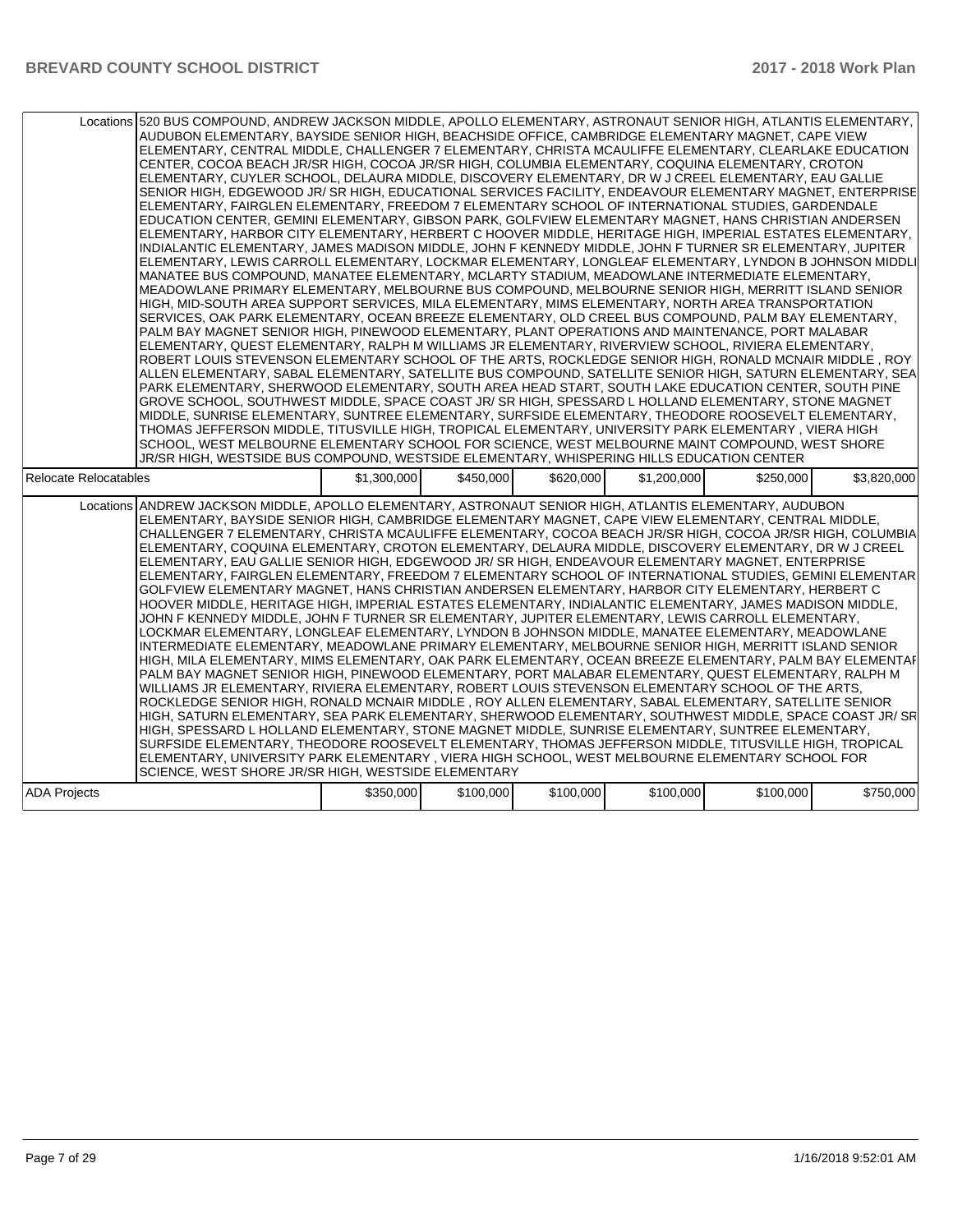|                   | Locations 520 BUS COMPOUND, ANDREW JACKSON MIDDLE, APOLLO ELEMENTARY, ASTRONAUT SENIOR HIGH, ATLANTIS ELEMENTARY,<br>AUDUBON ELEMENTARY, BAYSIDE SENIOR HIGH, BEACHSIDE OFFICE, CAMBRIDGE ELEMENTARY MAGNET, CAPE VIEW<br>ELEMENTARY, CENTRAL MIDDLE, CHALLENGER 7 ELEMENTARY, CHRISTA MCAULIFFE ELEMENTARY, CLEARLAKE EDUCATION<br>CENTER, COCOA BEACH JR/SR HIGH, COCOA JR/SR HIGH, COLUMBIA ELEMENTARY, COQUINA ELEMENTARY, CROTON<br>ELEMENTARY, CUYLER SCHOOL, DELAURA MIDDLE, DISCOVERY ELEMENTARY, DR W J CREEL ELEMENTARY, EAU GALLIE<br>SENIOR HIGH, EDGEWOOD JR/ SR HIGH, EDUCATIONAL SERVICES FACILITY, ENDEAVOUR ELEMENTARY MAGNET, ENTERPRISE<br>ELEMENTARY, FAIRGLEN ELEMENTARY, FREEDOM 7 ELEMENTARY SCHOOL OF INTERNATIONAL STUDIES, GARDENDALE<br>EDUCATION CENTER, GEMINI ELEMENTARY, GIBSON PARK, GOLFVIEW ELEMENTARY MAGNET, HANS CHRISTIAN ANDERSEN<br>ELEMENTARY, HARBOR CITY ELEMENTARY, HERBERT C HOOVER MIDDLE, HERITAGE HIGH, IMPERIAL ESTATES ELEMENTARY,                                                                                                                                                                                                                                                                                                                                                                                                                                                                                                                                                                                                                                                                                                                                                                                                                                                                                                                                                                                                                                                                                                                                                                                                                                                                                                                                                                                                                                                                                                                                                                                                                                                                                                                  |              |              |              |              |              |               |
|-------------------|-------------------------------------------------------------------------------------------------------------------------------------------------------------------------------------------------------------------------------------------------------------------------------------------------------------------------------------------------------------------------------------------------------------------------------------------------------------------------------------------------------------------------------------------------------------------------------------------------------------------------------------------------------------------------------------------------------------------------------------------------------------------------------------------------------------------------------------------------------------------------------------------------------------------------------------------------------------------------------------------------------------------------------------------------------------------------------------------------------------------------------------------------------------------------------------------------------------------------------------------------------------------------------------------------------------------------------------------------------------------------------------------------------------------------------------------------------------------------------------------------------------------------------------------------------------------------------------------------------------------------------------------------------------------------------------------------------------------------------------------------------------------------------------------------------------------------------------------------------------------------------------------------------------------------------------------------------------------------------------------------------------------------------------------------------------------------------------------------------------------------------------------------------------------------------------------------------------------------------------------------------------------------------------------------------------------------------------------------------------------------------------------------------------------------------------------------------------------------------------------------------------------------------------------------------------------------------------------------------------------------------------------------------------------------------------------------------|--------------|--------------|--------------|--------------|--------------|---------------|
|                   | INDIALANTIC ELEMENTARY, JAMES MADISON MIDDLE, JOHN F KENNEDY MIDDLE, JOHN F TURNER SR ELEMENTARY, JUPITER<br>ELEMENTARY, LEWIS CARROLL ELEMENTARY, LOCKMAR ELEMENTARY, LONGLEAF ELEMENTARY, LYNDON B JOHNSON MIDDLI<br>MANATEE BUS COMPOUND, MANATEE ELEMENTARY, MCLARTY STADIUM, MEADOWLANE INTERMEDIATE ELEMENTARY,<br>MEADOWLANE PRIMARY ELEMENTARY, MELBOURNE BUS COMPOUND, MELBOURNE SENIOR HIGH, MERRITT ISLAND SENIOR<br>HIGH, MID-SOUTH AREA SUPPORT SERVICES, MILA ELEMENTARY, MIMS ELEMENTARY, NORTH AREA TRANSPORTATION<br>SERVICES, OAK PARK ELEMENTARY, OCEAN BREEZE ELEMENTARY, OLD CREEL BUS COMPOUND, PALM BAY ELEMENTARY,<br>PALM BAY MAGNET SENIOR HIGH, PINEWOOD ELEMENTARY, PLANT OPERATIONS AND MAINTENANCE, PORT MALABAR<br>ELEMENTARY, QUEST ELEMENTARY, RALPH M WILLIAMS JR ELEMENTARY, RIVERVIEW SCHOOL, RIVIERA ELEMENTARY,<br>ROBERT LOUIS STEVENSON ELEMENTARY SCHOOL OF THE ARTS, ROCKLEDGE SENIOR HIGH, RONALD MCNAIR MIDDLE, ROY                                                                                                                                                                                                                                                                                                                                                                                                                                                                                                                                                                                                                                                                                                                                                                                                                                                                                                                                                                                                                                                                                                                                                                                                                                                                                                                                                                                                                                                                                                                                                                                                                                                                                                                                       |              |              |              |              |              |               |
| Site Improvements | ALLEN ELEMENTARY, SABAL ELEMENTARY, SATELLITE BUS COMPOUND, SATELLITE SENIOR HIGH, SATURN ELEMENTARY, SEA<br>PARK ELEMENTARY, SHERWOOD ELEMENTARY, SOUTH AREA HEAD START, SOUTH LAKE EDUCATION CENTER, SOUTH PINE<br>GROVE SCHOOL, SOUTHWEST MIDDLE, SPACE COAST JR/ SR HIGH, SPESSARD L HOLLAND ELEMENTARY, STONE MAGNET<br>MIDDLE, SUNRISE ELEMENTARY, SUNTREE ELEMENTARY, SURFSIDE ELEMENTARY, THEODORE ROOSEVELT ELEMENTARY,<br>THOMAS JEFFERSON MIDDLE, TITUSVILLE HIGH, TROPICAL ELEMENTARY, UNIVERSITY PARK ELEMENTARY, VIERA HIGH<br>SCHOOL, WEST MELBOURNE ELEMENTARY SCHOOL FOR SCIENCE, WEST MELBOURNE MAINT COMPOUND, WEST SHORE<br>JR/SR HIGH, WESTSIDE BUS COMPOUND, WESTSIDE ELEMENTARY, WHISPERING HILLS EDUCATION CENTER                                                                                                                                                                                                                                                                                                                                                                                                                                                                                                                                                                                                                                                                                                                                                                                                                                                                                                                                                                                                                                                                                                                                                                                                                                                                                                                                                                                                                                                                                                                                                                                                                                                                                                                                                                                                                                                                                                                                                             | \$2,433,123  | \$1,933,123  | \$1,933,123  | \$1,933,123  | \$1,933,123  | \$10,165,615  |
|                   | Locations 520 BUS COMPOUND, ANDREW JACKSON MIDDLE, APOLLO ELEMENTARY, ASTRONAUT SENIOR HIGH, ATLANTIS ELEMENTARY,<br>AUDUBON ELEMENTARY, BAYSIDE SENIOR HIGH, BEACHSIDE OFFICE, CAMBRIDGE ELEMENTARY MAGNET, CAPE VIEW<br>ELEMENTARY, CENTRAL MIDDLE, CHALLENGER 7 ELEMENTARY, CHRISTA MCAULIFFE ELEMENTARY, CLEARLAKE EDUCATION<br>CENTER, COCOA BEACH JR/SR HIGH, COCOA JR/SR HIGH, COLUMBIA ELEMENTARY, COQUINA ELEMENTARY, CROTON<br>ELEMENTARY, CUYLER SCHOOL, DELAURA MIDDLE, DISCOVERY ELEMENTARY, DR W J CREEL ELEMENTARY, EAU GALLIE<br>SENIOR HIGH, EDGEWOOD JR/ SR HIGH, EDUCATIONAL SERVICES FACILITY, ENDEAVOUR ELEMENTARY MAGNET, ENTERPRISE<br>ELEMENTARY, FAIRGLEN ELEMENTARY, FREEDOM 7 ELEMENTARY SCHOOL OF INTERNATIONAL STUDIES, GARDENDALE<br>EDUCATION CENTER, GEMINI ELEMENTARY, GIBSON PARK, GOLFVIEW ELEMENTARY MAGNET, HANS CHRISTIAN ANDERSEN<br>ELEMENTARY, HARBOR CITY ELEMENTARY, HERBERT C HOOVER MIDDLE, HERITAGE HIGH, IMPERIAL ESTATES ELEMENTARY,<br>INDIALANTIC ELEMENTARY, JAMES MADISON MIDDLE, JOHN F KENNEDY MIDDLE, JOHN F TURNER SR ELEMENTARY, JUPITER<br>ELEMENTARY, LEWIS CARROLL ELEMENTARY, LOCKMAR ELEMENTARY, LONGLEAF ELEMENTARY, LYNDON B JOHNSON MIDDLI<br>MANATEE BUS COMPOUND, MANATEE ELEMENTARY, MCLARTY STADIUM, MEADOWLANE INTERMEDIATE ELEMENTARY,<br>MEADOWLANE PRIMARY ELEMENTARY, MELBOURNE BUS COMPOUND, MELBOURNE SENIOR HIGH, MERRITT ISLAND SENIOR<br>HIGH, MID-SOUTH AREA SUPPORT SERVICES, MILA ELEMENTARY, MIMS ELEMENTARY, NORTH AREA TRANSPORTATION<br>SERVICES, OAK PARK ELEMENTARY, OCEAN BREEZE ELEMENTARY, OLD CREEL BUS COMPOUND, PALM BAY ELEMENTARY,<br>PALM BAY MAGNET SENIOR HIGH, PINEWOOD ELEMENTARY, PLANT OPERATIONS AND MAINTENANCE, PORT MALABAR<br>ELEMENTARY, QUEST ELEMENTARY, RALPH M WILLIAMS JR ELEMENTARY, RIVERVIEW SCHOOL, RIVIERA ELEMENTARY,<br>ROBERT LOUIS STEVENSON ELEMENTARY SCHOOL OF THE ARTS, ROCKLEDGE SENIOR HIGH, RONALD MCNAIR MIDDLE , ROY<br>ALLEN ELEMENTARY, SABAL ELEMENTARY, SATELLITE BUS COMPOUND, SATELLITE SENIOR HIGH, SATURN ELEMENTARY, SEA<br>PARK ELEMENTARY, SHERWOOD ELEMENTARY, SOUTH AREA HEAD START, SOUTH LAKE EDUCATION CENTER, SOUTH PINE<br>GROVE SCHOOL, SOUTHWEST MIDDLE, SPACE COAST JR/ SR HIGH, SPESSARD L HOLLAND ELEMENTARY, STONE MAGNET<br>MIDDLE, SUNRISE ELEMENTARY, SUNTREE ELEMENTARY, SURFSIDE ELEMENTARY, THEODORE ROOSEVELT ELEMENTARY,<br>THOMAS JEFFERSON MIDDLE, TITUSVILLE HIGH, TROPICAL ELEMENTARY, UNIVERSITY PARK ELEMENTARY, VIERA HIGH<br>SCHOOL, WEST MELBOURNE ELEMENTARY SCHOOL FOR SCIENCE, WEST MELBOURNE MAINT COMPOUND, WEST SHORE<br>JR/SR HIGH, WESTSIDE BUS COMPOUND, WESTSIDE ELEMENTARY, WHISPERING HILLS EDUCATION CENTER |              |              |              |              |              |               |
|                   | Total:                                                                                                                                                                                                                                                                                                                                                                                                                                                                                                                                                                                                                                                                                                                                                                                                                                                                                                                                                                                                                                                                                                                                                                                                                                                                                                                                                                                                                                                                                                                                                                                                                                                                                                                                                                                                                                                                                                                                                                                                                                                                                                                                                                                                                                                                                                                                                                                                                                                                                                                                                                                                                                                                                                | \$74,276,979 | \$74,625,979 | \$65,664,979 | \$52,119,979 | \$41,752,979 | \$308,440,895 |

## **Local 1.50 Mill Expenditure For Maintenance, Repair and Renovation**

Anticipated expenditures expected from local funding sources over the years covered by the current work plan.

| Item                                      | 2017 - 2018<br><b>Actual Budget</b> | $2018 - 2019$<br>Projected | $2019 - 2020$<br>Projected | $2020 - 2021$<br>Projected | 2021 - 2022<br>Projected | Total         |
|-------------------------------------------|-------------------------------------|----------------------------|----------------------------|----------------------------|--------------------------|---------------|
| Remaining Maint and Repair from 1.5 Mills | \$72,537,123                        | \$72,886,123               | \$63,925,123               | \$50,380,123               | \$40,013,123             | \$299,741,615 |
| Maintenance/Repair Salaries               | \$0                                 | \$0 <sub>1</sub>           | \$0                        | \$0                        | \$0 <sub>1</sub>         | \$0           |
| <b>School Bus Purchases</b>               | \$4,725,000                         | \$4,000,000                | \$4,500,000                | \$4,500,000                | \$4,500,000              | \$22,225,000  |
| <b>Other Vehicle Purchases</b>            | \$0                                 | \$0 <sub>1</sub>           | \$0                        | \$0                        | \$0 <sub>1</sub>         | \$0           |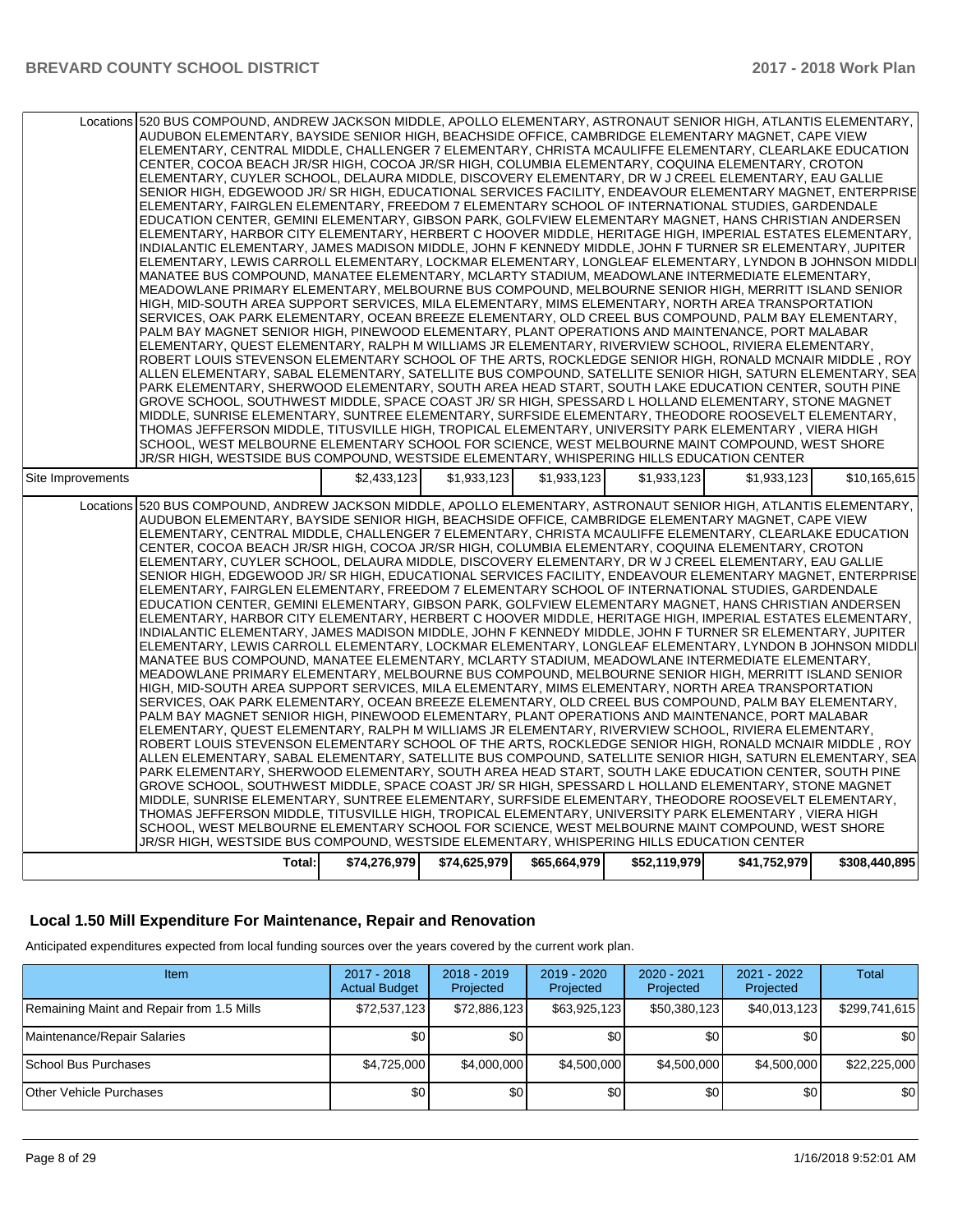| Capital Outlay Equipment                                     | \$0           | \$0           | \$0           | \$0           | \$0          | \$0           |
|--------------------------------------------------------------|---------------|---------------|---------------|---------------|--------------|---------------|
| Rent/Lease Payments                                          | \$0           | \$0           | \$0           | \$0           | \$0          | \$0           |
| <b>COP Debt Service</b>                                      | \$35,359,000  | \$37,151,000  | \$37,000,000  | \$35,736,000  | \$38,091,000 | \$183,337,000 |
| Rent/Lease Relocatables                                      | \$0           | \$0           | \$0           | \$0           | \$0          | \$0           |
| <b>Environmental Problems</b>                                | \$0           | \$0           | \$0           | \$0           | \$0          | \$0           |
| s.1011.14 Debt Service                                       | \$0           | \$0           | \$0           | \$0           | \$0          | \$0           |
| <b>Special Facilities Construction Account</b>               | \$0           | \$0           | \$0           | \$0           | \$0          | \$0           |
| Premiums for Property Casualty Insurance - 1011.71<br>(4a,b) | \$4,680,000   | \$4,700,000   | \$4,700,000   | \$4,700,000   | \$4,700,000  | \$23,480,000  |
| Qualified School Construction Bonds (QSCB)                   | \$0           | \$0           | \$0           | \$0           | \$0          | \$0           |
| Qualified Zone Academy Bonds (QZAB)                          | \$0           | \$0           | \$0           | \$0           | \$0          | \$0           |
| Food Service                                                 | \$750,000     | \$0           | \$0           | \$0           | \$0          | \$750,000     |
| Sales Surtax Renewal Projects                                | \$66,543,000  | \$43,269,000  | \$43,269,000  | \$46,559,000  | \$0          | \$199,640,000 |
| <b>Educational Technology</b>                                | \$2,560,000   | \$1,750,000   | \$2,850,000   | \$3,350,000   | \$3,350,000  | \$13,860,000  |
| Transfer to General Fund - Federally Connected               | \$3,628,000   | \$0           | \$0           | \$0           | \$0          | \$3,628,000   |
| <b>Local Expenditure Totals:</b>                             | \$190,782,123 | \$163,756,123 | \$156,244,123 | \$145,225,123 | \$90,654,123 | \$746,661,615 |

# **Revenue**

### **1.50 Mill Revenue Source**

Schedule of Estimated Capital Outlay Revenue from each currently approved source which is estimated to be available for expenditures on the projects included in the tentative district facilities work program. All amounts are NET after considering carryover balances, interest earned, new COP's, 1011.14 and 1011.15 loans, etc. Districts cannot use 1.5-Mill funds for salaries except for those explicitly associated with maintenance/repair projects. (1011.71 (5), F.S.)

| Item                                                                                | Fund | $2017 - 2018$<br><b>Actual Value</b> | $2018 - 2019$<br>Projected | 2019 - 2020<br>Projected | $2020 - 2021$<br>Projected | 2021 - 2022<br>Projected | <b>Total</b>      |
|-------------------------------------------------------------------------------------|------|--------------------------------------|----------------------------|--------------------------|----------------------------|--------------------------|-------------------|
| (1) Non-exempt property<br>lassessed valuation                                      |      | \$38,933,865,117                     | \$41,360,489,430           | \$43,167,136,439         | \$45,022,282,079           | \$46,814,172,802         | \$215,297,945,867 |
| (2) The Millege projected for<br>discretionary capital outlay per<br>ls.1011.71     |      | 1.50                                 | 1.50                       | 1.50                     | 1.50                       | 1.50                     |                   |
| $(3)$ Full value of the 1.50-Mill<br>discretionary capital outlay per<br>ls.1011.71 |      | \$65,408,893                         | \$69,485,622               | \$72,520,789             | \$75,637,434               | \$78,647,810             | \$361,700,548     |
| $(4)$ Value of the portion of the 1.50<br>-Mill ACTUALLY levied                     | 370  | \$56,064,766                         | \$59,559,105               | \$62,160,676             | \$64,832,086               | \$67,412,409             | \$310,029,042     |
| $(5)$ Difference of lines $(3)$ and $(4)$                                           |      | \$9,344,127                          | \$9,926,517                | \$10,360,113             | \$10,805,348               | \$11,235,401             | \$51,671,506      |

## **PECO Revenue Source**

The figure in the row designated "PECO Maintenance" will be subtracted from funds available for new construction because PECO maintenance dollars cannot be used for new construction.

| Item                         | Fund | $2017 - 2018$<br><b>Actual Budget</b> | $2018 - 2019$<br>Projected | 2019 - 2020<br>Projected | 2020 - 2021<br>Projected | 2021<br>$-2022$<br>Projected | Total       |
|------------------------------|------|---------------------------------------|----------------------------|--------------------------|--------------------------|------------------------------|-------------|
| <b>PECO New Construction</b> | 340  | \$0 <sub>1</sub>                      | \$0 <sub>1</sub>           | \$122.589                | \$434,065                | \$544,116                    | \$1,100,770 |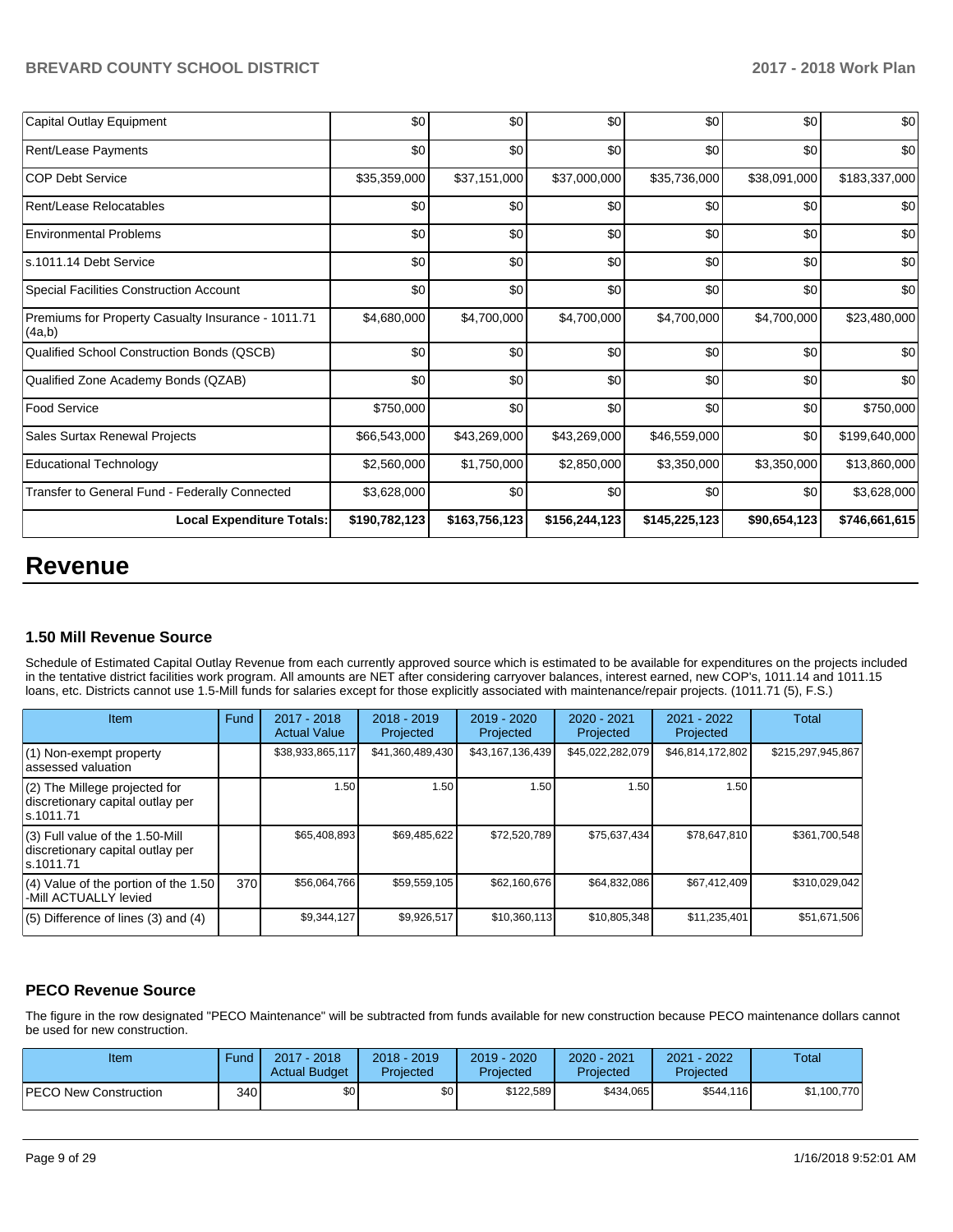| <b>PECO Maintenance Expenditures</b> | \$1,739,856 | \$1,739,856 | \$1,739,856 | \$1,739,856 | \$1,739,856 | \$8,699,280 |
|--------------------------------------|-------------|-------------|-------------|-------------|-------------|-------------|
|                                      | \$1.739.856 | \$1.739.856 | \$1,862,445 | \$2.173.921 | \$2,283,972 | \$9,800,050 |

## **CO & DS Revenue Source**

Revenue from Capital Outlay and Debt Service funds.

| Item                                      | Fund | 2017 - 2018<br><b>Actual Budget</b> | $2018 - 2019$<br>Projected | $2019 - 2020$<br>Projected | $2020 - 2021$<br>Projected | $2021 - 2022$<br>Projected | Total       |
|-------------------------------------------|------|-------------------------------------|----------------------------|----------------------------|----------------------------|----------------------------|-------------|
| ICO & DS Cash Flow-through<br>Distributed | 360  | \$1.908.757                         | \$1,908,757                | \$1.908.757                | \$1.908.757                | \$1,908,757                | \$9.543.785 |
| ICO & DS Interest on<br>Undistributed CO  | 360  | \$24.366                            | \$24.366                   | \$24.366                   | \$24.366                   | \$24.366                   | \$121,830   |
|                                           |      | \$1,933,123                         | \$1,933,123                | \$1,933,123                | \$1,933,123                | \$1,933,123                | \$9,665,615 |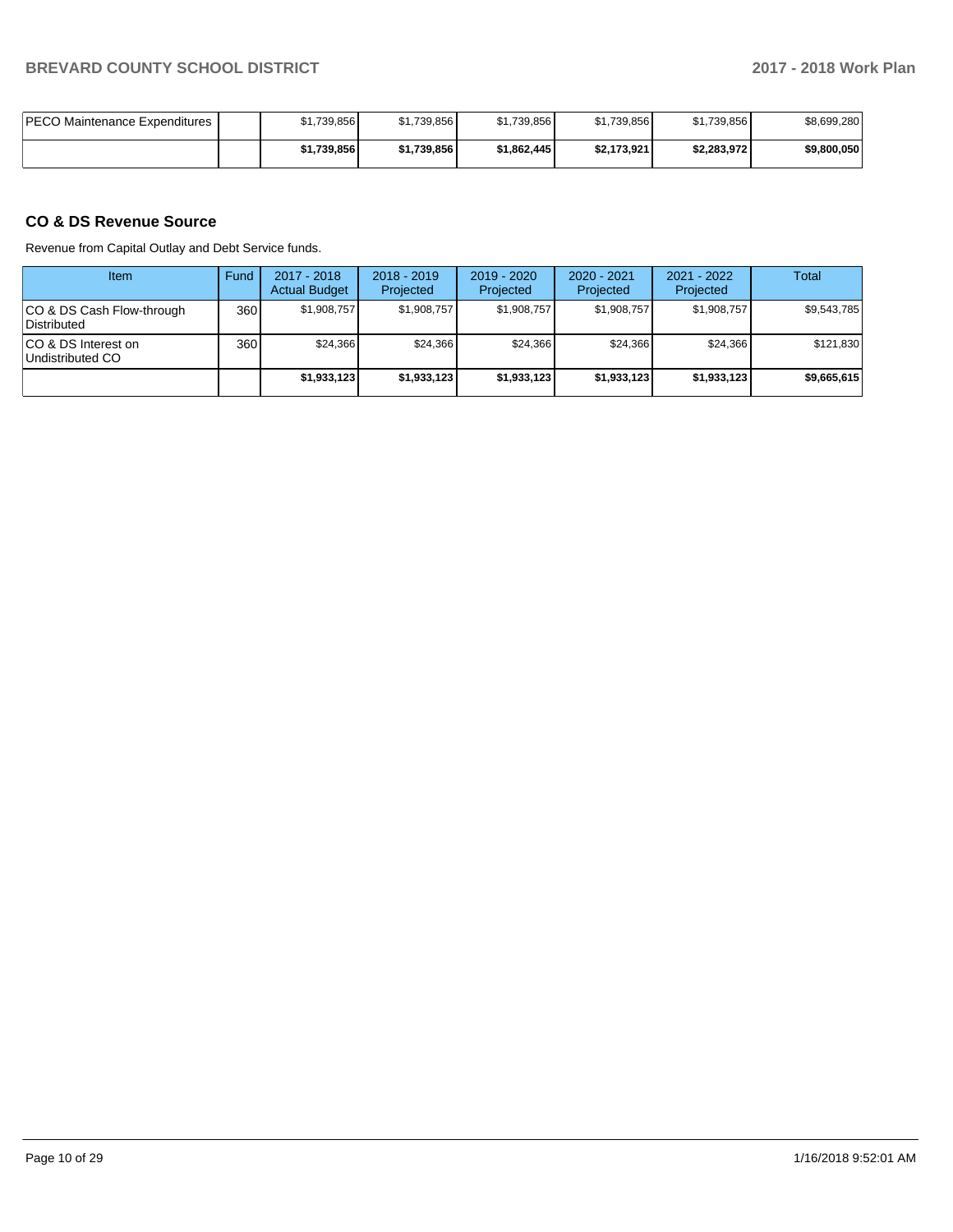#### **Fair Share Revenue Source**

Nothing reported for this section. All legally binding commitments for proportionate fair-share mitigation for impacts on public school facilities must be included in the 5-year district work program.

#### **Sales Surtax Referendum**

Specific information about any referendum for a 1-cent or 1/2-cent surtax referendum during the previous year.

**Did the school district hold a surtax referendum during the past fiscal year 2016 - 2017?**

No

#### **Additional Revenue Source**

Any additional revenue sources

| Item                                                                                                                      | $2017 - 2018$<br><b>Actual Value</b> | $2018 - 2019$<br>Projected | 2019 - 2020<br>Projected | 2020 - 2021<br>Projected | 2021 - 2022<br>Projected | <b>Total</b>     |
|---------------------------------------------------------------------------------------------------------------------------|--------------------------------------|----------------------------|--------------------------|--------------------------|--------------------------|------------------|
| General Capital Outlay Obligated Fund<br><b>Balance Carried Forward From Total</b><br><b>Fund Balance Carried Forward</b> | \$0                                  | \$0                        | \$0                      | \$0                      | \$0                      | \$0              |
| <b>Special Facilities Construction Account</b>                                                                            | \$0                                  | \$0                        | \$0                      | \$0                      | \$0                      | \$0              |
| One Cent - 1/2 Cent Sales Surtax Debt<br>Service From Total Fund Balance Carried<br>Forward                               | \$0                                  | \$0                        | \$0                      | \$0                      | \$0                      | \$0              |
| Capital Outlay Projects Funds Balance<br>Carried Forward From Total Fund<br><b>Balance Carried Forward</b>                | (\$25, 287, 000)                     | \$0                        | \$0                      | \$0                      | \$0                      | (\$25, 287, 000) |
| <b>Fuel Tax Rebate</b>                                                                                                    | \$150,000                            | \$150,000                  | \$150,000                | \$150,000                | \$150,000                | \$750,000        |
| <b>Transfer from Food Services</b>                                                                                        | \$750,000                            | \$0                        | \$0                      | \$0                      | \$0                      | \$750,000        |
| Impact Fee Carry Forward                                                                                                  | \$22,914,000                         | \$27,414,000               | \$29,914,000             | \$18,414,000             | \$23,914,000             | \$122,570,000    |
| PECO Carry Forward                                                                                                        | \$1,400,000                          | \$0                        | \$0                      | \$0                      | \$0                      | \$1,400,000      |
| CO & DS Carry Forward                                                                                                     | \$2,479,000                          | \$0                        | \$0                      | \$0                      | \$0                      | \$2,479,000      |
| Sales Surtax Carry Forward                                                                                                | \$46,104,000                         | \$22,830,000               | \$22,830,000             | \$22,830,000             | \$0                      | \$114,594,000    |
| Proceeds from a s.1011.14/15 F.S. Loans                                                                                   | \$0                                  | \$0                        | \$0                      | \$0                      | \$0                      | \$0              |
| District Bonds - Voted local bond<br>referendum proceeds per s.9, Art VII<br><b>State Constitution</b>                    | \$0                                  | \$0                        | \$0                      | \$0                      | \$0                      | \$0              |
| Proceeds from Special Act Bonds                                                                                           | \$0                                  | \$0                        | \$0                      | \$0                      | \$0                      | \$0              |
| Estimated Revenue from CO & DS Bond<br>Sale                                                                               | \$0                                  | \$0                        | \$0                      | \$0                      | \$0                      | \$0              |
| Proceeds from Voted Capital<br>Improvements millage                                                                       | \$0                                  | \$0                        | \$0                      | \$0                      | \$0                      | \$0              |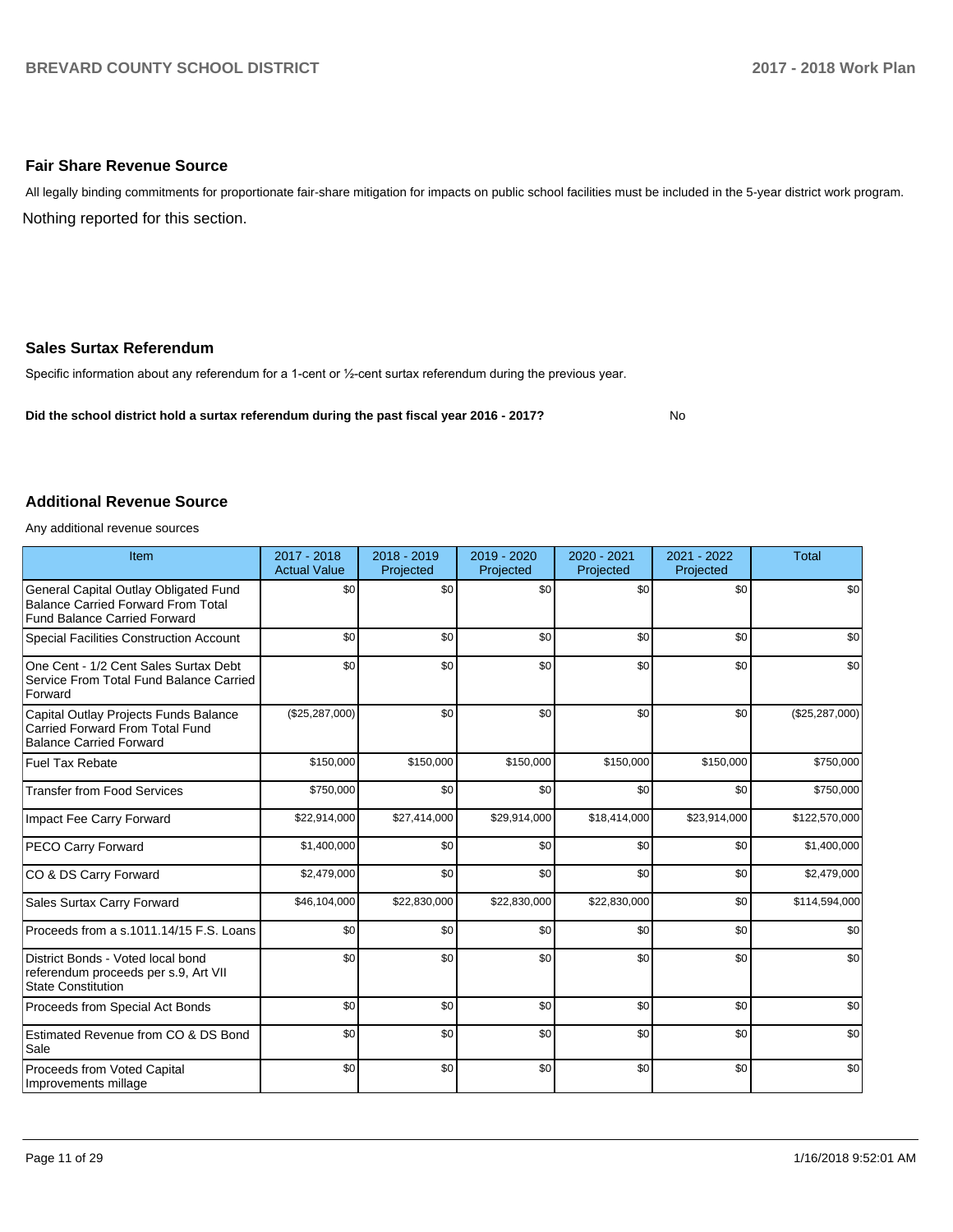| Other Revenue for Other Capital Projects                                            | \$185,234     | \$719,895     | \$2,338,324   | \$2,568,914  | \$3,021,591  | \$8,833,958   |
|-------------------------------------------------------------------------------------|---------------|---------------|---------------|--------------|--------------|---------------|
| Proceeds from 1/2 cent sales surtax<br>authorized by school board                   | \$43,269,000  | \$43,269,000  | \$43,269,000  | \$23,729,000 | \$0          | \$153,536,000 |
| Proceeds from local governmental<br>infrastructure sales surtax                     | \$0           | \$0           | \$0           | \$0          | \$0          | \$0           |
| Proceeds from Certificates of<br>Participation (COP's) Sale                         | \$0           | \$0           | \$0           | \$0          | \$0          | \$0           |
| Classrooms First Bond proceeds amount<br>authorized in FY 1997-98                   | \$0           | \$0           | \$0           | \$0          | \$0          | \$0           |
| <b>Classrooms for Kids</b>                                                          | \$0           | \$0           | \$0           | \$0          | \$0          | \$0           |
| <b>District Equity Recognition</b>                                                  | \$0           | \$0           | \$0           | \$0          | \$0          | \$0           |
| <b>Federal Grants</b>                                                               | \$0           | \$0           | \$0           | \$0          | \$0          | \$0           |
| Proportionate share mitigation (actual<br>cash revenue only, not in kind donations) | \$0           | \$0           | \$0           | \$0          | \$0          | \$0           |
| Impact fees received                                                                | \$7,500,000   | \$7,500,000   | \$7,500,000   | \$7,500,000  | \$7,500,000  | \$37,500,000  |
| Private donations                                                                   | \$0           | \$0           | \$0           | \$0          | \$0          | \$0           |
| Grants from local governments or not-for-<br>profit organizations                   | \$0           | \$0           | \$0           | \$0          | \$0          | \$0           |
| Interest, Including Profit On Investment                                            | \$390,000     | \$490,000     | \$590,000     | \$590,000    | \$590,000    | \$2,650,000   |
| Revenue from Bonds pledging proceeds<br>from 1 cent or 1/2 cent Sales Surtax        | \$0           | \$0           | \$0           | \$0          | \$0          | \$0           |
| <b>Total Fund Balance Carried Forward</b>                                           | \$34,430,000  | \$4,891,000   | \$4,559,000   | \$4,678,000  | \$5,133,000  | \$53,691,000  |
| <b>Subtotal</b>                                                                     | \$134,284,234 | \$107,263,895 | \$111,150,324 | \$80,459,914 | \$40,308,591 | \$473,466,958 |

# **Total Revenue Summary**

| Item Name                                                   | 2017 - 2018<br><b>Budget</b> | $2018 - 2019$<br>Projected | $2019 - 2020$<br>Projected | $2020 - 2021$<br>Projected | 2021 - 2022<br>Projected | <b>Five Year Total</b> |
|-------------------------------------------------------------|------------------------------|----------------------------|----------------------------|----------------------------|--------------------------|------------------------|
| Local 1.5 Mill Discretionary Capital Outlay<br>l Revenue    | \$56,064,766                 | \$59,559,105               | \$62,160,676               | \$64,832,086               | \$67,412,409             | \$310,029,042          |
| IPECO and 1.5 Mill Maint and Other 1.5<br>Mill Expenditures | (\$190,782,123)              | (\$163,756,123)            | (\$156, 244, 123)          | (\$145, 225, 123)          | (\$90,654,123)           | (\$746,661,615)        |
| <b>PECO Maintenance Revenue</b>                             | \$1,739,856                  | \$1.739.856                | \$1,739,856                | \$1.739.856                | \$1.739.856              | \$8,699,280            |
| <b>Available 1.50 Mill for New</b><br><b>Construction</b>   | ( \$134, 717, 357)           | (\$104, 197, 018)          | (\$94,083,447)             | (\$80,393,037)             | (\$23, 241, 714)         | ( \$436, 632, 573]     |

| <b>Item Name</b>                      | $2017 - 2018$<br><b>Budget</b> | $2018 - 2019$<br>Projected | $2019 - 2020$<br>Projected | $2020 - 2021$<br>Projected | $2021 - 2022$<br>Projected | <b>Five Year Total</b> |
|---------------------------------------|--------------------------------|----------------------------|----------------------------|----------------------------|----------------------------|------------------------|
| ICO & DS Revenue                      | \$1,933,123                    | \$1,933,123                | \$1,933,123                | \$1,933,123                | \$1,933,123                | \$9,665,615            |
| <b>IPECO New Construction Revenue</b> | \$0                            | \$0                        | \$122.589                  | \$434,065                  | \$544,116                  | \$1,100,770            |
| Other/Additional Revenue              | \$134,284,234                  | \$107.263.895              | \$111,150,324              | \$80,459,914               | \$40,308,591               | \$473,466,958          |
| <b>Total Additional Revenuel</b>      | \$136,217,357                  | \$109,197,018              | \$113,206,036              | \$82,827,102               | \$42,785,830               | \$484,233,343          |
| <b>Total Available Revenue</b>        | \$1,500,000                    | \$5,000,000                | \$19.122.589               | \$2,434,065                | \$19,544,116               | \$47,600,770           |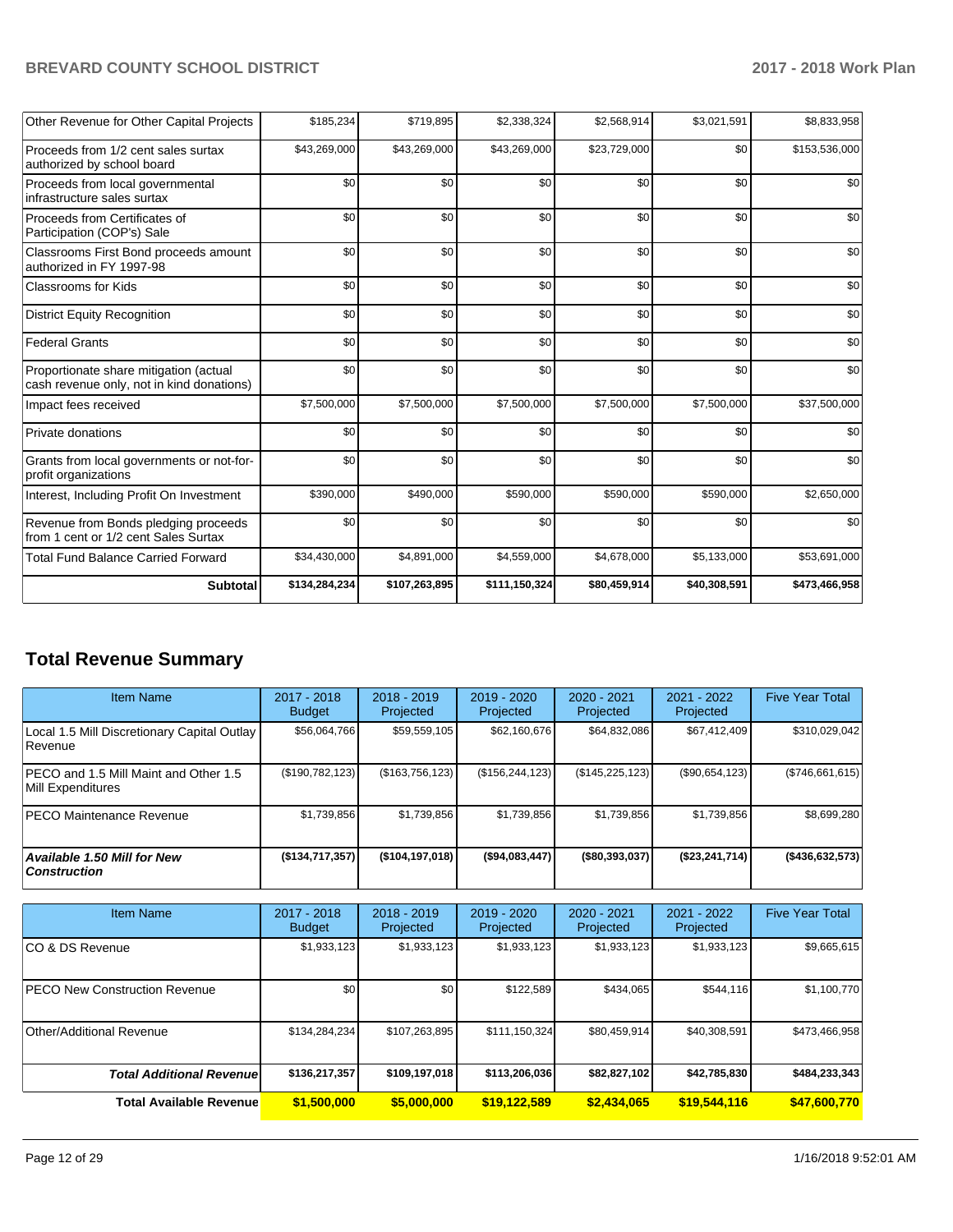# **Project Schedules**

## **Capacity Project Schedules**

A schedule of capital outlay projects necessary to ensure the availability of satisfactory classrooms for the projected student enrollment in K-12 programs.

| <b>Project Description</b>               | Location                  |                          | 2017 - 2018 | 2018 - 2019 | 2019 - 2020  | 2020 - 2021    | 2021 - 2022  | <b>Total</b>     | Funded |
|------------------------------------------|---------------------------|--------------------------|-------------|-------------|--------------|----------------|--------------|------------------|--------|
| Central Area<br><b>Elementary School</b> | Location not<br>specified | Planned<br>Cost:         | \$0         | \$2,000,000 | \$19,000,000 | \$0            | \$0          | \$21,000,000 Yes |        |
|                                          |                           | <b>Student Stations:</b> | $\mathbf 0$ | 0           | 1,034        | 0              | 0            | 1,034            |        |
|                                          |                           | <b>Total Classrooms:</b> | $\mathbf 0$ | $\mathbf 0$ | 47           | 0              | 0            | 47               |        |
|                                          |                           | Gross Sq Ft:             | $\mathbf 0$ | 0           | 110,000      | 0              | $\mathbf 0$  | 110,000          |        |
| Classroom addition<br>building           | COCOA JR/SR HIGH          | Planned<br>Cost:         | \$1,500,000 | \$3,000,000 | \$0          | \$0            | \$0          | \$4,500,000 Yes  |        |
|                                          |                           | <b>Student Stations:</b> | $\mathbf 0$ | 300         | $\mathbf 0$  | $\mathbf 0$    | 0            | 300              |        |
|                                          | <b>Total Classrooms:</b>  |                          | $\mathbf 0$ | 12          | $\mathbf 0$  | 0              | 0            | 12               |        |
|                                          |                           | Gross Sq Ft:             | $\mathbf 0$ | 70,000      | $\mathbf 0$  | 0              | $\mathbf 0$  | 70,000           |        |
| South Area<br><b>Elementary School</b>   | Location not<br>specified | Planned<br>Cost:         | \$0         | \$0         | \$0          | \$2,000,000    | \$19,000,000 | \$21,000,000 Yes |        |
|                                          |                           | <b>Student Stations:</b> | $\pmb{0}$   | $\mathbf 0$ | $\mathbf 0$  | 0              | 1,034        | 1,034            |        |
|                                          |                           | <b>Total Classrooms:</b> | $\mathbf 0$ | 0           | $\mathbf 0$  | 0              | 47           | 47               |        |
|                                          |                           | Gross Sq Ft:             | $\mathbf 0$ | $\mathbf 0$ | $\mathbf 0$  | $\overline{0}$ | 110,000      | 110,000          |        |
|                                          |                           | <b>Planned Cost:</b>     | \$1,500,000 | \$5,000,000 | \$19,000,000 | \$2,000,000    | \$19,000,000 | \$46,500,000     |        |
|                                          |                           | <b>Student Stations:</b> | $\bf{0}$    | 300         | 1,034        | 0              | 1,034        | 2,368            |        |
|                                          |                           | <b>Total Classrooms:</b> | $\mathbf 0$ | 12          | 47           | 0              | 47           | 106              |        |
|                                          |                           | Gross Sq Ft:             | $\mathbf 0$ | 70,000      | 110,000      | 0              | 110,000      | 290,000          |        |

### **Other Project Schedules**

Major renovations, remodeling, and additions of capital outlay projects that do not add capacity to schools.

Nothing reported for this section.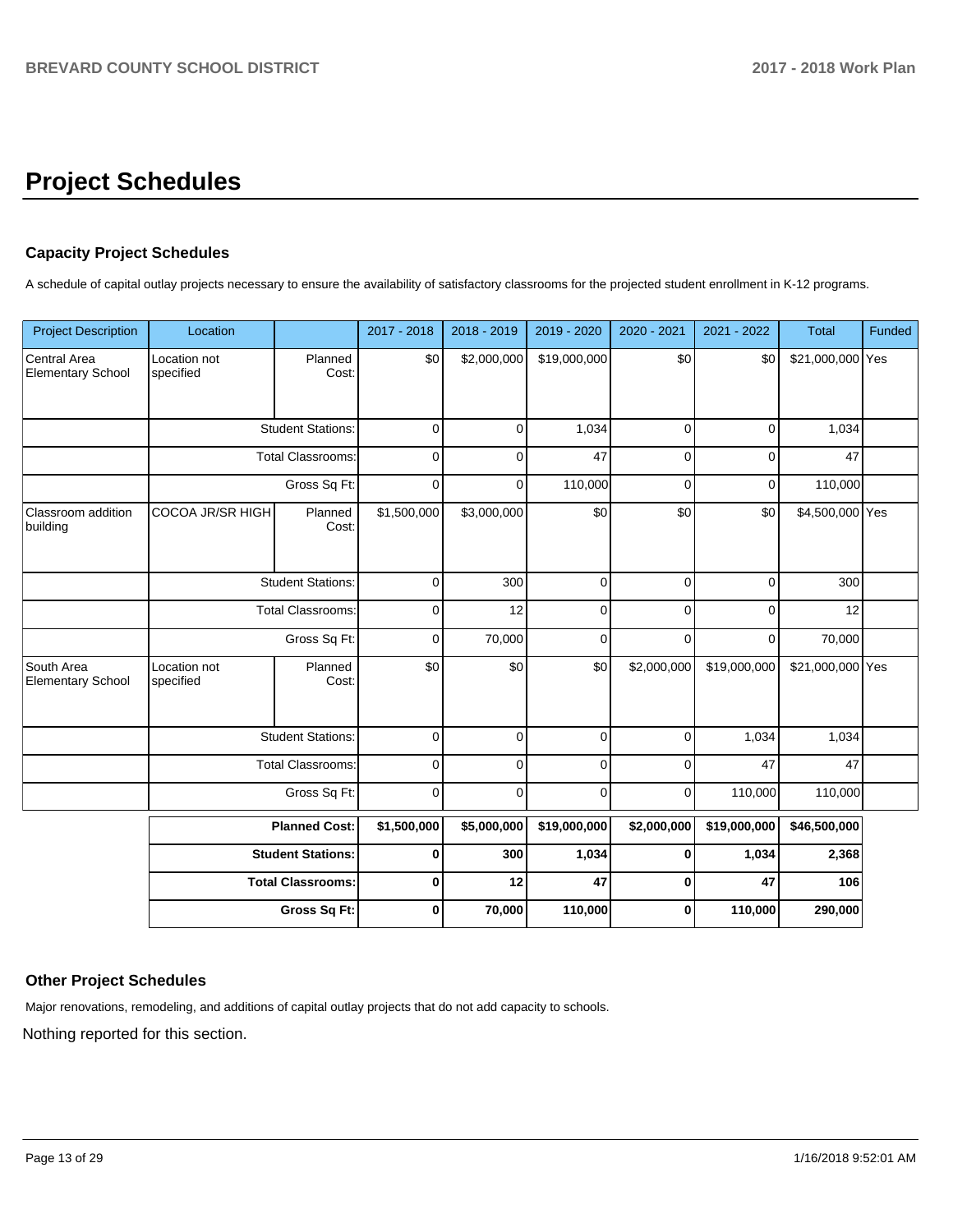### **Additional Project Schedules**

Any projects that are not identified in the last approved educational plant survey.

Nothing reported for this section.

### **Non Funded Growth Management Project Schedules**

Schedule indicating which projects, due to planned development, that CANNOT be funded from current revenues projected over the next five years.

Nothing reported for this section.

# **Tracking**

## **Capacity Tracking**

| Location                                                                | $2017 -$<br>2018 Satis.<br>Stu. Sta. | Actual<br>$2017 -$<br><b>2018 FISH</b><br>Capacity | Actual<br>$2016 -$<br>2017<br><b>COFTE</b> | # Class<br>Rooms | Actual<br>Average<br>$2017 -$<br>2018 Class<br><b>Size</b> | Actual<br>$2017 -$<br>2018<br><b>Utilization</b> | <b>New</b><br>Stu.<br>Capacity | <b>New</b><br>Rooms to<br>be<br>Added/Re<br>moved | Projected<br>$2021 -$<br>2022<br><b>COFTE</b> | Projected<br>$2021 -$<br>2022<br><b>Utilization</b> | Projected<br>$2021 -$<br>2022 Class<br><b>Size</b> |
|-------------------------------------------------------------------------|--------------------------------------|----------------------------------------------------|--------------------------------------------|------------------|------------------------------------------------------------|--------------------------------------------------|--------------------------------|---------------------------------------------------|-----------------------------------------------|-----------------------------------------------------|----------------------------------------------------|
| COCOA JR/SR HIGH                                                        | 1,980                                | 1,782                                              | 1,259                                      | 85               | 15                                                         | 71.00%                                           | 360                            | 15                                                | 1,823                                         | 85.00 %                                             | 18                                                 |
| <b>SATURN ELEMENTARY</b>                                                | 976                                  | 976                                                | 701                                        | 51               | 14                                                         | 72.00 %                                          | $-22$                          | -1                                                | 674                                           | 71.00 %                                             | 13                                                 |
| <b>HANS CHRISTIAN</b><br><b>ANDERSEN</b><br><b>ELEMENTARY</b>           | 884                                  | 884                                                | 691                                        | 35               | 20                                                         | 78.00 %                                          | $-44$                          | -2                                                | 609                                           | 72.00 %                                             | 18                                                 |
| <b>MELBOURNE SENIOR</b><br><b>HIGH</b>                                  | 2,489                                | 2,364                                              | 2,080                                      | 107              | 19                                                         | 88.00 %                                          | 120                            | 5                                                 | 2,118                                         | 85.00 %                                             | 19                                                 |
| PALM BAY MAGNET<br><b>SENIOR HIGH</b>                                   | 2,751                                | 2,613                                              | 1,380                                      | 118              | 12                                                         | 53.00 %                                          | $\Omega$                       | $\Omega$                                          | 1,545                                         | 59.00 %                                             | 13                                                 |
| <b>WEST MELBOURNE</b><br><b>ELEMENTARY SCHOOL</b><br><b>FOR SCIENCE</b> | 618                                  | 618                                                | 544                                        | 31               | 18                                                         | 88.00 %                                          | 22                             |                                                   | 544                                           | 85.00 %                                             | 17                                                 |
| <b>VIERA HIGH SCHOOL</b>                                                | 2,396                                | 2,276                                              | 1,826                                      | 100              | 18                                                         | 80.00 %                                          | $\Omega$                       | $\Omega$                                          | 1,903                                         | 84.00%                                              | 19                                                 |
| <b>SUNRISE ELEMENTARY</b>                                               | 917                                  | 917                                                | 811                                        | 48               | 17                                                         | 88.00 %                                          | $\Omega$                       | $\Omega$                                          | 699                                           | 76.00 %                                             | 15                                                 |
| <b>MEADOWLANE</b><br><b>INTERMEDIATE</b><br>ELEMENTARY                  | 1,114                                | 1,114                                              | 937                                        | 54               | 17                                                         | 84.00 %                                          | 44                             |                                                   | 995                                           | 86.00 %                                             | 18                                                 |
| <b>HERITAGE HIGH</b>                                                    | 2,436                                | 2,314                                              | 1,682                                      | 100              | 17                                                         | 73.00 %                                          | $\Omega$                       | $\Omega$                                          | 1.570                                         | 68.00 %                                             | 16                                                 |
| <b>SOUTH AREA HEAD</b><br><b>START</b>                                  | 36                                   | 0                                                  | <sup>0</sup>                               | $\overline{2}$   | $\Omega$                                                   | 0.00%                                            | 0                              | $\Omega$                                          | $\Omega$                                      | 0.00%                                               | $\overline{0}$                                     |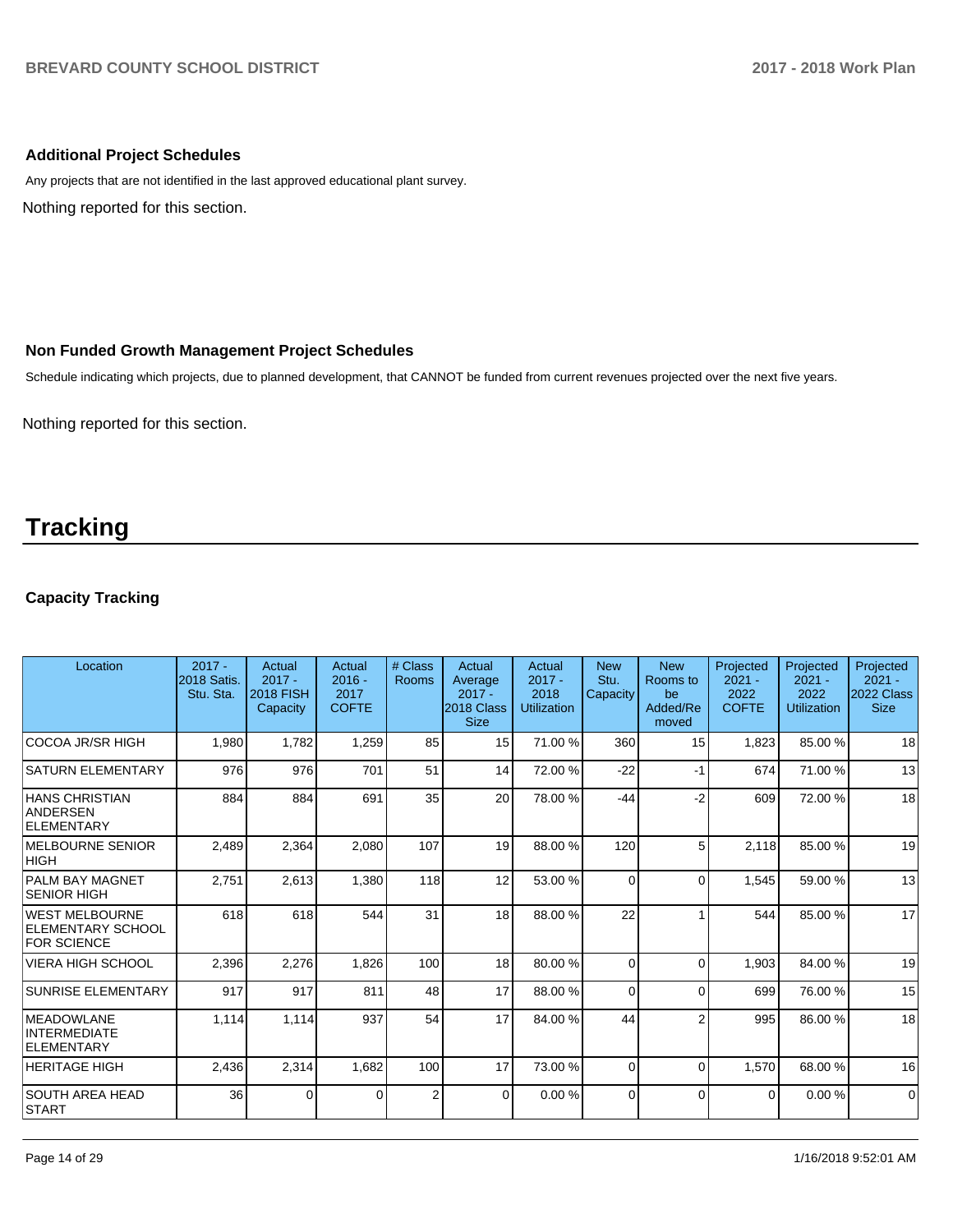| <b>BAYSIDE SENIOR HIGH</b>                                                         | 2,353 | 2,235          | 1,390 | 99 | 14             | 62.00 % | $\overline{0}$ | $\Omega$       | 1,457       | 65.00 % | 15             |
|------------------------------------------------------------------------------------|-------|----------------|-------|----|----------------|---------|----------------|----------------|-------------|---------|----------------|
| <b>WESTSIDE</b><br><b>ELEMENTARY</b>                                               | 857   | 857            | 708   | 44 | 16             | 83.00 % | -22            | $-1$           | 561         | 67.00 % | 13             |
| <b>CENTRAL MIDDLE</b>                                                              | 1,694 | 1,524          | 1,091 | 72 | 15             | 72.00 % | $\mathbf 0$    | $\mathbf 0$    | 1,245       | 82.00%  | 17             |
| RALPH M WILLIAMS JR<br><b>ELEMENTARY</b>                                           | 715   | 715            | 577   | 37 | 16             | 81.00%  | $\mathbf 0$    | $\Omega$       | 548         | 77.00 % | 15             |
| MANATEE ELEMENTARY                                                                 | 954   | 954            | 853   | 50 | 17             | 89.00 % | 22             | $\overline{1}$ | 820         | 84.00 % | 16             |
| <b>QUEST ELEMENTARY</b>                                                            | 1,038 | 1,038          | 909   | 54 | 17             | 88.00 % | 110            | 5              | 975         | 85.00 % | 17             |
| DR W J CREEL<br><b>ELEMENTARY</b>                                                  | 1,154 | 1,154          | 871   | 34 | 26             | 76.00 % | 0              | $\Omega$       | 946         | 82.00 % | 28             |
| <b>ROBERT LOUIS</b><br><b>STEVENSON</b><br><b>ELEMENTARY SCHOOL</b><br>OF THE ARTS | 569   | 569            | 470   | 28 | 17             | 83.00 % | $\Omega$       | $\Omega$       | 470         | 83.00 % | 17             |
| <b>ENTERPRISE</b><br><b>ELEMENTARY</b>                                             | 729   | 729            | 531   | 38 | 14             | 73.00 % | $-22$          | $-1$           | 392         | 55.00 % | 11             |
| <b>MEADOWLANE</b><br>PRIMARY ELEMENTARY                                            | 824   | 824            | 801   | 47 | 17             | 97.00 % | 132            | 6              | 810         | 85.00 % | 15             |
| SPACE COAST JR/SR<br>HIGH                                                          | 2,013 | 1,811          | 1,419 | 84 | 17             | 78.00 % | $-72$          | $-3$           | 1,347       | 77.00 % | 17             |
| <b>LONGLEAF</b><br><b>ELEMENTARY</b>                                               | 790   | 790            | 560   | 42 | 13             | 71.00 % | $\mathbf 0$    | $\mathbf 0$    | 636         | 81.00%  | 15             |
| <b>SEA PARK ELEMENTARY</b>                                                         | 461   | 461            | 325   | 24 | 14             | 71.00 % | $\mathbf 0$    | $\mathbf 0$    | 272         | 59.00 % | 11             |
| <b>SURFSIDE</b><br><b>ELEMENTARY</b>                                               | 549   | 549            | 473   | 28 | 17             | 86.00 % | 0              | $\Omega$       | 456         | 83.00 % | 16             |
| <b>OCEAN BREEZE</b><br><b>ELEMENTARY</b>                                           | 654   | 654            | 513   | 35 | 15             | 78.00 % | -88            | $-4$           | 422         | 75.00 % | 14             |
| <b>INDIALANTIC</b><br><b>ELEMENTARY</b>                                            | 798   | 798            | 740   | 42 | 18             | 93.00 % | -22            | $-1$           | 660         | 85.00 % | 16             |
| <b>HERBERT C HOOVER</b><br><b>MIDDLE</b>                                           | 732   | 658            | 501   | 33 | 15             | 76.00 % | $\Omega$       | $\mathbf 0$    | 445         | 68.00%  | 13             |
| <b>GEMINI ELEMENTARY</b>                                                           | 711   | 711            | 446   | 37 | 12             | 63.00 % | -44            | $-2$           | 330         | 49.00 % | 9              |
| <b>GOLFVIEW</b><br>ELEMENTARY MAGNET                                               | 777   | 777            | 594   | 40 | 15             | 76.00 % | $\Omega$       | $\mathbf 0$    | 645         | 83.00 % | 16             |
| <b>RONALD MCNAIR</b><br><b>MIDDLE</b>                                              | 679   | 611            | 453   | 30 | 15             | 74.00 % | 0              | $\mathbf 0$    | 429         | 70.00%  | 14             |
| FAIRGLEN<br>ELEMENTARY                                                             | 797   | 797            | 676   | 42 | 16             | 85.00 % | 176            | 8              | 823         | 85.00 % | 16             |
| <b>JOHN F KENNEDY</b><br><b>MIDDLE</b>                                             | 903   | 812            | 607   | 42 | 14             | 75.00 % | 20             | $\mathbf 1$    | 706         | 85.00 % | 16             |
| DELAURA MIDDLE                                                                     | 1,046 | 941            | 701   | 47 | 15             | 74.00 % | $\mathbf 0$    | $\mathbf 0$    | 696         | 74.00 % | 15             |
| SPESSARD L HOLLAND<br><b>ELEMENTARY</b>                                            | 605   | 605            | 467   | 32 | 15             | 77.00 % | 0              | $\mathbf 0$    | 479         | 79.00 % | 15             |
| CHALLENGER 7<br><b>ELEMENTARY</b>                                                  | 573   | 573            | 517   | 30 | 17             | 90.00 % | 44             | $\overline{2}$ | 518         | 84.00 % | 16             |
| <b>ATLANTIS ELEMENTARY</b>                                                         | 747   | 747            | 667   | 39 | 17             | 89.00 % | $\Omega$       | $\mathbf 0$    | 641         | 86.00 % | 16             |
| <b>ROCKLEDGE SENIOR</b><br><b>HIGH</b>                                             | 1,778 | 1,689          | 1,353 | 79 | 17             | 80.00 % | $-72$          | -3             | 1,188       | 73.00 % | 16             |
| <b>CLEARLAKE</b><br><b>EDUCATION CENTER</b>                                        | 747   | $\overline{0}$ | 0     | 36 | $\overline{0}$ | 0.00%   | 0              | $\mathbf 0$    | $\mathbf 0$ | 0.00%   | $\overline{0}$ |
| <b>CAMBRIDGE</b><br>ELEMENTARY MAGNET                                              | 765   | 765            | 588   | 40 | 15             | 77.00 % | $\mathbf 0$    | $\mathbf 0$    | 653         | 85.00 % | 16             |
| <b>ENDEAVOUR</b><br>ELEMENTARY MAGNET                                              | 990   | 990            | 777   | 52 | 15             | 78.00 % | 44             | $\overline{2}$ | 879         | 85.00 % | 16             |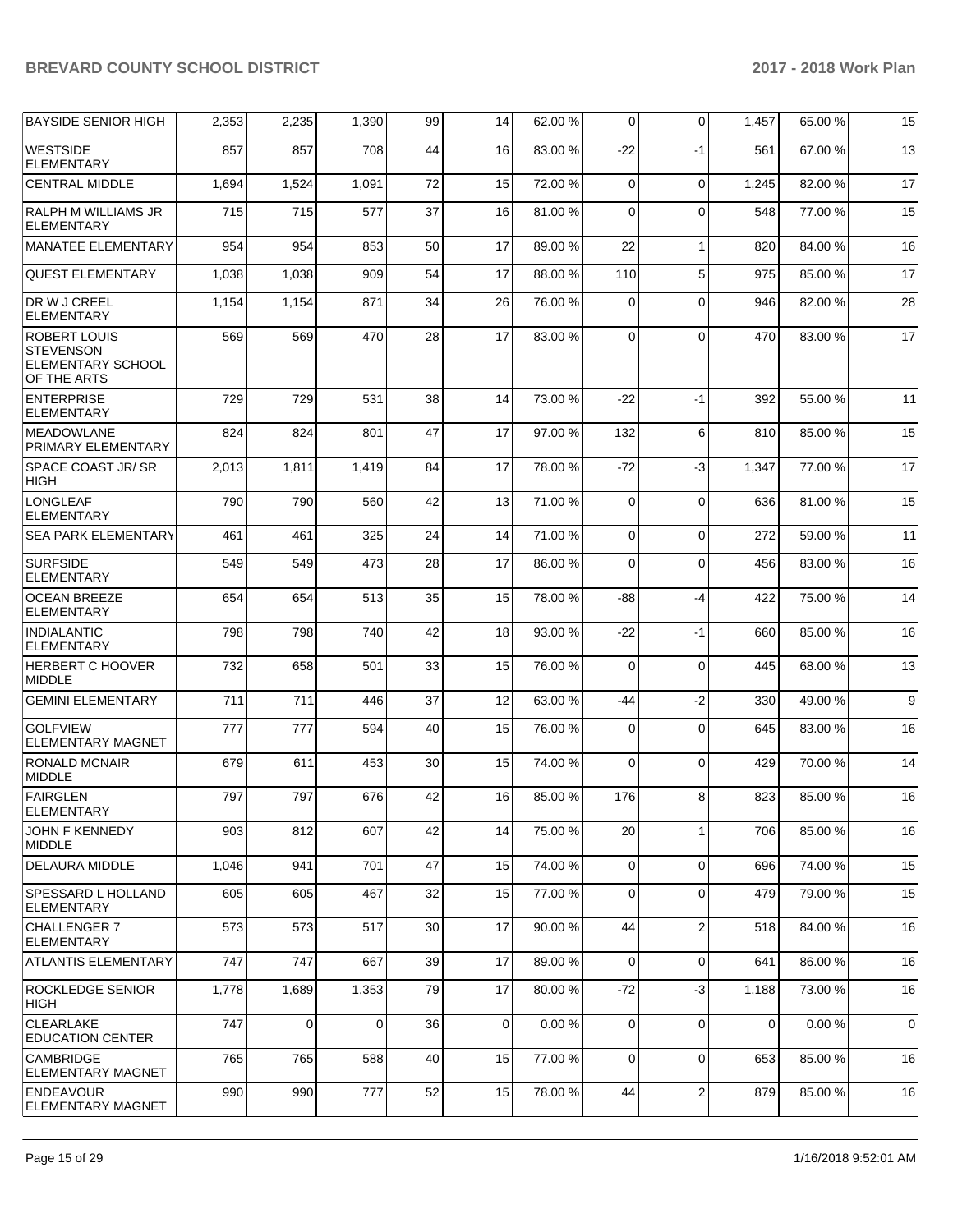| <b>CUYLER SCHOOL</b>                                                              | 98    | $\mathbf 0$ | $\Omega$    | 11 | $\Omega$     | 0.00%   | 0           | $\mathbf 0$ | $\mathbf 0$ | 0.00%   | $\mathbf 0$  |
|-----------------------------------------------------------------------------------|-------|-------------|-------------|----|--------------|---------|-------------|-------------|-------------|---------|--------------|
| <b>SOUTH LAKE</b><br><b>EDUCATION CENTER</b>                                      | 529   | 0           | $\Omega$    | 28 | $\Omega$     | 0.00%   | $\Omega$    | $\Omega$    | $\Omega$    | 0.00%   | $\mathbf 0$  |
| <b>ANDREW JACKSON</b><br><b>MIDDLE</b>                                            | 727   | 654         | 579         | 32 | 18           | 89.00 % | 0           | $\Omega$    | 565         | 86.00 % | 18           |
| <b>IMPERIAL ESTATES</b><br><b>ELEMENTARY</b>                                      | 729   | 729         | 708         | 38 | 19           | 97.00 % | $\mathbf 0$ | $\mathbf 0$ | 606         | 83.00 % | 16           |
| <b>ASTRONAUT SENIOR</b><br><b>HIGH</b>                                            | 1,522 | 1,445       | 1,024       | 67 | 15           | 71.00 % | $\Omega$    | $\mathbf 0$ | 1,070       | 74.00 % | 16           |
| <b>PINEWOOD</b><br><b>ELEMENTARY</b>                                              | 573   | 573         | 412         | 29 | 14           | 72.00 % | 132         | 6           | 595         | 84.00 % | 17           |
| <b>OAK PARK</b><br><b>ELEMENTARY</b>                                              | 972   | 972         | 917         | 51 | 18           | 94.00 % | 110         | 5           | 929         | 86.00 % | 17           |
| <b>JAMES MADISON</b><br><b>MIDDLE</b>                                             | 825   | 742         | 443         | 39 | 11           | 60.00 % | $\Omega$    | $\mathbf 0$ | 517         | 70.00 % | 13           |
| <b>APOLLO ELEMENTARY</b>                                                          | 902   | 902         | 813         | 48 | 17           | 90.00 % | 0           | $\mathbf 0$ | 747         | 83.00 % | 16           |
| <b>RIVERVIEW SCHOOL</b>                                                           | 547   | 547         | 19          | 23 | $\mathbf{1}$ | 3.00 %  | 0           | $\Omega$    | 21          | 4.00 %  | $\mathbf{1}$ |
| <b>COQUINA ELEMENTARY</b>                                                         | 693   | 693         | 520         | 36 | 14           | 75.00 % | $-22$       | $-1$        | 489         | 73.00 % | 14           |
| IMIMS ELEMENTARY                                                                  | 725   | 725         | 407         | 38 | 11           | 56.00 % | 0           | $\mathbf 0$ | 542         | 75.00 % | 14           |
| COCOA BEACH JR/SR<br><b>HIGH</b>                                                  | 1,628 | 1,465       | 1,013       | 69 | 15           | 69.00 % | 0           | $\mathbf 0$ | 1,013       | 69.00 % | 15           |
| <b>THEODORE</b><br><b>ROOSEVELT</b><br>ELEMENTARY                                 | 599   | 599         | 356         | 31 | 11           | 60.00%  | 0           | $\Omega$    | 319         | 53.00 % | 10           |
| <b>FREEDOM7</b><br><b>ELEMENTARY SCHOOL</b><br>OF INTERNATIONAL<br><b>STUDIES</b> | 475   | 475         | 404         | 25 | 16           | 85.00 % | $\Omega$    | $\Omega$    | 404         | 85.00 % | 16           |
| <b>CAPE VIEW</b><br><b>ELEMENTARY</b>                                             | 548   | 548         | 394         | 29 | 14           | 72.00 % | $\Omega$    | $\mathbf 0$ | 375         | 68.00 % | 13           |
| <b>SATELLITE SENIOR</b><br><b>HIGH</b>                                            | 1,595 | 1,515       | 1,186       | 67 | 18           | 78.00 % | -24         | $-1$        | 1,144       | 77.00 % | 17           |
| <b>TITUSVILLE HIGH</b>                                                            | 1,970 | 1,871       | 1,302       | 86 | 15           | 70.00 % | $\mathbf 0$ | $\mathbf 0$ | 1,212       | 65.00 % | 14           |
| MILA ELEMENTARY                                                                   | 707   | 707         | 493         | 37 | 13           | 70.00 % | $\mathbf 0$ | $\mathbf 0$ | 529         | 75.00 % | 14           |
| TROPICAL<br><b>ELEMENTARY</b>                                                     | 910   | 910         | 781         | 48 | 16           | 86.00 % | $\Omega$    | $\Omega$    | 747         | 82.00 % | 16           |
| <b>AUDUBON</b><br><b>ELEMENTARY</b>                                               | 761   | 7611        | 589         | 40 | 15           | 77.00 % | $\Omega$    | $\Omega$    | 523         | 69.00 % | 13           |
| <b>GARDENDALE</b><br><b>EDUCATION CENTER</b>                                      | 681   | $\mathbf 0$ | $\mathbf 0$ | 34 | 0            | 0.00%   | $\mathbf 0$ | $\mathbf 0$ | 0           | 0.00%   | 0            |
| <b>THOMAS JEFFERSON</b><br>MIDDLE                                                 | 949   | 854         | 606         | 42 | 14           | 71.00 % | $\mathbf 0$ | $\mathbf 0$ | 676         | 79.00 % | 16           |
| <b>ILEWIS CARROLL</b><br>ELEMENTARY                                               | 751   | 751         | 657         | 39 | 17           | 87.00 % | 0           | $\mathbf 0$ | 561         | 75.00 % | 14           |
| <b>SOUTH PINE GROVE</b><br><b>SCHOOL</b>                                          | 92    | $\mathbf 0$ | $\Omega$    | 10 | 0            | 0.00%   | $\mathbf 0$ | $\mathbf 0$ | $\mathbf 0$ | 0.00%   | 0            |
| <b>CROTON ELEMENTARY</b>                                                          | 795   | 795         | 593         | 41 | 14           | 75.00 % | $\mathbf 0$ | $\mathbf 0$ | 638         | 80.00 % | 16           |
| <b>ROY ALLEN</b><br><b>ELEMENTARY</b>                                             | 751   | 751         | 601         | 39 | 15           | 80.00%  | 0           | $\mathbf 0$ | 616         | 82.00 % | 16           |
| <b>SUNTREE ELEMENTARY</b>                                                         | 755   | 755         | 651         | 39 | 17           | 86.00 % | -66         | $-3$        | 461         | 67.00 % | 13           |
| <b>IMERRITT ISLAND</b><br> SENIOR HIGH                                            | 2,015 | 1,914       | 1,409       | 86 | 16           | 74.00 % | 0           | $\mathbf 0$ | 1,416       | 74.00 % | 16           |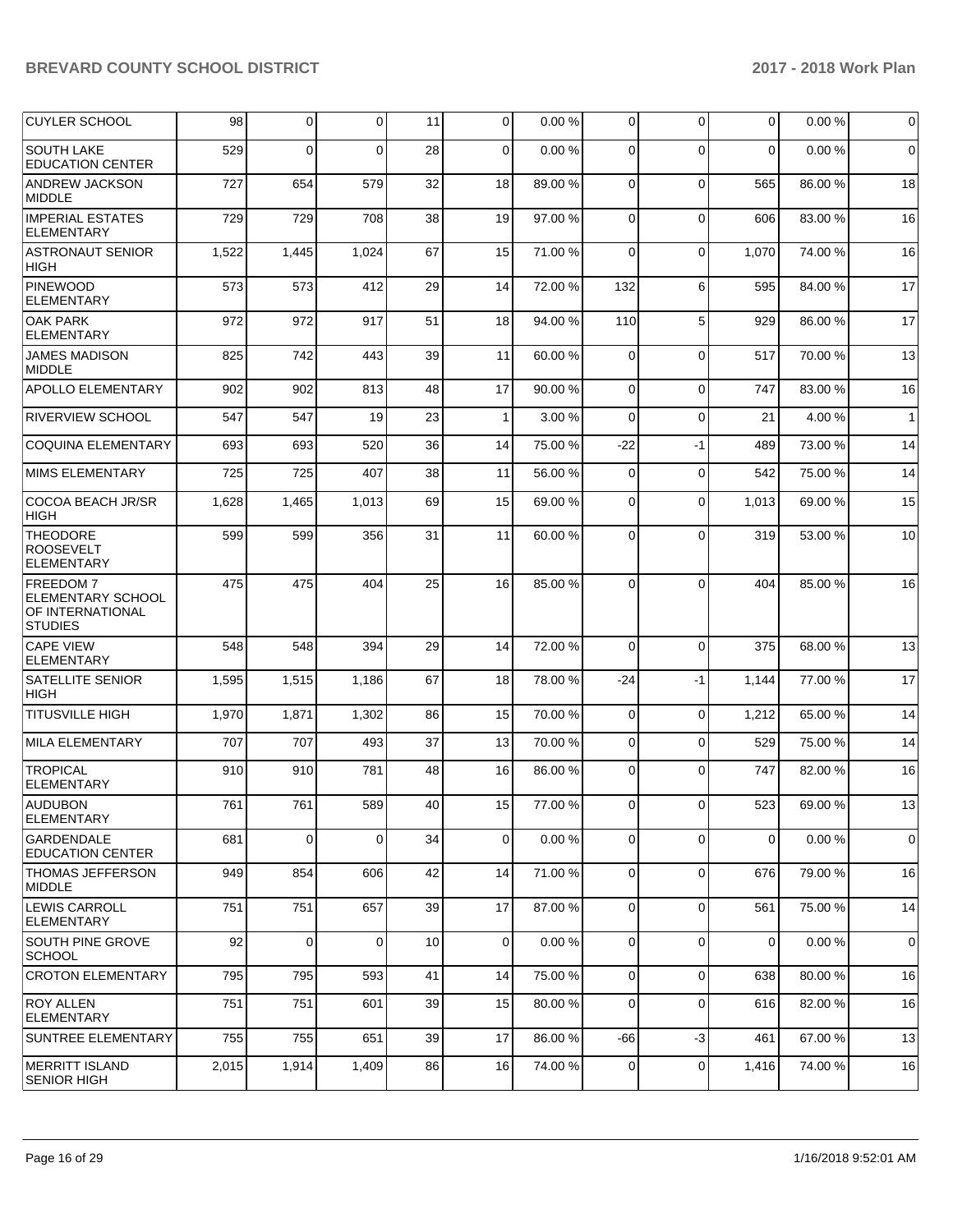| EDGEWOOD JR/ SR<br><b>HIGH</b>                | 1,191  | 1,071  | 861    | 50    | 17 | 80.00 % | 0           | $\Omega$       | 861    | 80.00 % | 17 |
|-----------------------------------------------|--------|--------|--------|-------|----|---------|-------------|----------------|--------|---------|----|
| <b>EAU GALLIE SENIOR</b><br><b>HIGH</b>       | 2,325  | 2,208  | 1,506  | 103   | 15 | 68.00 % | $\Omega$    | $\Omega$       | 1.548  | 70.00 % | 15 |
| <b>WEST SHORE JR/SR</b><br><b>HIGH</b>        | 1,404  | 1,263  | 881    | 54    | 16 | 70.00%  | $\Omega$    | $\Omega$       | 882    | 70.00%  | 16 |
| LYNDON B JOHNSON<br><b>MIDDLE</b>             | 1,111  | 999    | 789    | 52    | 15 | 79.00 % | $\Omega$    | $\Omega$       | 799    | 80.00 % | 15 |
| <b>SHERWOOD</b><br><b>ELEMENTARY</b>          | 609    | 609    | 449    | 32    | 14 | 74.00 % | $\Omega$    | $\Omega$       | 433    | 71.00 % | 14 |
| <b>HARBOR CITY</b><br><b>ELEMENTARY</b>       | 629    | 629    | 351    | 32    | 11 | 56.00 % | 0           | $\Omega$       | 383    | 61.00%  | 12 |
| <b>SABAL ELEMENTARY</b>                       | 785    | 785    | 535    | 40    | 13 | 68.00 % | $\Omega$    | $\Omega$       | 521    | 66.00 % | 13 |
| <b>SOUTHWEST MIDDLE</b>                       | 1,308  | 1,177  | 875    | 57    | 15 | 74.00 % | 0           | $\Omega$       | 906    | 77.00 % | 16 |
| <b>COLUMBIA</b><br><b>ELEMENTARY</b>          | 751    | 751    | 508    | 39    | 13 | 68.00 % | $-22$       | $-1$           | 479    | 66.00 % | 13 |
| <b>DISCOVERY</b><br><b>ELEMENTARY</b>         | 980    | 980    | 587    | 51    | 12 | 60.00 % | $-22$       | $-1$           | 563    | 59.00 % | 11 |
| <b>CHRISTA MCAULIFFE</b><br><b>ELEMENTARY</b> | 918    | 918    | 761    | 48    | 16 | 83.00 % | $-66$       | $-3$           | 682    | 80.00 % | 15 |
| RIVIERA ELEMENTARY                            | 777    | 777    | 600    | 40    | 15 | 77.00 % | 66          | 3              | 711    | 84.00 % | 17 |
| <b>JUPITER ELEMENTARY</b>                     | 930    | 930    | 740    | 48    | 15 | 80.00%  | $\mathbf 0$ | $\Omega$       | 732    | 79.00 % | 15 |
| UNIVERSITY PARK<br>ELEMENTARY                 | 811    | 811    | 504    | 41    | 12 | 62.00 % | $\Omega$    | $\Omega$       | 641    | 79.00 % | 16 |
| PORT MALABAR<br><b>ELEMENTARY</b>             | 852    | 852    | 696    | 45    | 15 | 82.00 % | $\Omega$    | $\Omega$       | 694    | 81.00%  | 15 |
| <b>STONE MAGNET</b><br><b>MIDDLE</b>          | 1,126  | 1.013  | 833    | 52    | 16 | 82.00 % | 140         | $\overline{7}$ | 974    | 84.00%  | 17 |
| <b>PALM BAY ELEMENTARY</b>                    | 1,005  | 1,005  | 712    | 52    | 14 | 71.00 % | $\mathbf 0$ | $\Omega$       | 702    | 70.00 % | 14 |
| <b>LOCKMAR</b><br><b>ELEMENTARY</b>           | 892    | 892    | 725    | 47    | 15 | 81.00%  | 0           | $\Omega$       | 662    | 74.00 % | 14 |
| <b>JOHN F TURNER SR</b><br><b>ELEMENTARY</b>  | 874    | 874    | 581    | 46    | 13 | 66.00 % | $-44$       | $-2$           | 526    | 63.00 % | 12 |
|                                               | 88,701 | 83,393 | 62,860 | 4.199 | 15 | 75.38%  | 868         | 39             | 63,343 | 75.17%  | 15 |

The COFTE Projected Total (63,343) for 2021 - 2022 must match the Official Forecasted COFTE Total (63,343 ) for 2021 - 2022 before this section can be completed. In the event that the COFTE Projected Total does not match the Official forecasted COFTE, then the Balanced Projected COFTE Table should be used to balance COFTE.

| Projected COFTE for 2021 - 2022 |        |  |  |  |  |  |
|---------------------------------|--------|--|--|--|--|--|
| Elementary (PK-3)               | 19,554 |  |  |  |  |  |
| Middle $(4-8)$                  | 23,796 |  |  |  |  |  |
| High (9-12)                     | 19,993 |  |  |  |  |  |
|                                 | 63,343 |  |  |  |  |  |

| <b>Grade Level Type</b> | <b>Balanced Projected</b><br>COFTE for 2021 - 2022 |
|-------------------------|----------------------------------------------------|
| Elementary (PK-3)       |                                                    |
| Middle $(4-8)$          |                                                    |
| High (9-12)             |                                                    |
|                         | 63,343                                             |

### **Relocatable Replacement**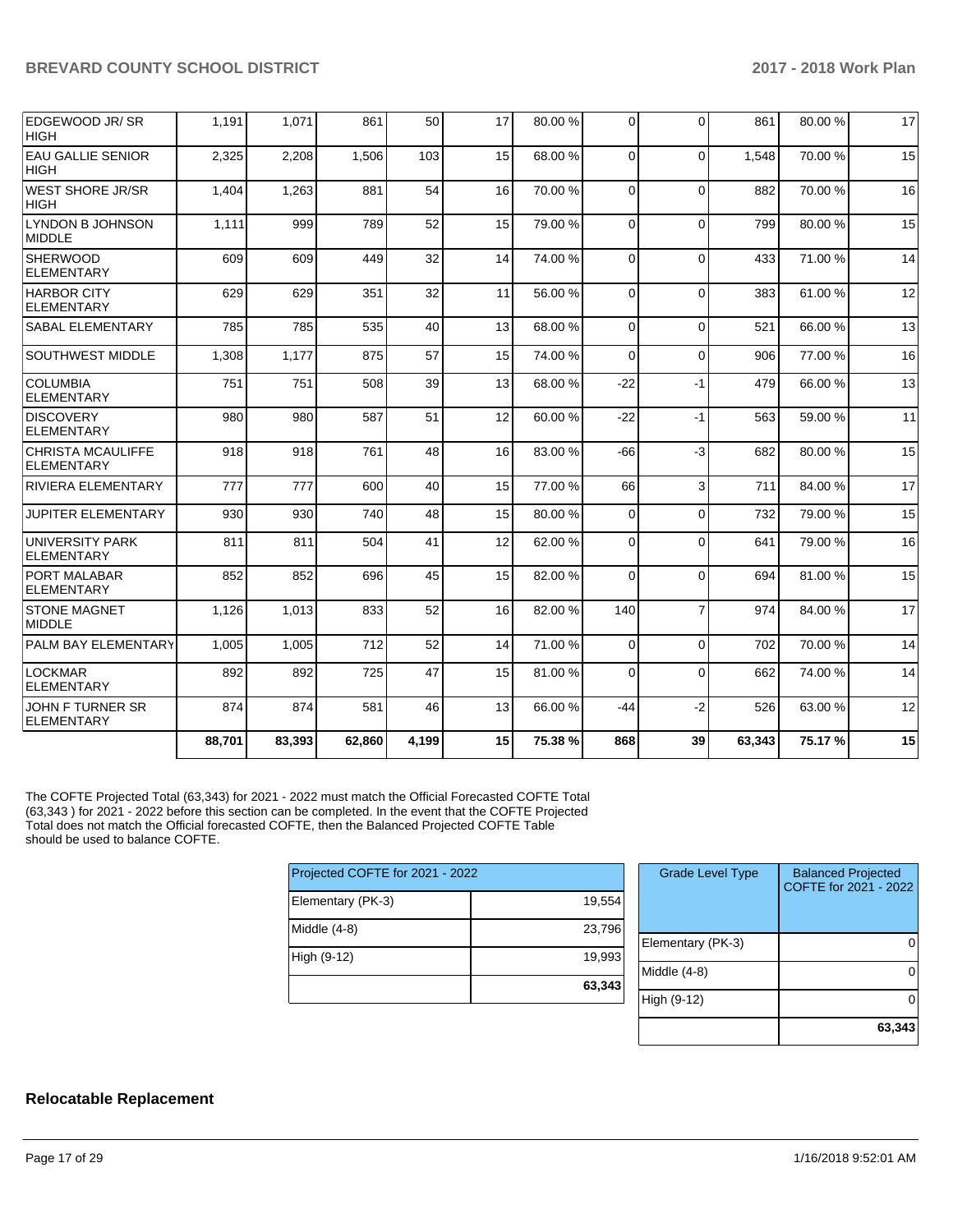Number of relocatable classrooms clearly identified and scheduled for replacement in the school board adopted financially feasible 5-year district work program.

| Location                               | 2017 - 2018 | 2018 - 2019 | 2019 - 2020 | 2020 - 2021 | $-2022$<br>2021 | Year 5 Total |
|----------------------------------------|-------------|-------------|-------------|-------------|-----------------|--------------|
| <b>Total Relocatable Replacements:</b> |             |             |             |             |                 | 0            |

#### **Charter Schools Tracking**

Information regarding the use of charter schools.

| Location-Type                                             | # Relocatable<br>units or<br>permanent<br>classrooms | Owner          | <b>Year Started or</b><br><b>Scheduled</b> | <b>Student</b><br><b>Stations</b> | <b>Students</b><br>Enrolled | Years in<br>Contract | <b>Total Charter</b><br><b>Students</b><br>projected for<br>2021 - 2022 |
|-----------------------------------------------------------|------------------------------------------------------|----------------|--------------------------------------------|-----------------------------------|-----------------------------|----------------------|-------------------------------------------------------------------------|
| <b>Educational Horizons</b>                               |                                                      | 4 PRIVATE      | 1998                                       | 75                                | 110                         | 15                   | 112                                                                     |
| Odyssey K - 12                                            |                                                      | 71 PRIVATE     | 1999                                       | 2,200                             | 1,143                       | 11                   | 1,211                                                                   |
| Palm Bay Academy K - 8                                    |                                                      | 37 PRIVATE     | 1998                                       | 680                               | 602                         | 11                   | 550                                                                     |
| Imagine Schools at West<br>Melbourne                      |                                                      | 41 PRIVATE     | 1998                                       | 910                               | 324                         | 5                    | 700                                                                     |
| Royal Palm K - 8                                          |                                                      | 18 PRIVATE     | 2000                                       | 364                               | 345                         | 15                   | 364                                                                     |
| Sculptor Elementary K - 8                                 |                                                      | 27 PRIVATE     | 1999                                       | 423                               | 543                         | 11                   | 538                                                                     |
| Pineapple Cove Classical<br>Academy High School           |                                                      | 5 PRIVATE      | 2018                                       | 70                                |                             | 5                    | 70                                                                      |
| Emma Jewel Academy K-8                                    |                                                      | 20 PRIVATE     | 2013                                       | 420                               | 301                         |                      | 420                                                                     |
| Odyssey Preparatory Academy                               |                                                      | 32 PRIVATE     | 2013                                       | 918                               | 318                         | $\overline{2}$       | 728                                                                     |
| Viera Charter K - 8                                       |                                                      | 55 PRIVATE     | 2013                                       | 1,100                             | 958                         |                      | 960                                                                     |
| Pineapple Cove K-8                                        |                                                      | 31 PRIVATE     | 2015                                       | 450                               | 540                         | 3                    | 618                                                                     |
| Pineapple Cove Classical<br>Academy at West Melbourne K-8 |                                                      | 28 PRIVATE     | 2018                                       | 540                               | 540                         | 5                    | 540                                                                     |
| Orion Academy                                             |                                                      | <b>PRIVATE</b> | 2018                                       | 1                                 |                             | 5                    | 1                                                                       |
|                                                           | 370                                                  |                |                                            | 8,151                             | 5,726                       |                      | 6,812                                                                   |

### **Special Purpose Classrooms Tracking**

The number of classrooms that will be used for certain special purposes in the current year, by facility and type of classroom, that the district will, 1), not use for educational purposes, and 2), the co-teaching classrooms that are not open plan classrooms and will be used for educational purposes.

| School                                         | <b>School Type</b> | # of Elementary<br>K-3 Classrooms | # of Middle 4-8<br><b>Classrooms</b> | # of High $9-12$<br>Classrooms | # of $ESE$<br><b>Classrooms</b> | # of Combo<br>Classrooms | <b>Total</b><br>Classrooms |
|------------------------------------------------|--------------------|-----------------------------------|--------------------------------------|--------------------------------|---------------------------------|--------------------------|----------------------------|
| <b>JAMES MADISON MIDDLE</b>                    | Educational        |                                   |                                      |                                |                                 |                          |                            |
| IANDREW JACKSON MIDDLE                         | Educational        |                                   |                                      |                                |                                 |                          |                            |
| <b>IMPERIAL ESTATES ELEMENTARY Educational</b> |                    |                                   |                                      |                                |                                 |                          |                            |
| <b>ASTRONAUT SENIOR HIGH</b>                   | Educational        |                                   |                                      |                                |                                 |                          |                            |
| RONALD MCNAIR MIDDLE                           | Educational        |                                   |                                      |                                |                                 |                          |                            |
| ICOCOA JR/SR HIGH                              | Educational        |                                   |                                      |                                |                                 |                          | 51                         |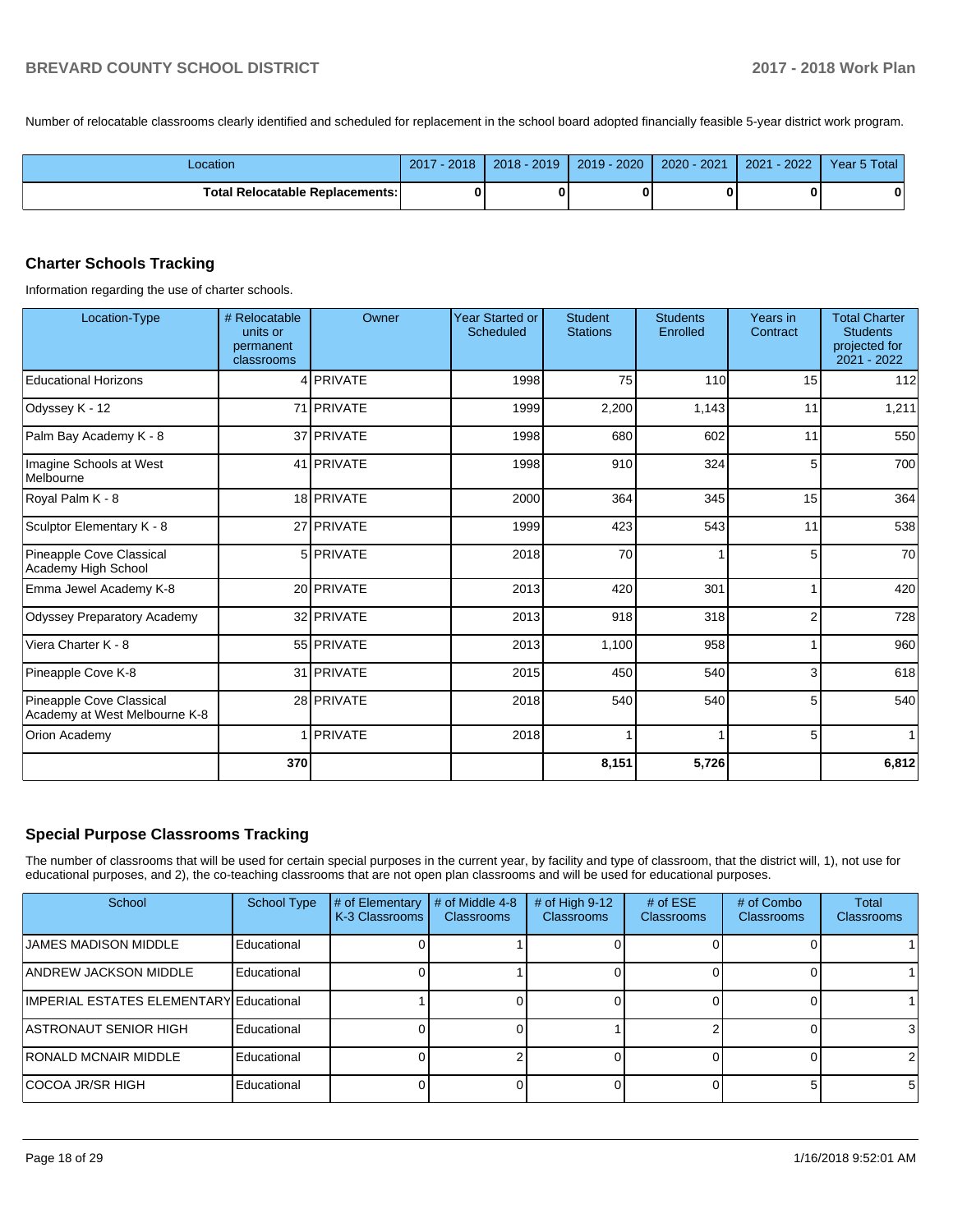| <b>MELBOURNE SENIOR HIGH</b>                   | Educational                          | $\overline{0}$ | 0              | $\overline{2}$ | 0              | 0        | 2              |
|------------------------------------------------|--------------------------------------|----------------|----------------|----------------|----------------|----------|----------------|
| PALM BAY MAGNET SENIOR HIGH Educational        |                                      | $\Omega$       | 0              | 5              | $\Omega$       | 0        | 5              |
| UNIVERSITY PARK ELEMENTARY                     | Educational                          |                |                | $\Omega$       | 0              | 0        | $\overline{c}$ |
| PALM BAY ELEMENTARY                            | Educational                          | $\Omega$       |                | $\Omega$       | $\Omega$       | 0        | $\mathbf{1}$   |
| JOHN F TURNER SR<br><b>ELEMENTARY</b>          | Educational                          | $\Omega$       | 2              | $\Omega$       | $\Omega$       | $\Omega$ | $\overline{2}$ |
| <b>SOUTHWEST MIDDLE</b>                        | Educational                          | 0              | 4              | $\Omega$       | $\overline{0}$ | 0        | 4              |
| <b>COLUMBIA ELEMENTARY</b>                     | Educational                          | 2              |                | $\Omega$       | 0              | 0        | 3              |
| <b>DISCOVERY ELEMENTARY</b>                    | Educational                          | $\overline{2}$ |                | $\Omega$       | 0              | 0        | 3              |
| JUPITER ELEMENTARY                             | Educational                          | 1              |                | $\Omega$       | 0              | 0        | $\overline{2}$ |
| <b>EAU GALLIE SENIOR HIGH</b>                  | Educational                          | 0              | 0              | 3              | 0              | 0        | 3              |
| LYNDON B JOHNSON MIDDLE                        | Educational                          | 0              |                | $\Omega$       | 0              | 0        | $\mathbf{1}$   |
| SHERWOOD ELEMENTARY                            | Educational                          | 2              |                | $\Omega$       | 0              | 0        | 3              |
| <b>CROTON ELEMENTARY</b>                       | Educational                          | 0              | $\overline{2}$ | $\Omega$       | 0              | 0        | $\overline{2}$ |
| MERRITT ISLAND SENIOR HIGH                     | Educational                          | 0              | $\Omega$       |                | 0              | 0        | $\mathbf{1}$   |
| <b>AUDUBON ELEMENTARY</b>                      | Educational                          | 3              |                | $\Omega$       | 0              | 0        | 4              |
| THOMAS JEFFERSON MIDDLE                        | Educational                          | 0              | $\overline{2}$ | $\Omega$       | 0              | 0        | $\overline{2}$ |
| LEWIS CARROLL ELEMENTARY                       | Educational                          | 1              |                | $\Omega$       | $\Omega$       | $\Omega$ | $\overline{2}$ |
| THEODORE ROOSEVELT<br><b>ELEMENTARY</b>        | Educational                          |                | 0              | $\Omega$       | $\Omega$       | 0        | $\mathbf{1}$   |
| <b>CAPE VIEW ELEMENTARY</b>                    | Educational                          | 0              |                | $\Omega$       | 0              | 0        | $\mathbf{1}$   |
| <b>DELAURA MIDDLE</b>                          | Educational                          | 0              |                | $\Omega$       | 0              | 0        | $\mathbf{1}$   |
| <b>SEA PARK ELEMENTARY</b>                     | Educational                          |                |                | $\Omega$       | 0              | 0        | $\overline{c}$ |
| <b>GEMINI ELEMENTARY</b>                       | Educational                          | 0              | 2              | $\Omega$       | $\Omega$       | 0        | $\overline{2}$ |
| <b>MEADOWLANE PRIMARY</b><br><b>ELEMENTARY</b> | Educational                          | 3              | $\Omega$       | $\Omega$       | 0              | 0        | 3              |
| SPACE COAST JR/ SR HIGH                        | Educational                          | $\Omega$       | 0              | $\Omega$       | $\Omega$       |          | $\mathbf{1}$   |
| LONGLEAF ELEMENTARY                            | Educational                          | $\mathbf{Z}$   | ο              | $\cup$         | ο              | $\sigma$ | $\overline{z}$ |
| <b>BAYSIDE SENIOR HIGH</b>                     | Educational                          | $\overline{0}$ | 0              | 2              | $\overline{0}$ | 0        | $\overline{c}$ |
| <b>CENTRAL MIDDLE</b>                          | Educational                          | $\mathbf 0$    | 10             | $\mathbf 0$    | 1              | 0        | 11             |
| VIERA HIGH SCHOOL                              | Educational                          | $\overline{0}$ | 0              | $\overline{2}$ | $\mathbf 0$    | 0        | $\overline{c}$ |
| <b>HERITAGE HIGH</b>                           | Educational                          | $\mathbf 0$    | 0              | $\overline{2}$ | $\overline{0}$ | 0        | $\overline{2}$ |
|                                                | <b>Total Educational Classrooms:</b> | ${\bf 20}$     | 38             | 18             | $\mathbf{3}$   | 6        | 85             |

| School                       | <b>School Type</b> | $\sharp$ of Elementary $\sharp$ of Middle 4-8<br>K-3 Classrooms | <b>Classrooms</b> | # of High $9-12$<br><b>Classrooms</b> | # of $ESE$<br><b>Classrooms</b> | # of Combo<br><b>Classrooms</b> | Total<br><b>Classrooms</b> |
|------------------------------|--------------------|-----------------------------------------------------------------|-------------------|---------------------------------------|---------------------------------|---------------------------------|----------------------------|
| <b>APOLLO ELEMENTARY</b>     | Co-Teaching        |                                                                 |                   |                                       |                                 |                                 |                            |
| IANDREW JACKSON MIDDLE       | Co-Teaching        |                                                                 |                   |                                       |                                 |                                 | 3                          |
| <b>ASTRONAUT SENIOR HIGH</b> | Co-Teaching        |                                                                 |                   |                                       |                                 |                                 | 3                          |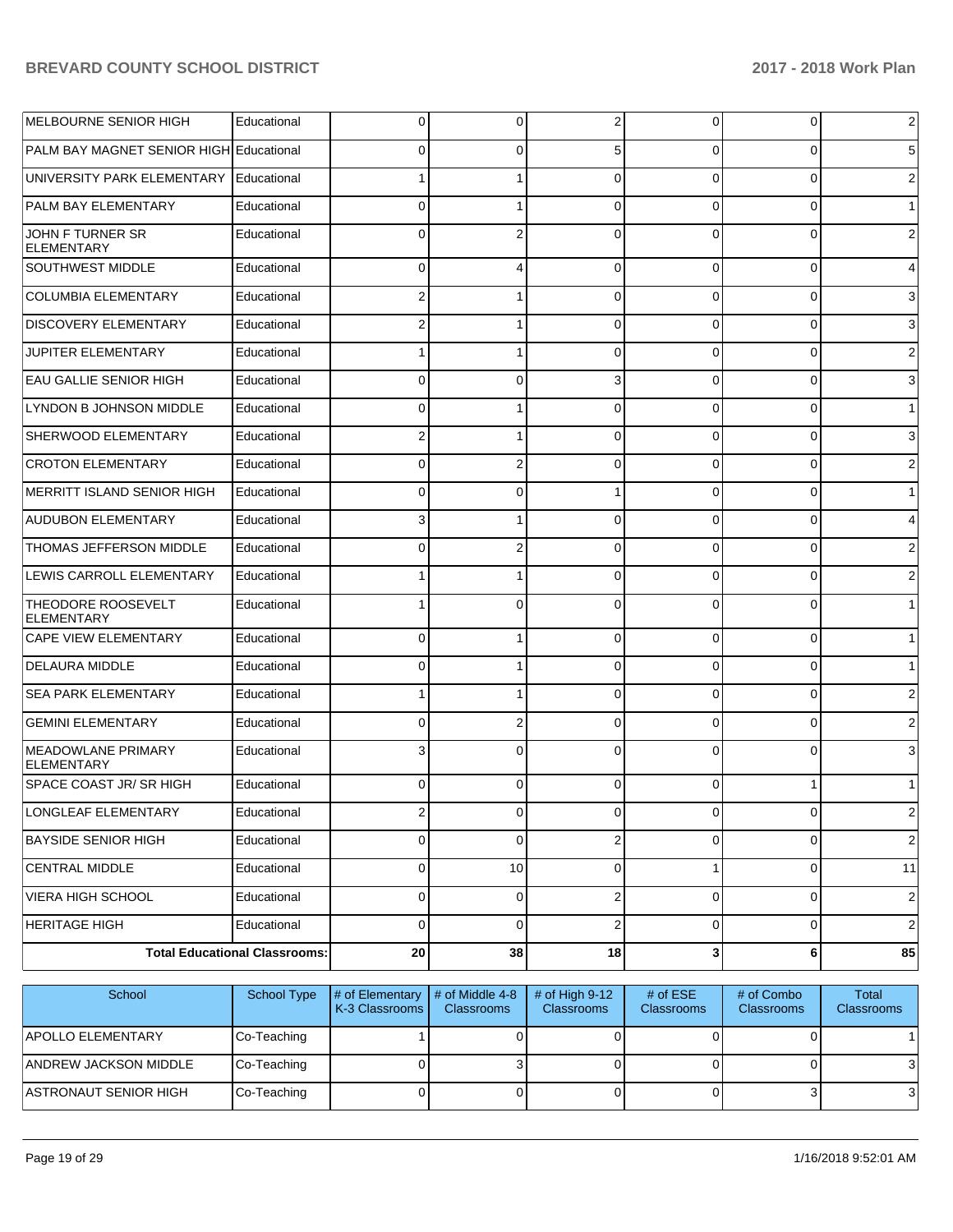| <b>PINEWOOD ELEMENTARY</b>           | Co-Teaching |  |  |                 |
|--------------------------------------|-------------|--|--|-----------------|
| <b>SATURN ELEMENTARY</b>             | Co-Teaching |  |  |                 |
| THOMAS JEFFERSON MIDDLE              | Co-Teaching |  |  | 10 <sup>1</sup> |
| HERBERT C HOOVER MIDDLE              | Co-Teaching |  |  |                 |
| <b>GEMINI ELEMENTARY</b>             | Co-Teaching |  |  |                 |
| <b>Total Co-Teaching Classrooms:</b> |             |  |  | 21              |

#### **Infrastructure Tracking**

**Necessary offsite infrastructure requirements resulting from expansions or new schools. This section should include infrastructure information related to capacity project schedules and other project schedules (Section 4).** 

The Viera Company will provide necessary improvements for a new Central Area Elementary School. A site has not yet been determined for a new South Area Elementary School.

**Proposed location of planned facilities, whether those locations are consistent with the comprehensive plans of all affected local governments, and recommendations for infrastructure and other improvements to land adjacent to existing facilities. Provisions of 1013.33(12), (13) and (14) and 1013.36 must be addressed for new facilities planned within the 1st three years of the plan (Section 5).** 

A proposed new Central Area Elementary School will be located within the Viera DRI and is consistent with the Brevard County Comprehensive Plan. A site has not yet been determined for a New South Area Elementary School.

**Consistent with Comp Plan?** Yes

## **Net New Classrooms**

The number of classrooms, by grade level and type of construction, that were added during the last fiscal year.

| List the net new classrooms added in the 2016 - 2017 fiscal year.                                                                                       |                              |                            |                                |                                                                        | year.                        |                            |                                | List the net new classrooms to be added in the 2017 - 2018 fiscal |  |  |  |
|---------------------------------------------------------------------------------------------------------------------------------------------------------|------------------------------|----------------------------|--------------------------------|------------------------------------------------------------------------|------------------------------|----------------------------|--------------------------------|-------------------------------------------------------------------|--|--|--|
| "Classrooms" is defined as capacity carrying classrooms that are added to increase<br>capacity to enable the district to meet the Class Size Amendment. |                              |                            |                                | Totals for fiscal year 2017 - 2018 should match totals in Section 15A. |                              |                            |                                |                                                                   |  |  |  |
| Location                                                                                                                                                | $2016 - 2017$ #<br>Permanent | $2016 - 2017$ #<br>Modular | $2016 - 2017$ #<br>Relocatable | $2016 - 2017$<br>Total                                                 | $2017 - 2018$ #<br>Permanent | $2017 - 2018$ #<br>Modular | $2017 - 2018$ #<br>Relocatable | $2017 - 2018$<br>Total                                            |  |  |  |
| Elementary (PK-3)                                                                                                                                       |                              |                            |                                |                                                                        |                              |                            |                                |                                                                   |  |  |  |
| Middle (4-8)                                                                                                                                            |                              |                            | 13                             | 13                                                                     |                              |                            |                                |                                                                   |  |  |  |
| High (9-12)                                                                                                                                             |                              |                            |                                |                                                                        |                              |                            |                                |                                                                   |  |  |  |
|                                                                                                                                                         |                              |                            |                                | 17                                                                     |                              |                            |                                | 0                                                                 |  |  |  |

#### **Relocatable Student Stations**

Number of students that will be educated in relocatable units, by school, in the current year, and the projected number of students for each of the years in the workplan.

| <b>Site</b>                 | 2018<br>2017 | $2018 - 2019$ | $2019 - 2020$ | $2020 - 2021$ | 2021 - 2022 | 5 Year Average |
|-----------------------------|--------------|---------------|---------------|---------------|-------------|----------------|
| SOUTH LAKE EDUCATION CENTER |              |               |               |               |             | v              |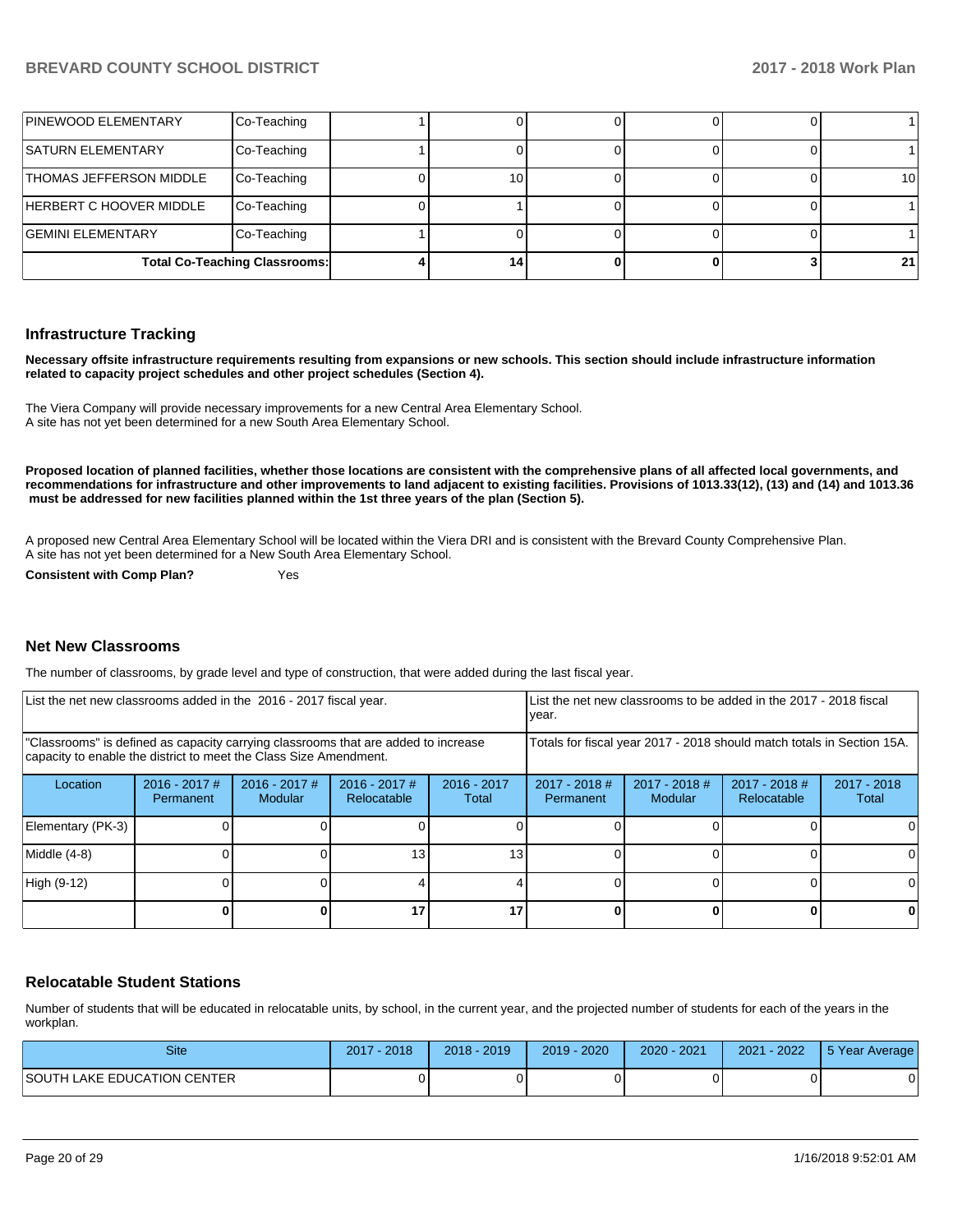| <b>ANDREW JACKSON MIDDLE</b>                                          | $\overline{0}$ | 0        | 0           | $\overline{0}$ | 0           | 0           |
|-----------------------------------------------------------------------|----------------|----------|-------------|----------------|-------------|-------------|
| <b>IMPERIAL ESTATES ELEMENTARY</b>                                    | 0              | 0        | 0           | 0              | 0           | 0           |
| ASTRONAUT SENIOR HIGH                                                 | $\Omega$       | $\Omega$ | $\mathbf 0$ | $\Omega$       | $\Omega$    | 0           |
| <b>PINEWOOD ELEMENTARY</b>                                            | 88             | 110      | 154         | 198            | 220         | 154         |
| CHALLENGER 7 ELEMENTARY                                               | 22             | 22       | 44          | 66             | 66          | 44          |
| <b>CAPE VIEW ELEMENTARY</b>                                           | $\mathbf 0$    | 0        | 0           | 0              | $\mathbf 0$ | 0           |
| <b>GARDENDALE EDUCATION CENTER</b>                                    | 0              | 0        | 0           | $\Omega$       | $\mathbf 0$ | 0           |
| <b>THOMAS JEFFERSON MIDDLE</b>                                        | 0              | 0        | 0           | 0              | $\mathbf 0$ | 0           |
| LEWIS CARROLL ELEMENTARY                                              | 0              | $\Omega$ | $\Omega$    | $\Omega$       | $\Omega$    | 0           |
| COCOA BEACH JR/SR HIGH                                                | 375            | 375      | 375         | 375            | 375         | 375         |
| THEODORE ROOSEVELT ELEMENTARY                                         | 0              | 0        | 0           | 0              | $\Omega$    | 0           |
| <b>FREEDOM 7 ELEMENTARY SCHOOL OF</b><br><b>INTERNATIONAL STUDIES</b> | 22             | 22       | 22          | 22             | 22          | 22          |
| PALM BAY MAGNET SENIOR HIGH                                           | 175            | 175      | 175         | 175            | 175         | 175         |
| <b>WEST MELBOURNE ELEMENTARY SCHOOL FOR</b><br>SCIENCE                | $\Omega$       | 22       | 22          | 22             | 22          | 18          |
| UNIVERSITY PARK ELEMENTARY                                            | 132            | 132      | 132         | 132            | 132         | 132         |
| PORT MALABAR ELEMENTARY                                               | 84             | 84       | 84          | 84             | 84          | 84          |
| <b>STONE MAGNET MIDDLE</b>                                            | 0              | 20       | 60          | 100            | 140         | 64          |
| <b>AUDUBON ELEMENTARY</b>                                             | 0              | 0        | 0           | $\Omega$       | $\Omega$    | 0           |
| <b>FAIRGLEN ELEMENTARY</b>                                            | 44             | 88       | 132         | 176            | 220         | 132         |
| JOHN F KENNEDY MIDDLE                                                 | 154            | 134      | 134         | 134            | 134         | 138         |
| COCOA JR/SR HIGH                                                      | 250            | 370      | 490         | 610            | 610         | 466         |
| <b>SATURN ELEMENTARY</b>                                              | 128            | 106      | 106         | 106            | 106         | 110         |
| HANS CHRISTIAN ANDERSEN ELEMENTARY                                    | 44             | 44       | 44          | 44             | $\Omega$    | 35          |
| MELBOURNE SENIOR HIGH                                                 | 50             | 100      | 150         | 150            | 175         | 125         |
| ROCKLEDGE SENIOR HIGH                                                 | 75I            | 75       | 75          | 25             | $\Omega$    | 50          |
| <b>CLEARLAKE EDUCATION CENTER</b>                                     | 0              | 0        | $\mathbf 0$ | 0              | $\mathbf 0$ | $\mathbf 0$ |
| CAMBRIDGE ELEMENTARY MAGNET                                           | 116            | 116      | 116         | 116            | 116         | 116         |
| ENDEAVOUR ELEMENTARY MAGNET                                           | 138            | 150      | 172         | 172            | 172         | 161         |
| <b>GOLFVIEW ELEMENTARY MAGNET</b>                                     | 88             | 88       | 88          | 88             | 88          | 88          |
| <b>RONALD MCNAIR MIDDLE</b>                                           | 0              | 0        | 0           | $\Omega$       | 0           | 0           |
| <b>SUNRISE ELEMENTARY</b>                                             | 22             | 22       | 22          | 22             | 22          | 22          |
| JAMES MADISON MIDDLE                                                  | 0              | 0        | 0           | $\Omega$       | 0           | 0           |
| <b>APOLLO ELEMENTARY</b>                                              | 0              | 0        | 0           | 0              | 0           | 0           |
| <b>RIVERVIEW SCHOOL</b>                                               | 0              | 0        | 0           | 0              | 0           | $\mathbf 0$ |
| <b>OCEAN BREEZE ELEMENTARY</b>                                        | 156            | 134      | 90          | 68             | 68          | 103         |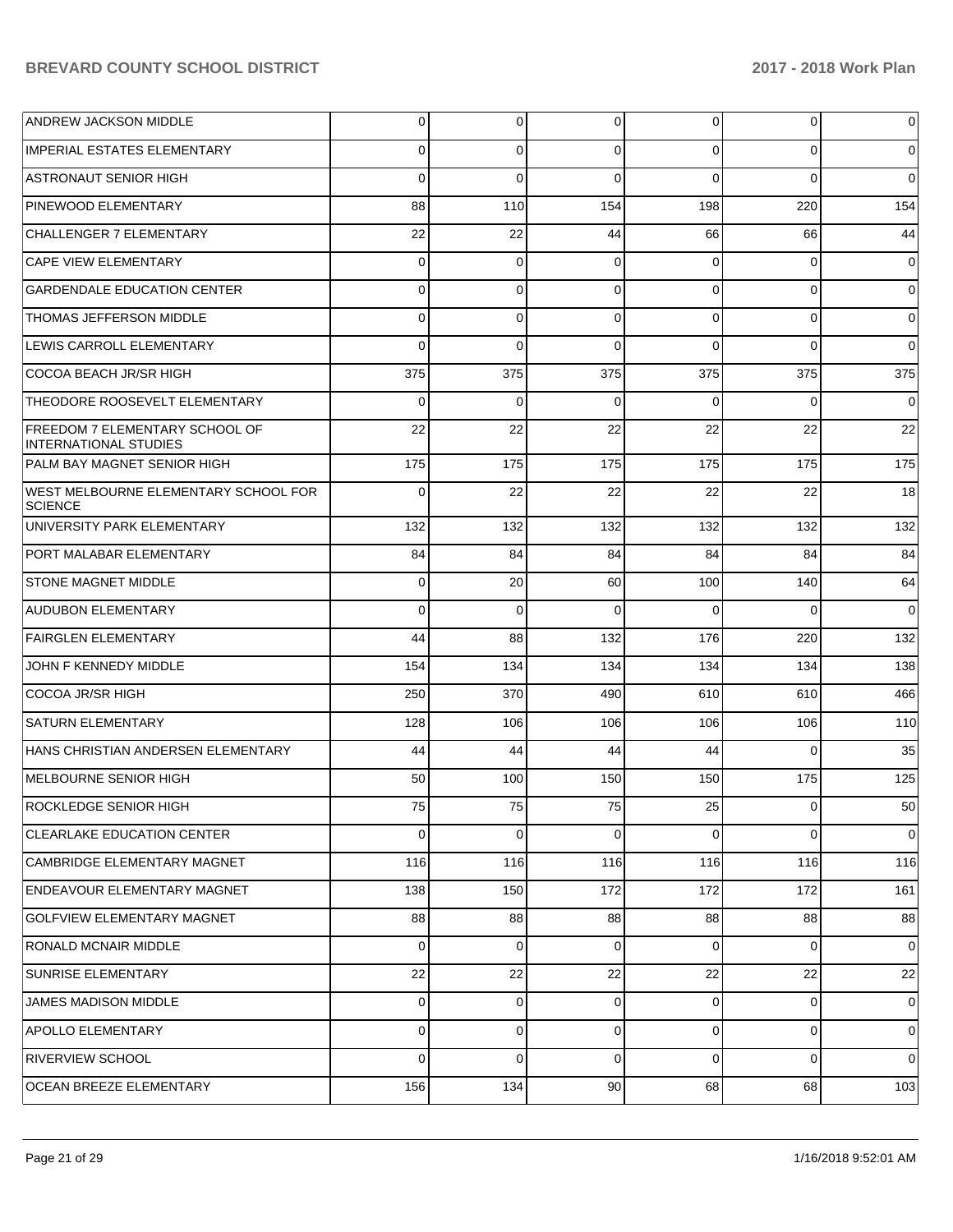| <b>INDIALANTIC ELEMENTARY</b>                                  | 44             | 22             | 22          | 22             | 22             | 26          |
|----------------------------------------------------------------|----------------|----------------|-------------|----------------|----------------|-------------|
| <b>HERBERT C HOOVER MIDDLE</b>                                 | 0              | 0              | $\Omega$    | $\Omega$       | $\Omega$       | 0           |
| <b>GEMINI ELEMENTARY</b>                                       | 44             | 44             | 22          | 22             | $\Omega$       | 26          |
| DR W J CREEL ELEMENTARY                                        | 66             | 66             | 66          | 66             | 66             | 66          |
| <b>ATLANTIS ELEMENTARY</b>                                     | 44             | 44             | 44          | 44             | 44             | 44          |
| SATELLITE SENIOR HIGH                                          | 25             | $\overline{0}$ | $\Omega$    | $\Omega$       | $\Omega$       | 5           |
| <b>DELAURA MIDDLE</b>                                          | $\Omega$       | $\overline{0}$ | $\Omega$    | $\Omega$       | $\Omega$       | $\Omega$    |
| SPESSARD L HOLLAND ELEMENTARY                                  | $\Omega$       | 0              | $\Omega$    | $\Omega$       | $\Omega$       | 0           |
| <b>SEA PARK ELEMENTARY</b>                                     | $\Omega$       | $\Omega$       | $\Omega$    | $\Omega$       | $\Omega$       | $\Omega$    |
| <b>SURFSIDE ELEMENTARY</b>                                     | 128            | 128            | 128         | 128            | 128            | 128         |
| <b>HERITAGE HIGH</b>                                           | $\Omega$       | $\Omega$       | 0           | $\Omega$       | $\Omega$       | $\Omega$    |
| SOUTH AREA HEAD START                                          | $\Omega$       | $\Omega$       | $\Omega$    | $\Omega$       | $\Omega$       | $\Omega$    |
| MANATEE ELEMENTARY                                             | 88             | 110            | 110         | 110            | 110            | 106         |
| <b>WESTSIDE ELEMENTARY</b>                                     | 22             | 22             | 22          | $\Omega$       | $\Omega$       | 13          |
| <b>CENTRAL MIDDLE</b>                                          | $\Omega$       | $\Omega$       | $\Omega$    | $\Omega$       | $\Omega$       | $\Omega$    |
| RALPH M WILLIAMS JR ELEMENTARY                                 | 88             | 88             | 88          | 88             | 88             | 88          |
| <b>VIERA HIGH SCHOOL</b>                                       | 150            | 150            | 150         | 150            | 150            | 150         |
| MEADOWLANE INTERMEDIATE ELEMENTARY                             | 220            | 220            | 242         | 264            | 264            | 242         |
| <b>ENTERPRISE ELEMENTARY</b>                                   | 22             | $\Omega$       | $\Omega$    | $\Omega$       | $\Omega$       | 4           |
| <b>MEADOWLANE PRIMARY ELEMENTARY</b>                           | $\Omega$       | 66             | 110         | 132            | 132            | 88          |
| SPACE COAST JR/ SR HIGH                                        | 38             | 20             | 0           | $\Omega$       | $\Omega$       | 12          |
| LONGLEAF ELEMENTARY                                            | $\Omega$       | $\overline{0}$ | $\Omega$    | $\Omega$       | $\Omega$       | 0           |
| <b>BAYSIDE SENIOR HIGH</b>                                     | $\Omega$       | $\Omega$       | $\Omega$    | $\Omega$       | $\Omega$       | $\Omega$    |
| EDGEWOOD JR/SR HIGH                                            | 91             | 91             | 91          | 91             | 91             | 91          |
| MILA ELEMENTARY                                                | 0              | 0              | 0           | $\Omega$       | $\Omega$       | $\Omega$    |
| <b>TROPICAL ELEMENTARY</b>                                     | $\overline{0}$ | $\overline{0}$ | $\mathbf 0$ | $\overline{0}$ | $\overline{0}$ | 0           |
| ROBERT LOUIS STEVENSON ELEMENTARY<br><b>SCHOOL OF THE ARTS</b> | $\Omega$       | $\Omega$       | $\Omega$    | $\Omega$       | $\Omega$       | $\mathbf 0$ |
| <b>SABAL ELEMENTARY</b>                                        | 106            | 106            | 106         | 106            | 106            | 106         |
| SOUTH PINE GROVE SCHOOL                                        | $\mathbf 0$    | $\mathbf{0}$   | $\mathbf 0$ | $\Omega$       | $\mathbf 0$    | 0           |
| <b>CROTON ELEMENTARY</b>                                       | 88             | 88             | 88          | 88             | 88             | 88          |
| ROY ALLEN ELEMENTARY                                           | 88             | 88             | 88          | 88             | 88             | 88          |
| <b>SUNTREE ELEMENTARY</b>                                      | 66             | 44             | 22          | $\Omega$       | $\mathbf 0$    | 26          |
| MERRITT ISLAND SENIOR HIGH                                     | 50             | 50             | 50          | 50             | 50             | 50          |
| <b>EAU GALLIE SENIOR HIGH</b>                                  | 275            | 275            | 275         | 275            | 275            | 275         |
| WEST SHORE JR/SR HIGH                                          | 172            | 172            | 172         | 172            | 172            | 172         |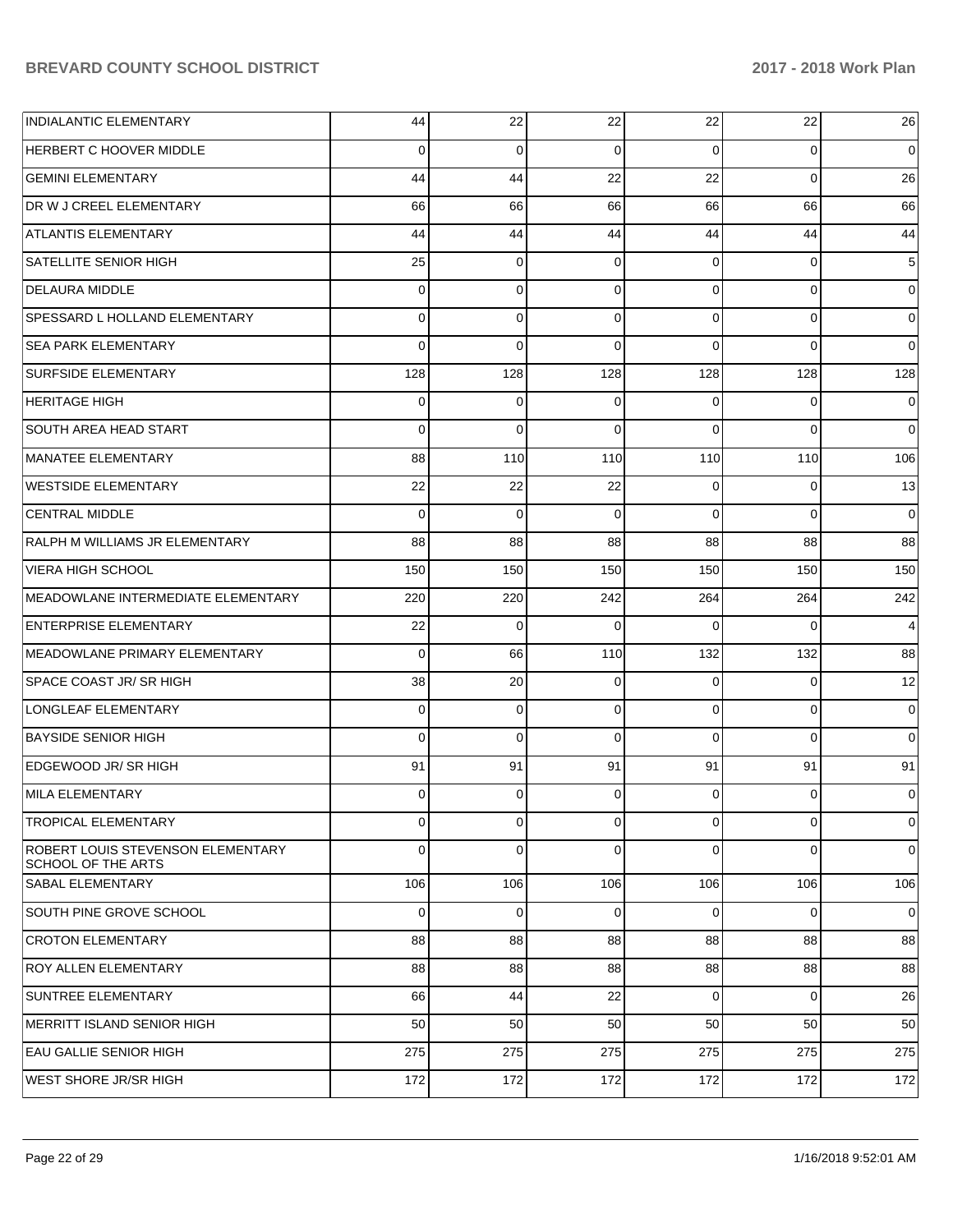| LYNDON B JOHNSON MIDDLE                           | $\Omega$ | $\overline{0}$ | $\Omega$ | $\Omega$ | $\Omega$       | $\overline{0}$ |
|---------------------------------------------------|----------|----------------|----------|----------|----------------|----------------|
| SHERWOOD ELEMENTARY                               | $\Omega$ | $\Omega$       | $\Omega$ | $\Omega$ | $\Omega$       | $\overline{0}$ |
| <b>HARBOR CITY ELEMENTARY</b>                     | 176      | 176            | 176      | 176      | 176            | 176            |
| <b>SOUTHWEST MIDDLE</b>                           | $\Omega$ | $\Omega$       | $\Omega$ | $\Omega$ | $\Omega$       | $\overline{0}$ |
| <b>COLUMBIA ELEMENTARY</b>                        | 66       | 44             | 44       | 44       | 44             | 48             |
| <b>DISCOVERY ELEMENTARY</b>                       | 154      | 132            | 132      | 132      | 132            | 136            |
| CHRISTA MCAULIFFE ELEMENTARY                      | 164      | 142            | 142      | 142      | 142            | 146            |
| RIVIERA ELEMENTARY                                | 88       | 132            | 154      | 154      | 154            | 136            |
| <b>JUPITER ELEMENTARY</b>                         | 150      | 150            | 150      | 150      | 150            | 150            |
| <b>COQUINA ELEMENTARY</b>                         | 66       | 44             | 44       | 44       | 44             | 48             |
| MIMS ELEMENTARY                                   | $\Omega$ | $\mathbf 0$    | $\Omega$ | $\Omega$ | $\overline{0}$ | $\overline{0}$ |
| <b>CUYLER SCHOOL</b>                              | $\Omega$ | $\Omega$       | $\Omega$ | $\Omega$ | $\Omega$       | $\overline{0}$ |
| PALM BAY ELEMENTARY                               | 176      | 176            | 176      | 176      | 176            | 176            |
| <b>LOCKMAR ELEMENTARY</b>                         | $\Omega$ | $\Omega$       | $\Omega$ | $\Omega$ | $\Omega$       | $\overline{0}$ |
| JOHN F TURNER SR ELEMENTARY                       | 44       | 44             | 44       | 22       | $\Omega$       | 31             |
| <b>QUEST ELEMENTARY</b>                           | 128      | 172            | 194      | 216      | 216            | 185            |
| <b>TITUSVILLE HIGH</b>                            | $\Omega$ | $\Omega$       | $\Omega$ | $\Omega$ | $\Omega$       | $\Omega$       |
| OAK PARK ELEMENTARY                               | 66       | 88             | 132      | 176      | 176            | 128            |
| Totals for BREVARD COUNTY SCHOOL DISTRICT         |          |                |          |          |                |                |
| Total students in relocatables by year.           | 5,356    | 5,583          | 5,971    | 6,213    | 6,231          | 5,871          |
| Total number of COFTE students projected by year. | 63,012   | 63,040         | 63,122   | 63,218   | 63,343         | 63,147         |
| Percent in relocatables by year.                  | 8%       | 9%             | 9%       | 10 %     | 10 %           | 9%             |

## **Leased Facilities Tracking**

Exising leased facilities and plans for the acquisition of leased facilities, including the number of classrooms and student stations, as reported in the educational plant survey, that are planned in that location at the end of the five year workplan.

| Location                    | # of Leased<br>Classrooms 2017 -<br>2018 | <b>FISH Student</b><br><b>Stations</b> | Owner | # of Leased<br>Classrooms 2021 -<br>2022 | <b>FISH Student</b><br><b>Stations</b> |
|-----------------------------|------------------------------------------|----------------------------------------|-------|------------------------------------------|----------------------------------------|
| <b>TITUSVILLE HIGH</b>      |                                          |                                        |       |                                          |                                        |
| <b>OAK PARK ELEMENTARY</b>  |                                          |                                        |       |                                          |                                        |
| <b>JAMES MADISON MIDDLE</b> |                                          |                                        |       |                                          |                                        |
| <b>APOLLO ELEMENTARY</b>    |                                          |                                        |       |                                          |                                        |
| <b>RIVERVIEW SCHOOL</b>     |                                          |                                        |       |                                          |                                        |
| <b>COQUINA ELEMENTARY</b>   |                                          |                                        |       |                                          |                                        |
| <b>IMIMS ELEMENTARY</b>     |                                          |                                        |       | ΩI                                       | 0                                      |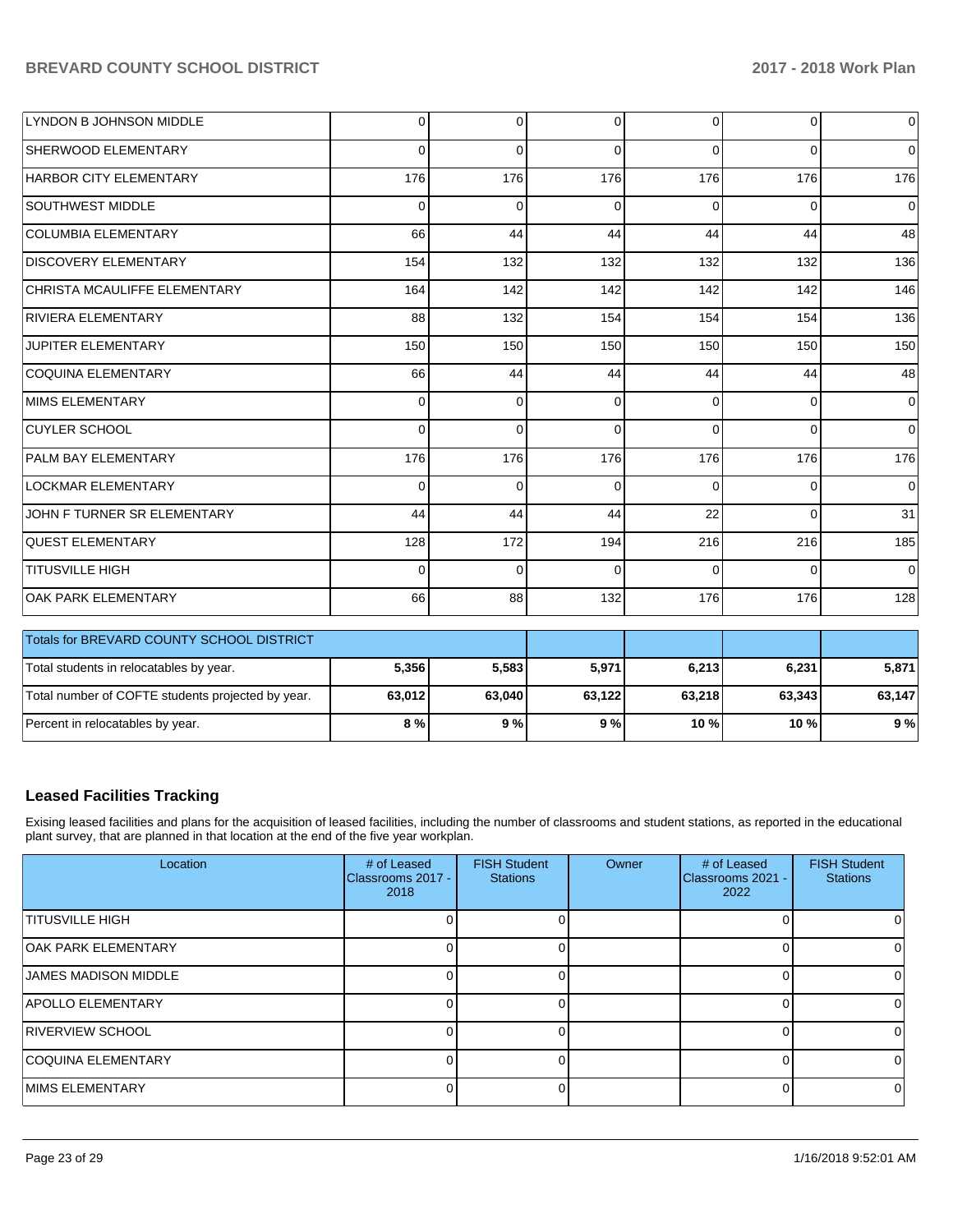| <b>CUYLER SCHOOL</b>                                   | $\Omega$    | 0           | $\overline{0}$ |   |
|--------------------------------------------------------|-------------|-------------|----------------|---|
| <b>SOUTH LAKE EDUCATION CENTER</b>                     | 0           | 0           | 0              |   |
| <b>ANDREW JACKSON MIDDLE</b>                           | $\Omega$    | 0           | 0              |   |
| <b>IMPERIAL ESTATES ELEMENTARY</b>                     | 0           | 0           | 0              |   |
| <b>ASTRONAUT SENIOR HIGH</b>                           | $\Omega$    | 0           | 0              |   |
| PINEWOOD ELEMENTARY                                    | 0           | 0           | 0              |   |
| CHALLENGER 7 ELEMENTARY                                | $\Omega$    | 0           | 0              |   |
| <b>ATLANTIS ELEMENTARY</b>                             | $\Omega$    | 0           | 0              |   |
| <b>ROCKLEDGE SENIOR HIGH</b>                           | $\Omega$    | 0           | 0              |   |
| <b>CLEARLAKE EDUCATION CENTER</b>                      | 0           | 0           | 0              |   |
| CAMBRIDGE ELEMENTARY MAGNET                            | $\Omega$    | 0           | 0              |   |
| ENDEAVOUR ELEMENTARY MAGNET                            | $\Omega$    | 0           | 0              |   |
| <b>GOLFVIEW ELEMENTARY MAGNET</b>                      | $\Omega$    | 0           | 0              |   |
| <b>RONALD MCNAIR MIDDLE</b>                            | 0           | 0           | 0              |   |
| <b>FAIRGLEN ELEMENTARY</b>                             | $\Omega$    | 0           | 0              |   |
| JOHN F KENNEDY MIDDLE                                  | $\Omega$    | 0           | 0              |   |
| COCOA JR/SR HIGH                                       | $\Omega$    | 0           | 0              |   |
| <b>SATURN ELEMENTARY</b>                               | $\Omega$    | 0           | 0              |   |
| HANS CHRISTIAN ANDERSEN ELEMENTARY                     | $\Omega$    | 0           | 0              |   |
| MELBOURNE SENIOR HIGH                                  | $\Omega$    | 0           | 0              |   |
| PALM BAY MAGNET SENIOR HIGH                            | $\Omega$    | 0           | 0              |   |
| WEST MELBOURNE ELEMENTARY SCHOOL FOR<br><b>SCIENCE</b> | $\Omega$    | 0           | 0              |   |
| UNIVERSITY PARK ELEMENTARY                             | $\Omega$    | 0           | 0              |   |
| PORT MALABAR ELEMENTARY                                | $\Omega$    | $\Omega$    | $\Omega$       |   |
| <b>STONE MAGNET MIDDLE</b>                             | $\Omega$    | 0           | 0              | 0 |
| <b>PALM BAY ELEMENTARY</b>                             | $\Omega$    | $\Omega$    | 0              | 0 |
| LOCKMAR ELEMENTARY                                     | $\Omega$    | 0           | $\mathbf 0$    | 0 |
| JOHN F TURNER SR ELEMENTARY                            | $\Omega$    | 0           | 0              | 0 |
| SOUTHWEST MIDDLE                                       | $\Omega$    | 0           | $\mathbf 0$    | 0 |
| <b>COLUMBIA ELEMENTARY</b>                             | $\Omega$    | $\mathbf 0$ | $\mathbf 0$    | 0 |
| <b>DISCOVERY ELEMENTARY</b>                            | $\mathbf 0$ | 0           | $\mathbf 0$    | 0 |
| CHRISTA MCAULIFFE ELEMENTARY                           | $\Omega$    | 0           | $\mathbf 0$    | 0 |
| RIVIERA ELEMENTARY                                     | $\Omega$    | 0           | 0              | 0 |
| JUPITER ELEMENTARY                                     | $\Omega$    | 0           | $\mathbf 0$    | 0 |
| <b>EAU GALLIE SENIOR HIGH</b>                          | 0           | $\mathbf 0$ | 0              | 0 |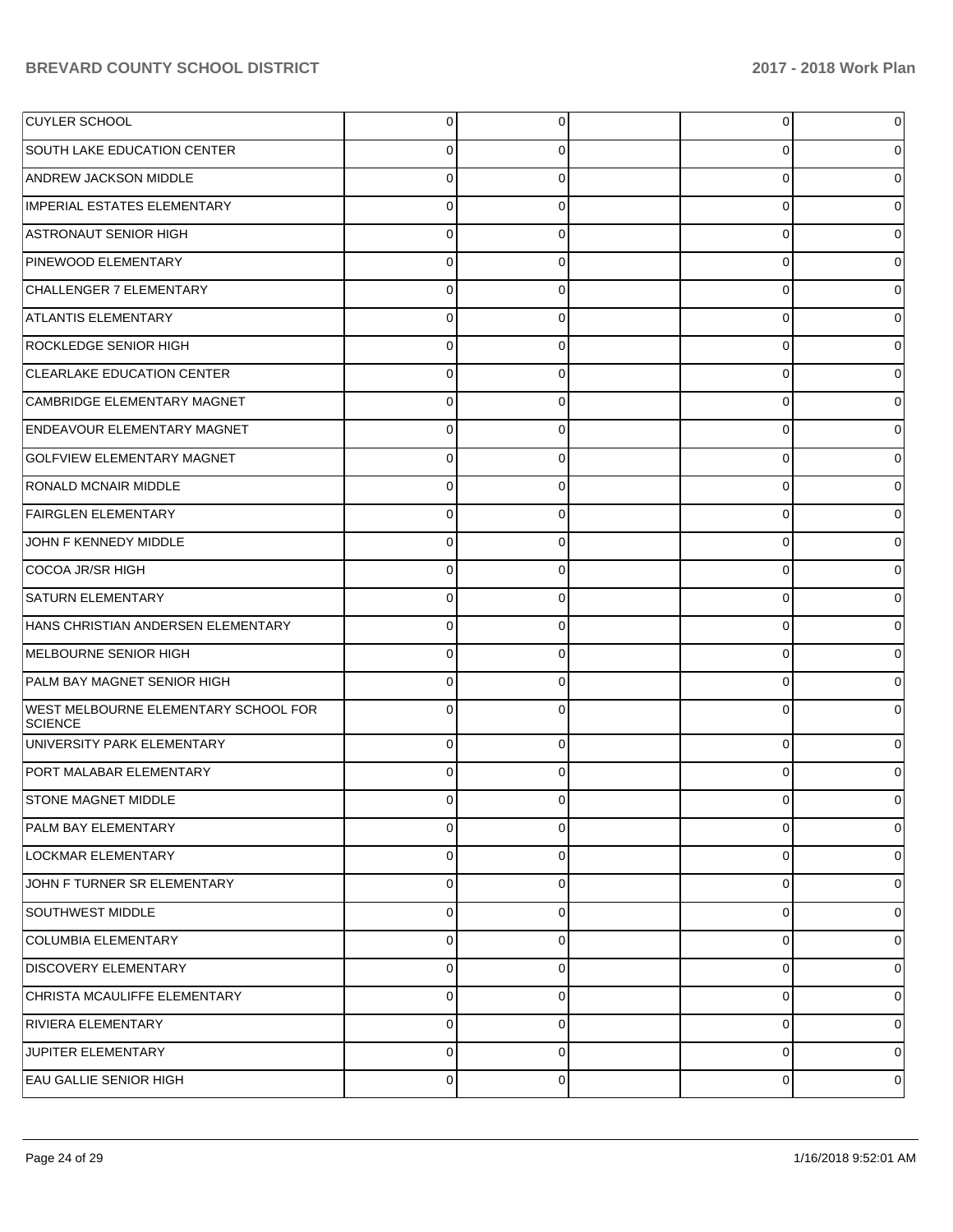| WEST SHORE JR/SR HIGH                                          | $\overline{0}$ | 0        | 0           | 0        |
|----------------------------------------------------------------|----------------|----------|-------------|----------|
| LYNDON B JOHNSON MIDDLE                                        | 0              | 0        | 0           | 0        |
| SHERWOOD ELEMENTARY                                            | 0              | 0        | 0           | 0        |
| <b>HARBOR CITY ELEMENTARY</b>                                  | $\Omega$       | 0        | 0           | 0        |
| <b>SABAL ELEMENTARY</b>                                        | 0              | 0        | 0           | 0        |
| SOUTH PINE GROVE SCHOOL                                        | 0              | 0        | 0           | 0        |
| <b>CROTON ELEMENTARY</b>                                       | 0              | 0        | 0           | 0        |
| <b>ROY ALLEN ELEMENTARY</b>                                    | $\Omega$       | 0        | 0           | 0        |
| <b>SUNTREE ELEMENTARY</b>                                      | 0              | 0        | 0           | 0        |
| MERRITT ISLAND SENIOR HIGH                                     | $\Omega$       | 0        | 0           | 0        |
| EDGEWOOD JR/ SR HIGH                                           | 0              | 0        | 0           | 0        |
| MILA ELEMENTARY                                                | $\Omega$       | 0        | 0           | 0        |
| <b>TROPICAL ELEMENTARY</b>                                     | $\Omega$       | 0        | 0           | 0        |
| <b>AUDUBON ELEMENTARY</b>                                      | $\Omega$       | 0        | 0           | 0        |
| <b>GARDENDALE EDUCATION CENTER</b>                             | 0              | 0        | 0           | 0        |
| <b>THOMAS JEFFERSON MIDDLE</b>                                 | 0              | 0        | 0           | 0        |
| LEWIS CARROLL ELEMENTARY                                       | $\Omega$       | 0        | 0           | 0        |
| COCOA BEACH JR/SR HIGH                                         | $\Omega$       | 0        | 0           | 0        |
| THEODORE ROOSEVELT ELEMENTARY                                  | $\Omega$       | 0        | 0           | 0        |
| <b>FREEDOM 7 ELEMENTARY SCHOOL OF</b><br>INTERNATIONAL STUDIES | $\Omega$       | 0        | 0           | 0        |
| <b>CAPE VIEW ELEMENTARY</b>                                    | $\Omega$       | $\Omega$ | $\mathbf 0$ | 0        |
| <b>SATELLITE SENIOR HIGH</b>                                   | $\Omega$       | $\Omega$ | $\Omega$    |          |
| <b>DELAURA MIDDLE</b>                                          | $\Omega$       | $\Omega$ | $\mathbf 0$ |          |
| SPESSARD L HOLLAND ELEMENTARY                                  | $\Omega$       | $\Omega$ | $\Omega$    |          |
| <b>SEA PARK ELEMENTARY</b>                                     | $\Omega$       | $\Omega$ | 0           | 0        |
| SURFSIDE ELEMENTARY                                            | $\Omega$       | $\Omega$ | $\mathbf 0$ | $\Omega$ |
| <b>OCEAN BREEZE ELEMENTARY</b>                                 | $\Omega$       | $\Omega$ | $\mathbf 0$ | $\Omega$ |
| <b>INDIALANTIC ELEMENTARY</b>                                  | $\Omega$       | $\Omega$ | $\mathbf 0$ | $\Omega$ |
| HERBERT C HOOVER MIDDLE                                        | $\Omega$       | $\Omega$ | $\mathbf 0$ | $\Omega$ |
| <b>GEMINI ELEMENTARY</b>                                       | $\Omega$       | $\Omega$ | $\mathbf 0$ | $\Omega$ |
| DR W J CREEL ELEMENTARY                                        | $\Omega$       | $\Omega$ | $\mathbf 0$ | $\Omega$ |
| ROBERT LOUIS STEVENSON ELEMENTARY SCHOOL<br>OF THE ARTS        | $\Omega$       | $\Omega$ | $\Omega$    | $\Omega$ |
| <b>ENTERPRISE ELEMENTARY</b>                                   | 0              | 0        | 0           | 0        |
| MEADOWLANE PRIMARY ELEMENTARY                                  | $\Omega$       | 0        | 0           | 0        |
| SPACE COAST JR/ SR HIGH                                        | 0              | 0        | 0           | 0        |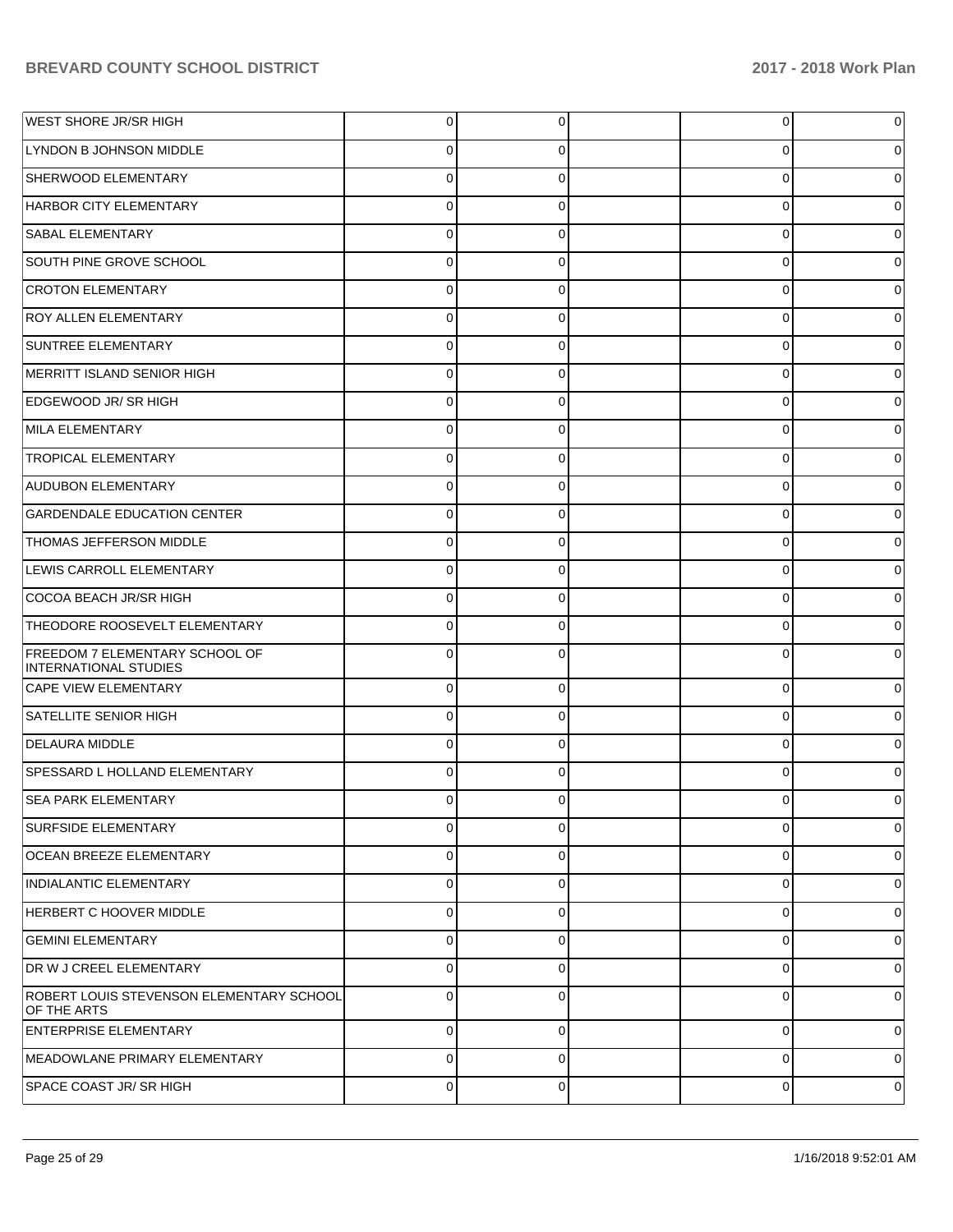| LONGLEAF ELEMENTARY                |          |   |   | $\overline{0}$ |
|------------------------------------|----------|---|---|----------------|
| <b>BAYSIDE SENIOR HIGH</b>         | 0        | 0 |   | 0              |
| <b>WESTSIDE ELEMENTARY</b>         | 0        |   | ∩ | O.             |
| <b>CENTRAL MIDDLE</b>              | U        |   |   | U.             |
| RALPH M WILLIAMS JR ELEMENTARY     | ∩        |   |   | 0              |
| MANATEE ELEMENTARY                 | $\Omega$ | n | ∩ | ΩI             |
| <b>QUEST ELEMENTARY</b>            | n        |   |   | 0              |
| VIERA HIGH SCHOOL                  | O        |   | C | 0              |
| <b>SUNRISE ELEMENTARY</b>          | $\Omega$ | 0 |   | 0              |
| MEADOWLANE INTERMEDIATE ELEMENTARY | 0        | 0 | ∩ | $\Omega$       |
| HERITAGE HIGH                      | 0        |   |   | U              |
| SOUTH AREA HEAD START              | ∩        |   |   | <sup>0</sup>   |
|                                    | 0        | ŋ | ŋ | U              |

#### **Failed Standard Relocatable Tracking**

Relocatable units currently reported by school, from FISH, and the number of relocatable units identified as 'Failed Standards'.

Nothing reported for this section.

# **Planning**

#### **Class Size Reduction Planning**

**Plans approved by the school board that reduce the need for permanent student stations such as acceptable school capacity levels, redistricting, busing, year-round schools, charter schools, magnet schools, public-private partnerships, multitrack scheduling, grade level organization, block scheduling, or other alternatives.**

There are five schools of choice and 11 charter schools in the District. Schools of Choice, along with Choice Programs such as Academic (AICE and IB) and CTE (Career and Technical Education) Programs help to balance enrollment throughout the District. Additionally, there are five recognized Magnet Schools that also help to balance enrollment.

#### **School Closure Planning**

**Plans for the closure of any school, including plans for disposition of the facility or usage of facility space, and anticipated revenues.** 

For the 2017-18 school year, there were no school closures. There are no plans at this time to close any schools for the remaining four years of the planning period.

There are no plans at this time to dispose of any currently closed schools. Previously closed schools have been repurposed for other District uses.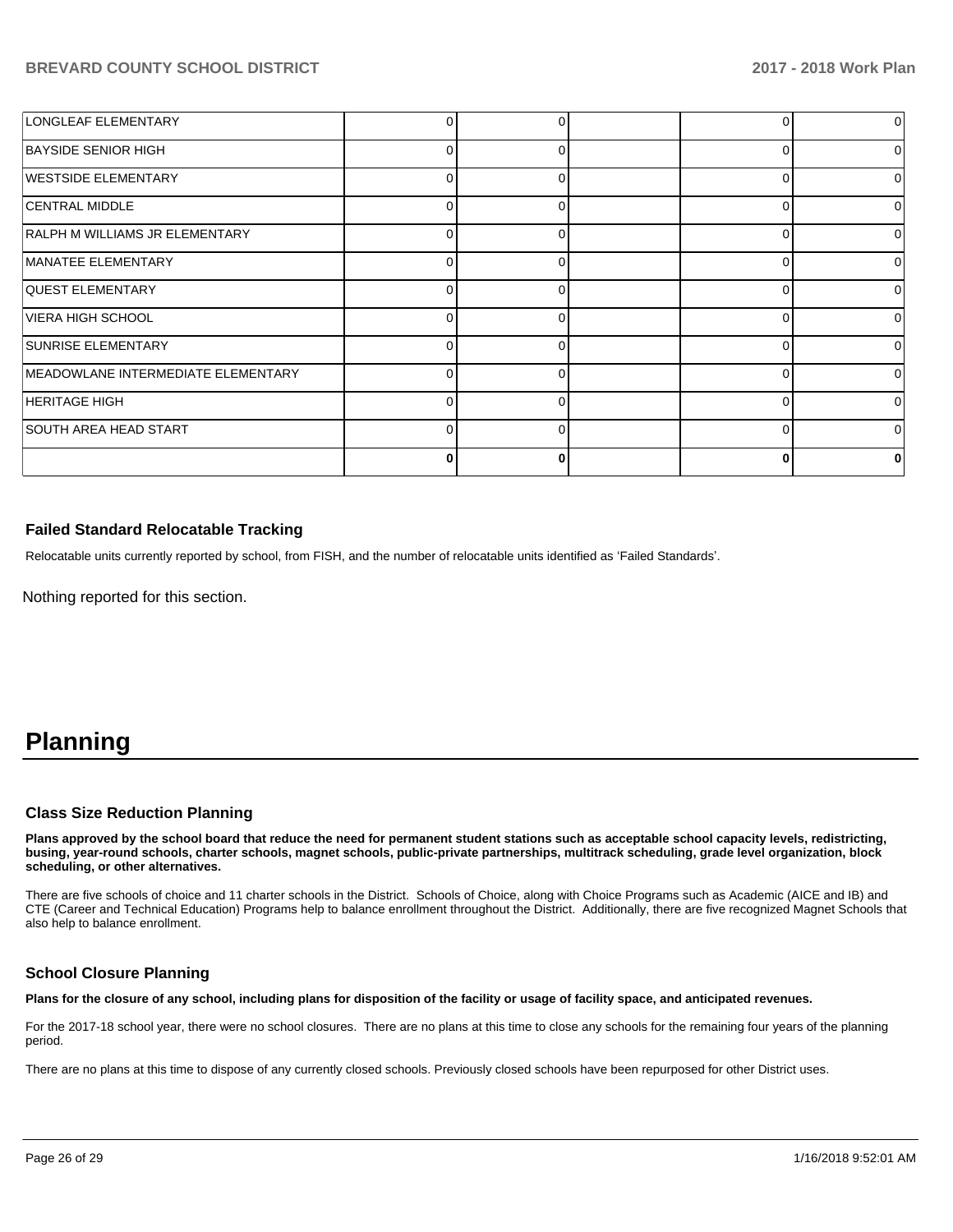# **Long Range Planning**

## **Ten-Year Maintenance**

District projects and locations regarding the projected need for major renovation, repair, and maintenance projects within the district in years 6-10 beyond the projects plans detailed in the five years covered by the work plan.

| Project                                                             | 2021 - 2022 / 2026 - 2027<br><b>Projected Cost</b> |
|---------------------------------------------------------------------|----------------------------------------------------|
| Major Renovation, Repair, and Maintenance Projects<br>in years 6-10 | \$73,000,000                                       |
|                                                                     | \$73,000,000                                       |

### **Ten-Year Capacity**

Schedule of capital outlay projects projected to ensure the availability of satisfactory student stations for the projected student enrollment in K-12 programs for the future 5 years beyond the 5-year district facilities work program.

| Project       | Location, Community, Quadrant or other<br>general location | 2021 - 2022 / 2026 - 2027<br><b>Projected Cost</b> |
|---------------|------------------------------------------------------------|----------------------------------------------------|
| Middle School | <b>Central Area</b>                                        | \$35,000,000                                       |
|               |                                                            | \$35,000,000                                       |

## **Ten-Year Planned Utilization**

Schedule of planned capital outlay projects identifying the standard grade groupings, capacities, and planned utilization rates of future educational facilities of the district for both permanent and relocatable facilities.

| <b>Grade Level Projections</b>  | <b>FISH</b><br><b>Student</b><br><b>Stations</b> | Actual 2016 -<br><b>2017 FISH</b><br>Capacity | Actual<br>$2016 -$<br>2017<br><b>COFTE</b> | Actual 2016 - 2017<br><b>Utilization</b> | Actual 2017 - 2018 / 2026 - 2027 new<br>Student Capacity to be added/removed | Projected 2026<br><b>2027 COFTE</b> | Projected 2026 -<br>2027 Utilization |
|---------------------------------|--------------------------------------------------|-----------------------------------------------|--------------------------------------------|------------------------------------------|------------------------------------------------------------------------------|-------------------------------------|--------------------------------------|
| Elementary - District<br>Totals | 43,572                                           | 43,572                                        | 33,810.05                                  | 77.60 %                                  | 2,614                                                                        | 33,296                              | 72.09%                               |
| Middle - District Totals        | 19.316                                           | 17.377                                        | 12,911.85                                  | 74.31 %                                  | 1.740                                                                        | 13.887                              | 72.64 %                              |
| High - District Totals          | 23.630                                           | 22.444                                        | 16.137.68                                  | 71.90 %                                  | 300                                                                          | 16.175                              | 71.12 %                              |
| Other - ESE, etc                | 2.183                                            |                                               | 0.00                                       | 0.00%                                    |                                                                              |                                     | 0.00%                                |
|                                 | 88,701                                           | 83,393                                        | 62.859.58                                  | 75.38 %                                  | 4,654                                                                        | 63,358                              | 71.96 %                              |

**Combination schools are included with the middle schools for student stations, capacity, COFTE and utilization purposes because these facilities all have a 90% utilization factor. Use this space to explain or define the grade groupings for combination schools.** 

Five(5) Jr/Sr high schools are 7-12 grade configurations.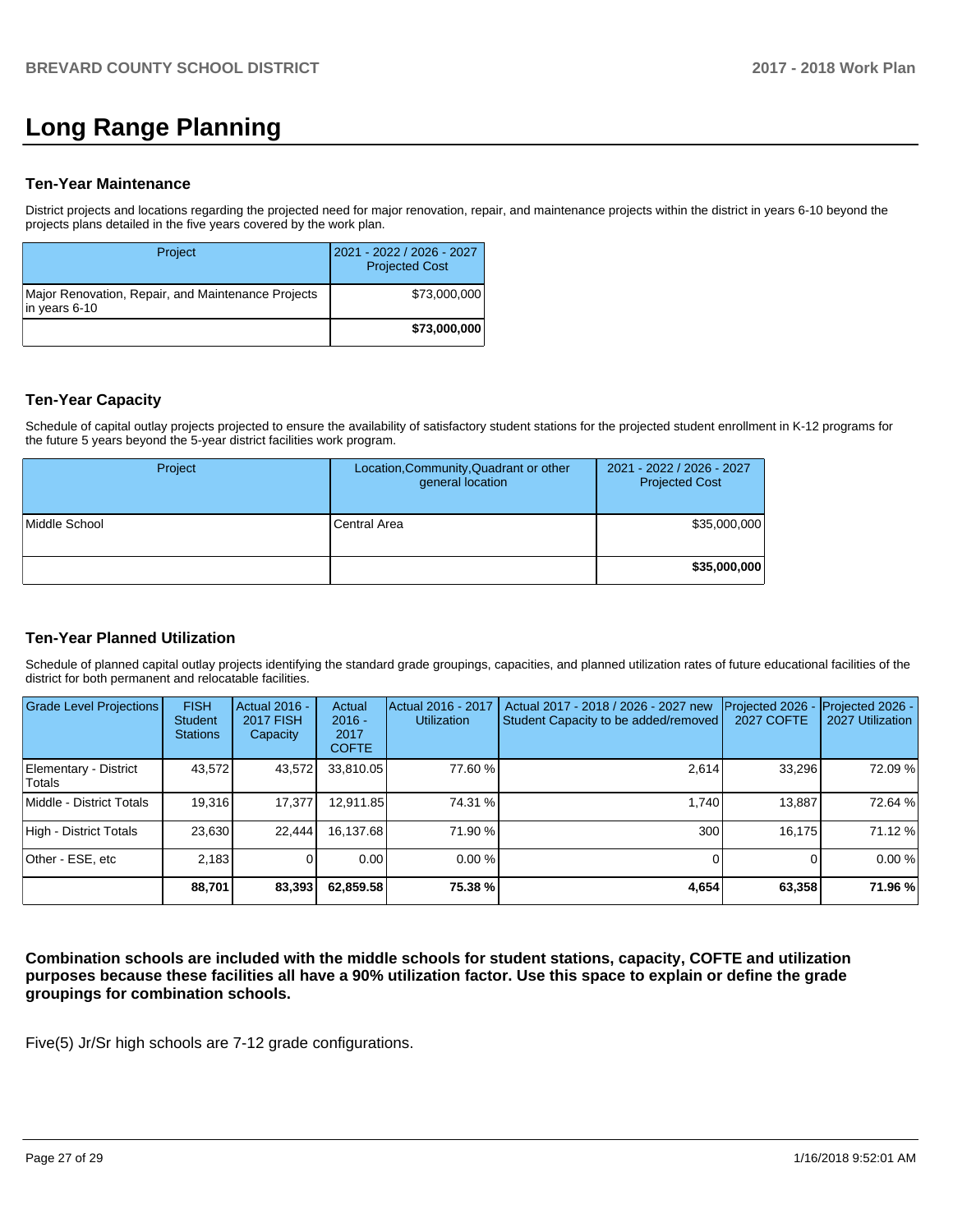#### **Ten-Year Infrastructure Planning**

**Proposed Location of Planned New, Remodeled, or New Additions to Facilities in 06 thru 10 out years (Section 28).**

Nothing reported for this section.

Plans for closure of any school, including plans for disposition of the facility or usage of facility space, and anticipated revenues in the 06 thru 10 out **years (Section 29).**

Nothing reported for this section.

#### **Twenty-Year Maintenance**

District projects and locations regarding the projected need for major renovation, repair, and maintenance projects within the district in years 11-20 beyond the projects plans detailed in the five years covered by the work plan.

| Project                                                              | 2026 - 2027 / 2036 - 2037 Projected Cost |
|----------------------------------------------------------------------|------------------------------------------|
| Major Renovation, Repair, and Maintenance Projects<br>in years 11-20 | \$146,000,000                            |
|                                                                      | \$146,000,000                            |

### **Twenty-Year Capacity**

Schedule of capital outlay projects projected to ensure the availability of satisfactory student stations for the projected student enrollment in K-12 programs for the future 11-20 years beyond the 5-year district facilities work program.

Nothing reported for this section.

#### **Twenty-Year Planned Utilization**

Schedule of planned capital outlay projects identifying the standard grade groupings, capacities, and planned utilization rates of future educational facilities of the district for both permanent and relocatable facilities.

| <b>Grade Level Projections</b>         | <b>FISH</b><br><b>Student</b><br><b>Stations</b> | Actual 2016 -<br><b>2017 FISH</b><br>Capacity | Actual<br>$2016 -$<br>2017<br><b>COFTE</b> | Actual 2016 - 2017<br><b>Utilization</b> | Actual 2017 - 2018 / 2036 - 2037 new<br>Student Capacity to be added/removed | Projected 2036<br>2037 COFTE | Projected 2036 -<br>2037 Utilization |
|----------------------------------------|--------------------------------------------------|-----------------------------------------------|--------------------------------------------|------------------------------------------|------------------------------------------------------------------------------|------------------------------|--------------------------------------|
| Elementary - District<br><b>Totals</b> | 43,572                                           | 43,572                                        | 33.810.05                                  | 77.60 %                                  | 2.614                                                                        | 33,296                       | 72.09%                               |
| Middle - District Totals               | 19.316                                           | 17.377                                        | 12.911.85                                  | 74.31 %                                  | 1.740                                                                        | 13.887                       | 72.64 %                              |
| High - District Totals                 | 23,630                                           | 22.444                                        | 16.137.68                                  | 71.90 %                                  | 300                                                                          | 16.175                       | 71.12 %                              |
| Other - ESE, etc                       | 2.183                                            |                                               | 0.00                                       | 0.00%                                    |                                                                              |                              | 0.00%                                |
|                                        | 88,701                                           | 83,393                                        | 62,859.58                                  | 75.38 %                                  | 4,654                                                                        | 63,358                       | 71.96 %                              |